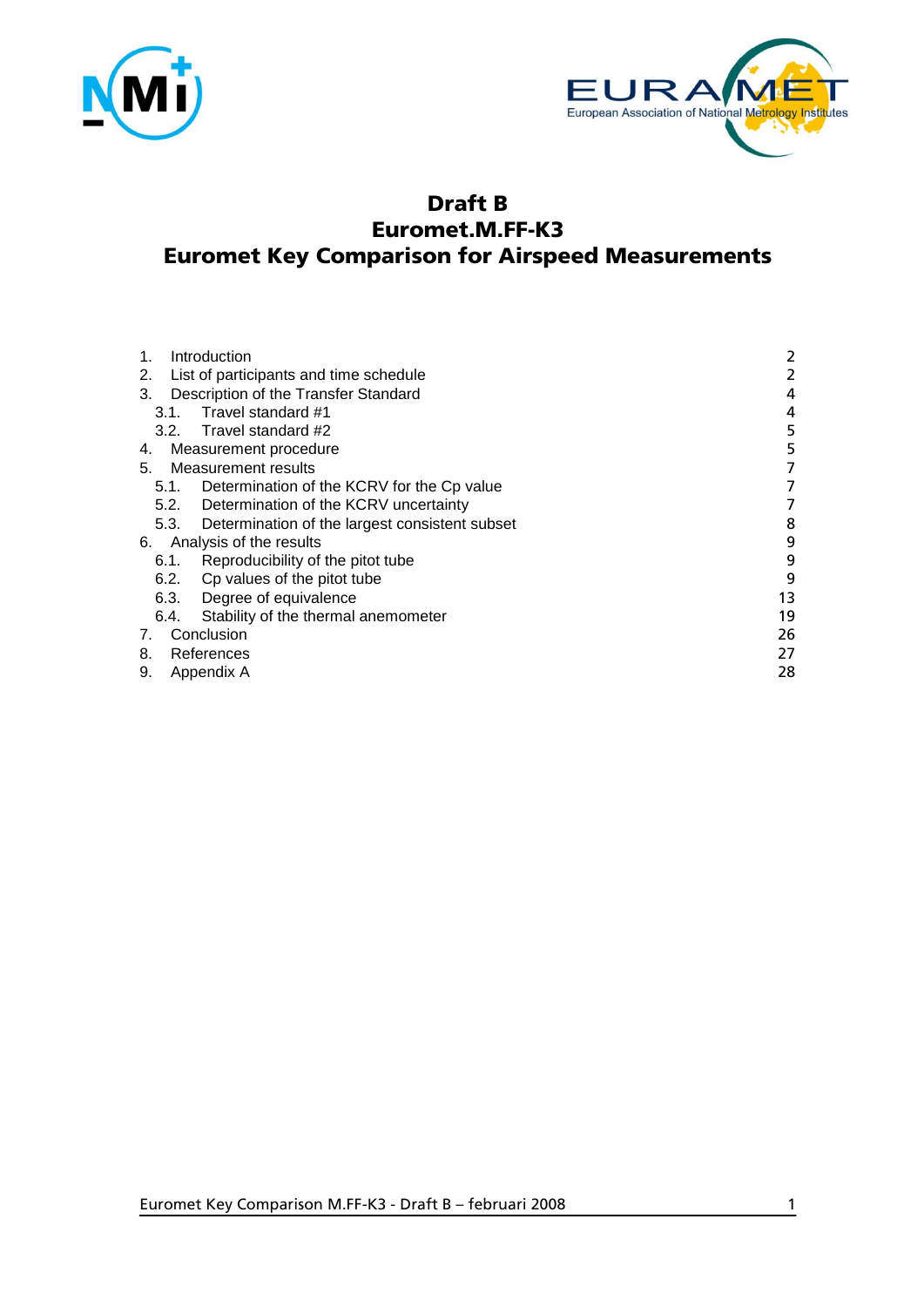# <span id="page-1-0"></span>**1. Introduction**

Anemo meters are being used in society for all kind of purposes like waranty measurements on ships (determination of the influence of wind speed on the average velocity), human comfort measurements (air conditioning systems), suction of dangerous gases (lead fumes at shooting lanes).

A great desire exists to make an inventory of the quality of the different standards for air speed measurements within Europe. References are being realised by for instance wind tunnels, towing tanks, trains, carrousels and poiseuille pipes.

From the in 1999 finalised intercomparison project 'Euromet-388' (pilot: OFMET SW) the urge came forward to improve the method of investigation and to repeat the intercomparison tests. The transfer meters used at that time showed insufficient stability. Furthermore it became clear that significant differences exist between the definition of the reference velocity at the position of the transfer standard.

As a follow up the Comité International des Poids et Mesures (CIPM) and its Working Group for Fluid Flow have organised a key comparison (K3) to determine the degree of equivalence of the national references for airspeed measurements.

The objective of the Key Comparison was to get insight in the stability, uncertainty and spread of the reference values for air speed measurements in Europe. Two anemometers are used as transfer standards, an amplified pitot tube and a thermal anemometer. Each transfer standard was tested at the flow rates 4.5; 4; 3.5; 3; 2.5; 2; 1.5; 1; 0.75; 0.5; 0.4; 0.3 and 0.2 m/s within the capabilities of each participating laboratory.

# <span id="page-1-1"></span>**2. List of participants and time schedule**

The comparison initially started with eight participants. The metrology institutes of Lituania and Spain joined the comparison a few months after the start of the comparison.

Due to an administrative misunderstanding the transport of the box started without an ATA-carnet. For the transportation of the box in and out of Switzerland this problem was overcome. After that the box was transported to PTB (Germany) and then to UME (Turkey). PTB helped UME to get the box into the country and UME performed their measurements. Until that time the schedule was followed quite strictly. However, when the boxed was shipped to Italy the problems started. The Italian customs did not allow the box to enter Italy. All together it took about 10 months to get the box out of the customs. The pilot lab then decided to perform extra tests to confirm the status and stability of the anemometers.

After that the pilot lab had to rearrange the order of testing of the remaining labs. The table below gives the final testing order.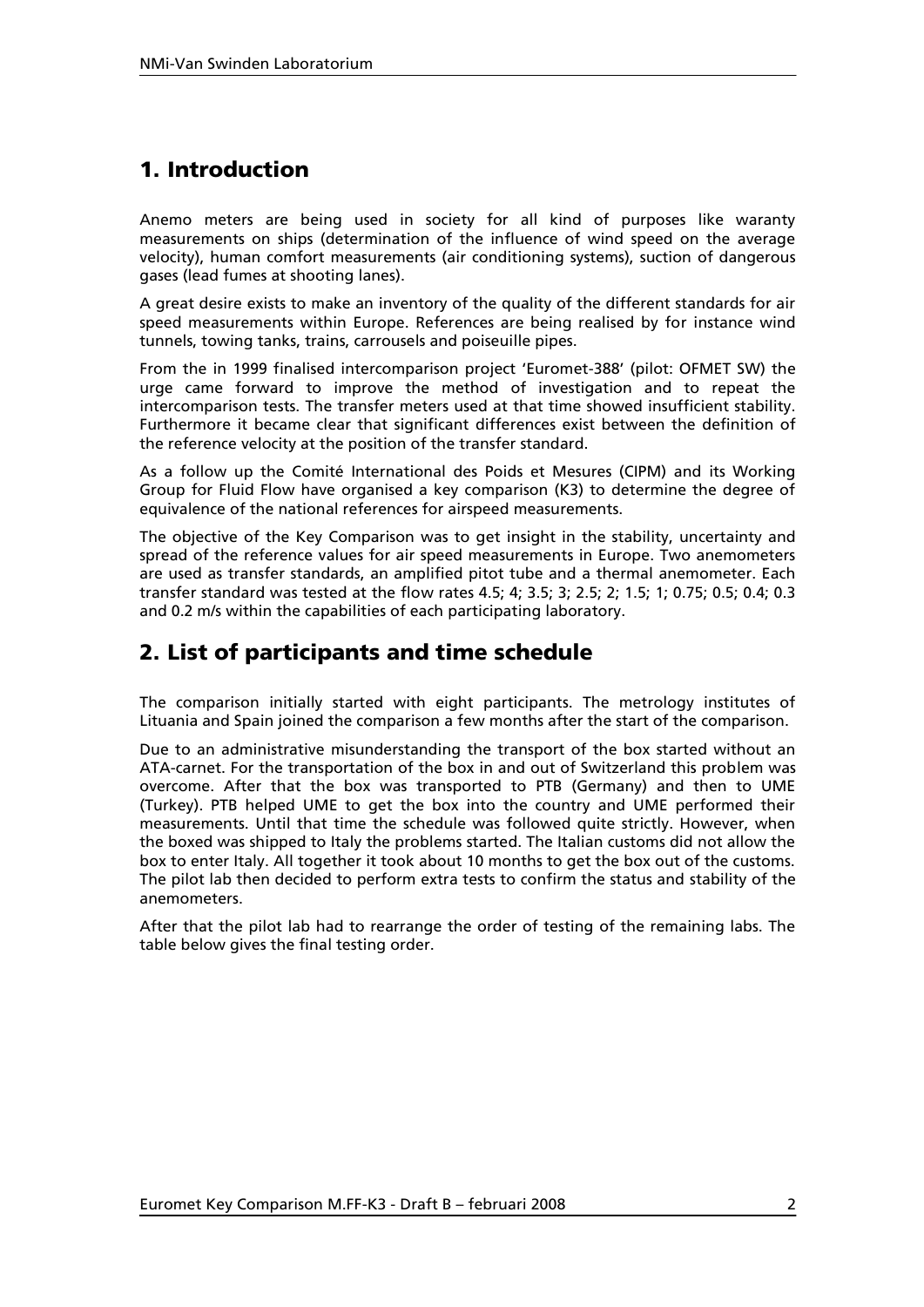| Participating Lab<br>(Country)                                                                         | <b>Shipping Address</b>                                                                                            | <b>Contact Person</b>                                          | Test period                      |
|--------------------------------------------------------------------------------------------------------|--------------------------------------------------------------------------------------------------------------------|----------------------------------------------------------------|----------------------------------|
| Nederlands<br>Meetinstituut - Van<br>Swinden Laboratorium<br>The Netherlands,<br><b>EUROMET</b>        | Thijsseweg 11<br>NL-2629 JA DELFT<br><b>Netherlands</b>                                                            | <b>Gerard Blom</b><br>gblom@NMi.nl                             | 7-11-2005<br>to<br>9-11-2005     |
| CETIAT,<br>Laboratoire<br>Anémométrie,                                                                 | Domaine Scientifique de la<br>Doua,<br>54, avenue Niels Bohr,<br>69100 VILLEURBANNE,<br><b>FRANCE</b>              | <b>Isabelle Care</b><br>isabelle.care@cetia<br>t.fr            | 23-11-2005<br>to<br>29-11-2005   |
| Danish Technological<br>Institute                                                                      | Kongsvang allé 29<br>DK-8000 Aarhus C<br>Denmark                                                                   | John Frederiksen<br>john.frederiksen@t<br>eknologisk.dk        | 14-12-2005                       |
| Swiss Federal Office of<br>Metrology and<br>Accreditation                                              | Lindenweg 50,<br>CH-3003 Bern-Wabern<br>Switzerland                                                                | Dr Henri<br><b>BAUMANN</b><br>henri.baumann@m<br>etas.admin.ch | 11-1-2006<br>to<br>17-1-2006     |
| Physikalisch-<br>Technische<br>Bundesanstalt                                                           | Bundesallee 100<br>38116 Braunschweig<br>Germany                                                                   | <b>Bodo Mickan</b><br>Bodo.Mickan@ptb.<br>de                   | $6 - 2 - 2006$<br>to<br>8-2-2006 |
| <b>Tubitak Ulusal</b><br>Metrologi Enstitüsü<br>Turkey                                                 | <b>TUBITAK-UME</b><br>Anibal Cad. TUBITAK-<br><b>GEBZE Yerleskesi</b><br>PK54-41470 Gebze-Kocaeli<br><b>TURKEY</b> | Vahit Ciftì<br>vahit.ciftci@ume.tu<br>bitak.gov.tr             | 27-2-2006                        |
|                                                                                                        |                                                                                                                    |                                                                |                                  |
| Nederlands<br>Meetinstituut - Van<br>Swinden Laboratorium<br>The Netherlands,<br><b>EUROMET</b>        | Thijsseweg 11<br>NL-2629 JA DELFT<br><b>Netherlands</b>                                                            | <b>Gerard Blom</b><br>gblom@NMi.nl                             | 21-2-2007                        |
| University of Tartu,<br><b>Testing Centre</b>                                                          | Tähe 4 str<br><b>Tartu 51010</b><br>Estonia                                                                        | Erko Jakobson<br>erkok@physic.ut.ee                            | 30-3-2007                        |
| Lithuanian Energy<br>Institute (LEI)                                                                   | 3 Breslaujos str.<br>44403 Kaunas<br>Lithuania                                                                     | Mr.<br>Antanas<br>Pedisius<br>testlab@mail.lei.lt              | 19-4-2007                        |
| I.N.T.A.                                                                                               | C/del Alfar, 2<br>28760 Tres Cantos Madrid<br>Spain                                                                | Mr. José R. Sánchez<br>sanchezq@inta.es                        | 03-05-2007<br>to<br>09-05-2007   |
| MGC-CNR, Fluid<br><b>Dynamics Group</b><br><b>Italy</b>                                                | c/o DIASP,<br>Politecnico di Torino<br>C.so Duca degli Abruzzi, 24<br>I10129 TORINO (Italy)                        | PierGiorgio<br>Spazzini<br>piergiorgio.spazzin<br>i@polito.it  | $1 - 6 - 2007$                   |
| <b>Nederlands</b><br>Meetinstituut - Van<br>Swinden Laboratorium<br>The Netherlands,<br><b>EUROMET</b> | Thijsseweg 11<br>NL-2629 JA DELFT<br><b>Netherlands</b>                                                            | <b>Gerard Blom</b><br>gblom@NMi.nl                             | 11-7-2007                        |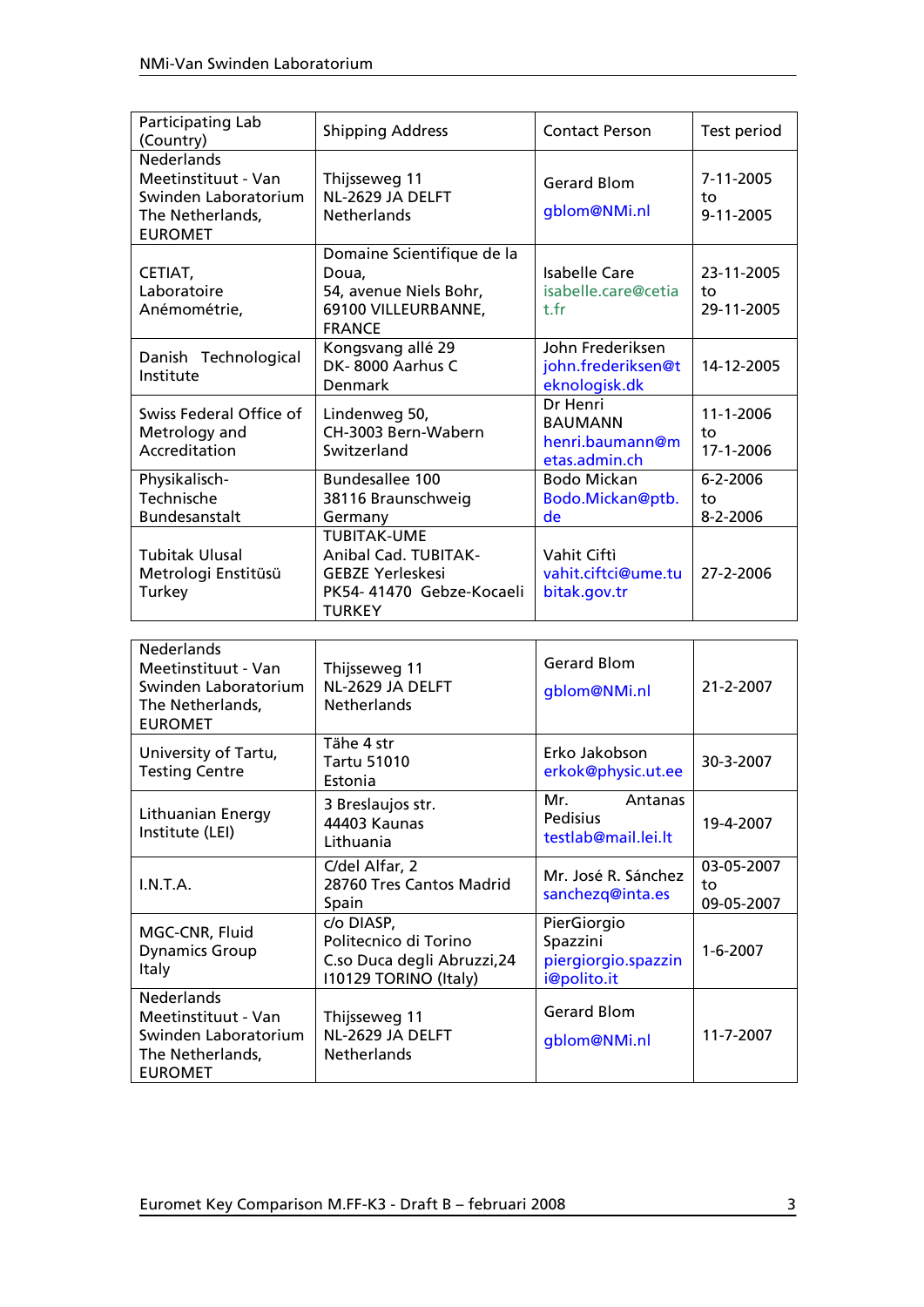# <span id="page-3-0"></span>**3. Description of the Transfer Standard**

### **3.1.Travel standard #1**

<span id="page-3-1"></span>Travelling standard #1 is a pitot tube with an amplifier, a development of NMi-VSL. (see *Figure 3-1*) The pitot tube will hardly induce any blockage effect. The amplifier will induce a larger pressure difference between the static and dynamic pressure. The pitot tube is accompanied by two micromanometers and a comparator to add the two (dynamically out of phase) signals of the micromanometers. In this way the reading of the pressure difference will be higher with a factor 2, which will make the readings at lower velocities easier. Further there are two chargers to charge the battery of the micromanometers or to connect the micromanometers directly to the power supply.



*Figure 3-1: the amplified pitot tube*

Pitot tube:

Manufacturer: Acin / NMi-VSL

Micromanometers:

Manufacturer: Furness Controls Limited

Type: FCO12 - micromanometer

Serial number: FC 0109191 and FC 0109192

Size 220 x 250 x 100 mm

Weight: 2.9 kg

Range: 0 – 1.999 Pa and 0 – 19.99 Pa

Comparator (UniversalSpannungsmeßgerät):

Manufacturer: Karl Tesar Elektronik

Type: DP953-ADD

Serial number: A-0898.3901

Euromet Key Comparison M.FF-K3 - Draft B – februari 2008 4 Power supply: Manufacturer: Furness Controls Limited Type: MO520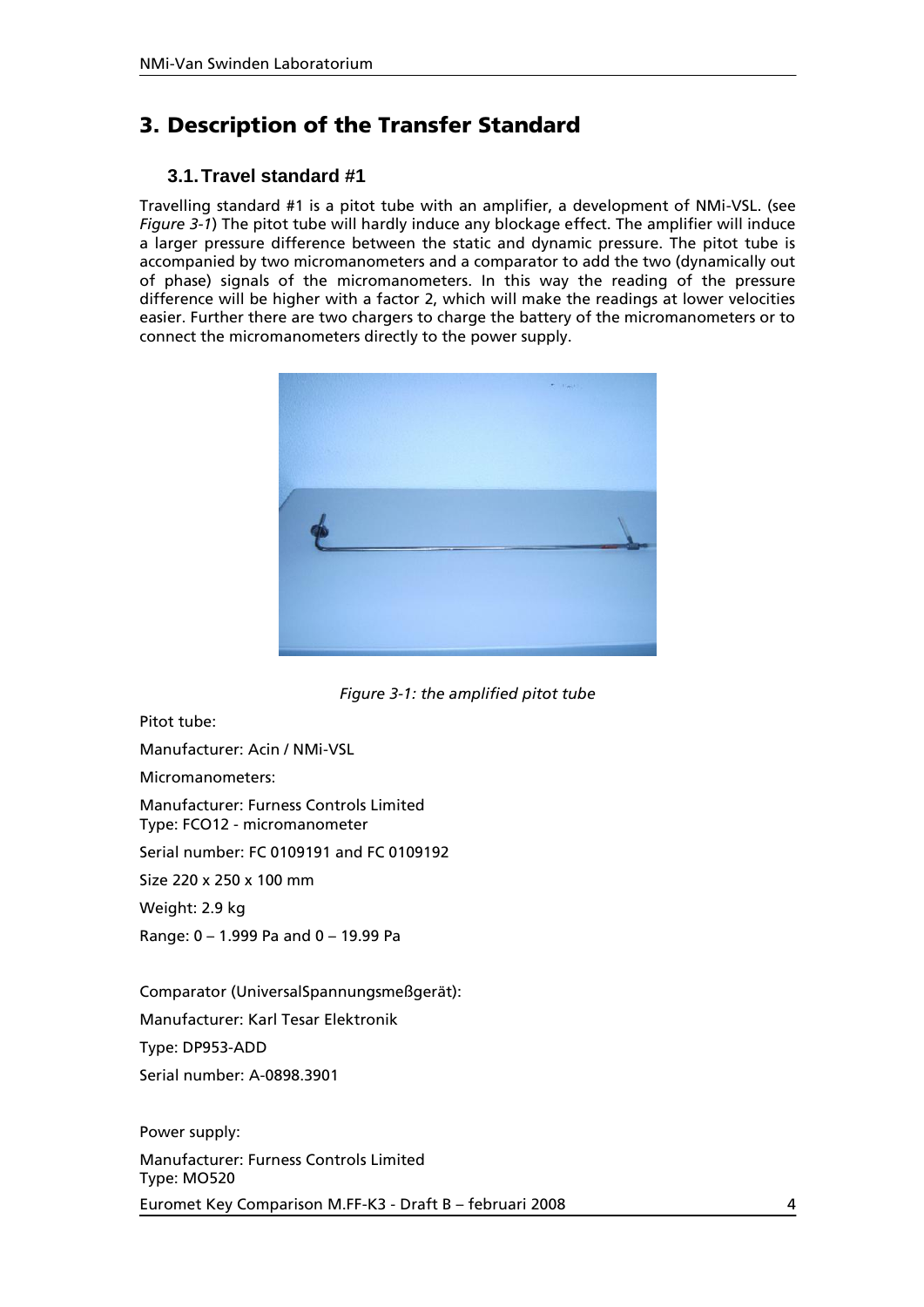### <span id="page-4-0"></span>**3.2.Travel standard #2**

The second travel standard is a thermal anemometer. The principle is well known and needs no further explanation.

#### **Thermal anemometer:**

Manufacturer: testo

Type: testo 425

Serial number: 01115927

Range: 0 – 20 m/s

# <span id="page-4-1"></span>**4. Measurement procedure**

Each participating lab should calibrate the two transfer standards and evaluate the uncertainty of the calibration results based on its own quality system.

The instruments have to be in the laboratory at least 12 hours before starting measurements. The micromanometers and the comparator must be switched on for at least an hour before starting measurements but preferably longer before. If possible keep them switched on overnight.

The velocities to be measured are:

#### 4.5; 4; 3.5; 3; 2.5 ; 2; 1.5; 1; 0.75; 0.5; 0.4; 0.3; 0.2 m/s

Every flow rate will be repeated 8 times and at least 30 samples of the pressure difference will be taken during each measurement. The minimum measuring time is 60 s. The ambient temperature should be between 19 and 21 degrees Celsius. If necessary change to the 100% scale, which will probably be at 2 m/s.

The result of a measurement is the Cp value of the pitot tube according to the formula:

$$
v = C_p \sqrt{\frac{2dp}{\rho}}
$$
 (1)

in which Cp is the correction factor for non ideal circumstances.

The thermal anemometer is used as check of all the data collected with the pitot tube. The measuring time with the thermal anemometer is 40s and the number of repetitions 6.

- (1) Pitot tube:
- Put the pitot tube into place.
- Connect the pitot tube to the micromanometers using the twin flexible tube. Be sure to leave the tubes together. The flexible tubes are a combination of a tube with a smooth surface on the outside and a tube with a profile on the surface on the outside. The smooth tube ('- tube') is used to connect the low pressure point of the pitot tube to the micromanometers. The profiled tube ('+tube') is used to connect the high pressure point of the pitot tube to the micromanometers.
- Fixe the tubes in space in order to avoid movement of the tubes due to air movement.
- Connect the '+tube' to the high pressure inlet of the micromanometers.
- If possible leave the tubes at the same level as the pitot tube in order to avoid the influence of gravity and height difference. The twin flexible tubes may never be separated from each other since temperature influences can become significant if they are separated.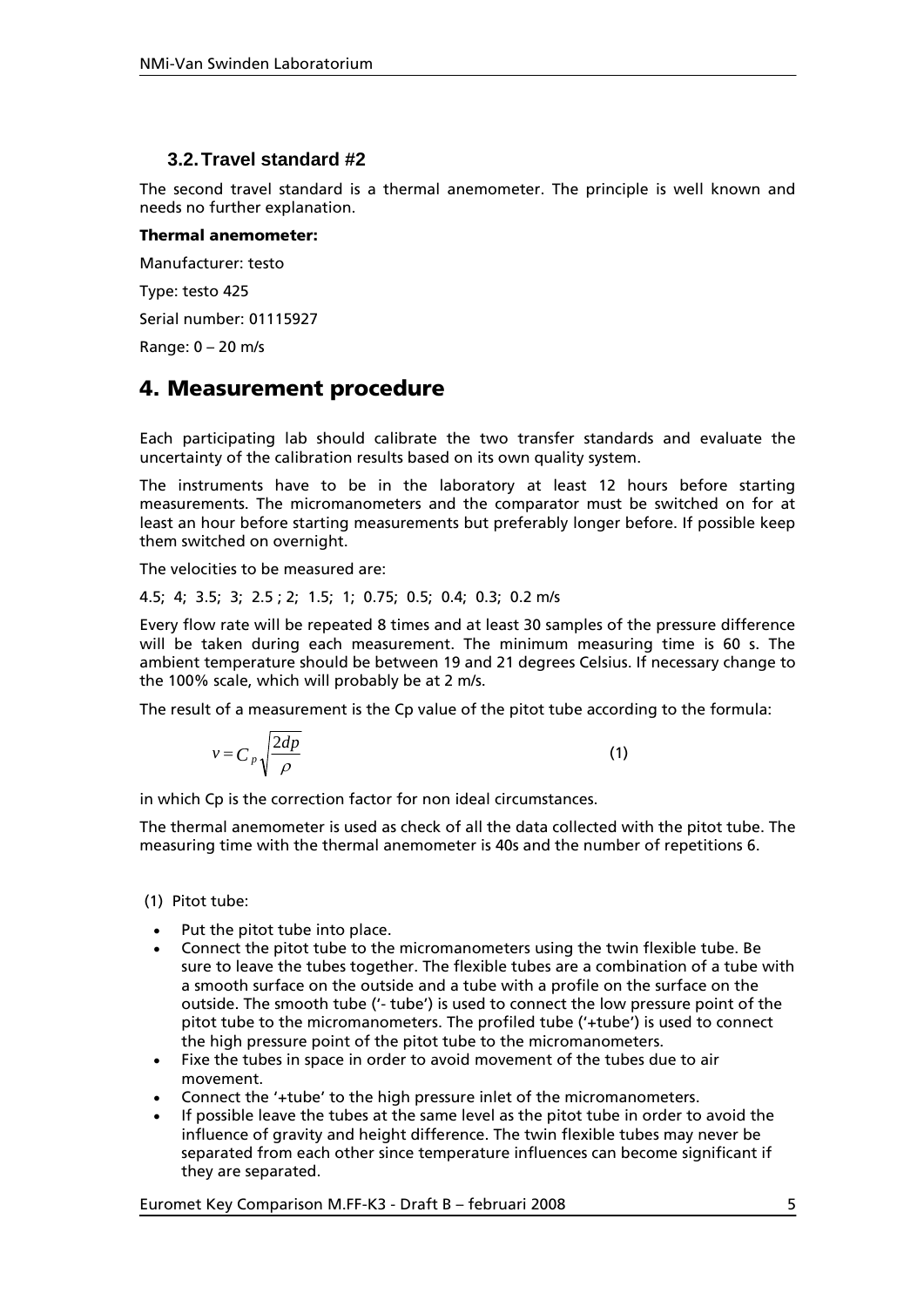When the micromanometers are placed on a moving object during measurements it is necessay to position the micromanometers in opposite directions. (see figure 5-1)



*figure 5-1: micromanometers in opposite direction*

- During set up of the system the 'Read/=' switch should be in the '=' position. This will avoid an off set of the micromanometers. In the '=' position the two chambers of the micromanometers are connected in order to balance the pressure in both chambers. When the system is set and the measurements can start the 'Read/=' switch must be switched to the 'read' position.
- Connect the micromanometers to the comparator by means of the 3 Pin "Din" socket at the rear of the micromanometers.
- Before starting the measurements both the FC-012 micromanometers have to be reset at zero manually. At the end of every measurement the zero off set has to be noted. This can be done by putting the 'read' switch on '='. **The auto zero function is not to be used during measurements since this will reset the zero every 40- 45 s. The 'auto/manual' switch should be left on 'manual' all times.**
- The comparator has to be set at zero after the micromanometers have been set at zero in the following way:
	- a. Press 'Mode'
	- b. 'gEbEr' will be displayed
	- c. Press 'Mode'
	- d. 'tArA' will be displayed
	- e. Press 'Mode'
	- f. 'tArA' will be displayed, but shifted one position to the right
	- g. Press 'Mode' and the actual value will be memorized and distracted from all values.
	- h. Display will show a value close to zero
- Every flow rate will be repeated 8 times and at least 30 samples of the pressure difference will be taken during each measurement. The minimum measuring time is 60 s. The ambient temperature should be between 19 and 21 degrees Celsius.
- When necessary change to the 100% scale which will probably be at 2 m/s.

The reading of the micromanometers is in Pa. The output however is in Volts. The output signals of the two micromanometers are added by the comparator. The reading of the comparator is in Volts. The signal/noise ratio will be better.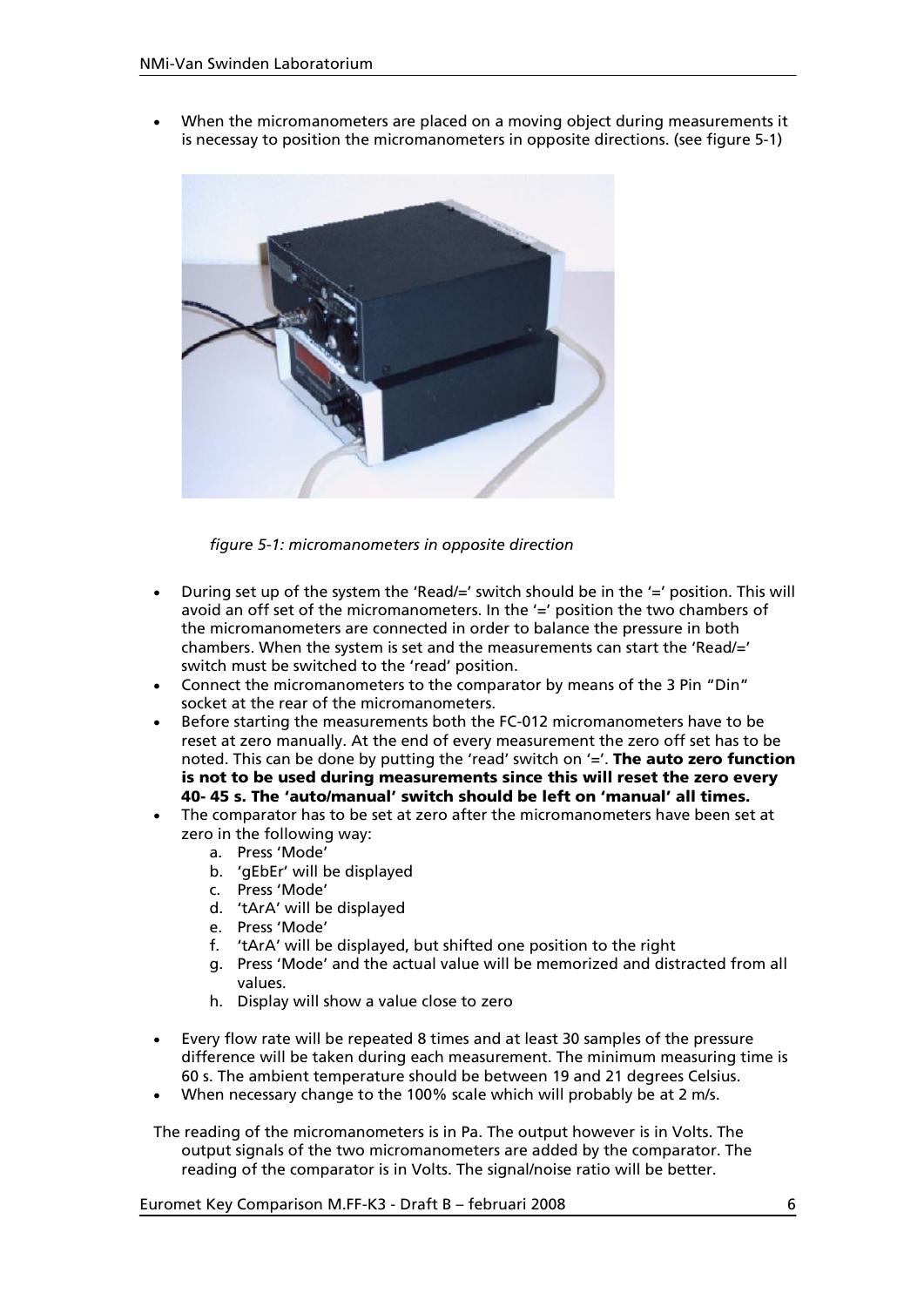- The factors necessary to calculate the pressure difference from the reading of the comparator are 0,2 for the 10% scale of the micromanometers and 2 for the 100% scale.
- (2) thermal anemometer
- Since the thermal anemometer is used as check of all the data collected with the pitot tube the measuring time with the thermal anemometer can be reduced to 40 s and the number of repetitions can be reduced to 6. The manual of the thermal anemometer is in the document binder C-1. One can read the instructions to sample during a period of time and read the mean velocity during this period. Be aware that one has to enter the barometric pressure in the thermal anemometer in order to obtain the right reading of the velocity.

# <span id="page-6-0"></span>**5. Measurement results**

Each laboratory has filled in the form with the results.

One laboratory extended the number of tests to 0,1 m/s. This result has been excluded from the overview.

One laboratory started the measurements for the pitot tube at 2 m/s and one at 0,5 m/s due to the limitations of the installation.

The thermal anemometer has been calibrated on all flow rates by all laboratories.

The method proposed by  $Cox^2$ ) was used to analyse the data provided by the participating laboratories. Also the method of  $Cox<sup>3</sup>$ ) to determine the largest consistent subset (LCS) was used to identify inconsistent results and to determine a new KCRV based upon the remaining results.

### <span id="page-6-1"></span>**5.1.Determination of the KCRV for the Cp value**

Since the results of each laboratory are in fact a collection of results the KCRV has been determined for each flow rate separately. For this purpose each set of data corresponding to the nominal airspeed has been taken and the weighted average for this nominal airspeed was calculated.

The calculated mean for every measurement point was calculated with the following formula:

> $(x_i)$  $\sum_{i=1}^{\infty} \frac{1}{u^2(x_i)}$ Σ  $\overline{a}$  $=\frac{i}{N}$ *i*=1  $\mathcal{U}^{\mathsf{T}}(\mathcal{X}_i)$ *N i*=1  $\mathcal{U}^{\mathsf{T}}(\mathcal{X}_i)$ *i*  $u^2(x)$  $u^2(x)$ *x KCRV*  $\frac{1}{4}u^2$  $\frac{1}{4}u^2$ 1

(2)

For the calculation of the KCRV only the first results of NMi-VSL have been used. Further, all results are considered to be realized independently of the other laboratories.

#### <span id="page-6-2"></span>**5.2.Determination of the KCRV uncertainty**

The standard deviation associated with the KCRV is determined with the following formula:

$$
u_{KCRV} = \frac{1}{\sqrt{\sum_{i=1}^{N} \frac{1}{u^2(\chi_i)}}}
$$

(3)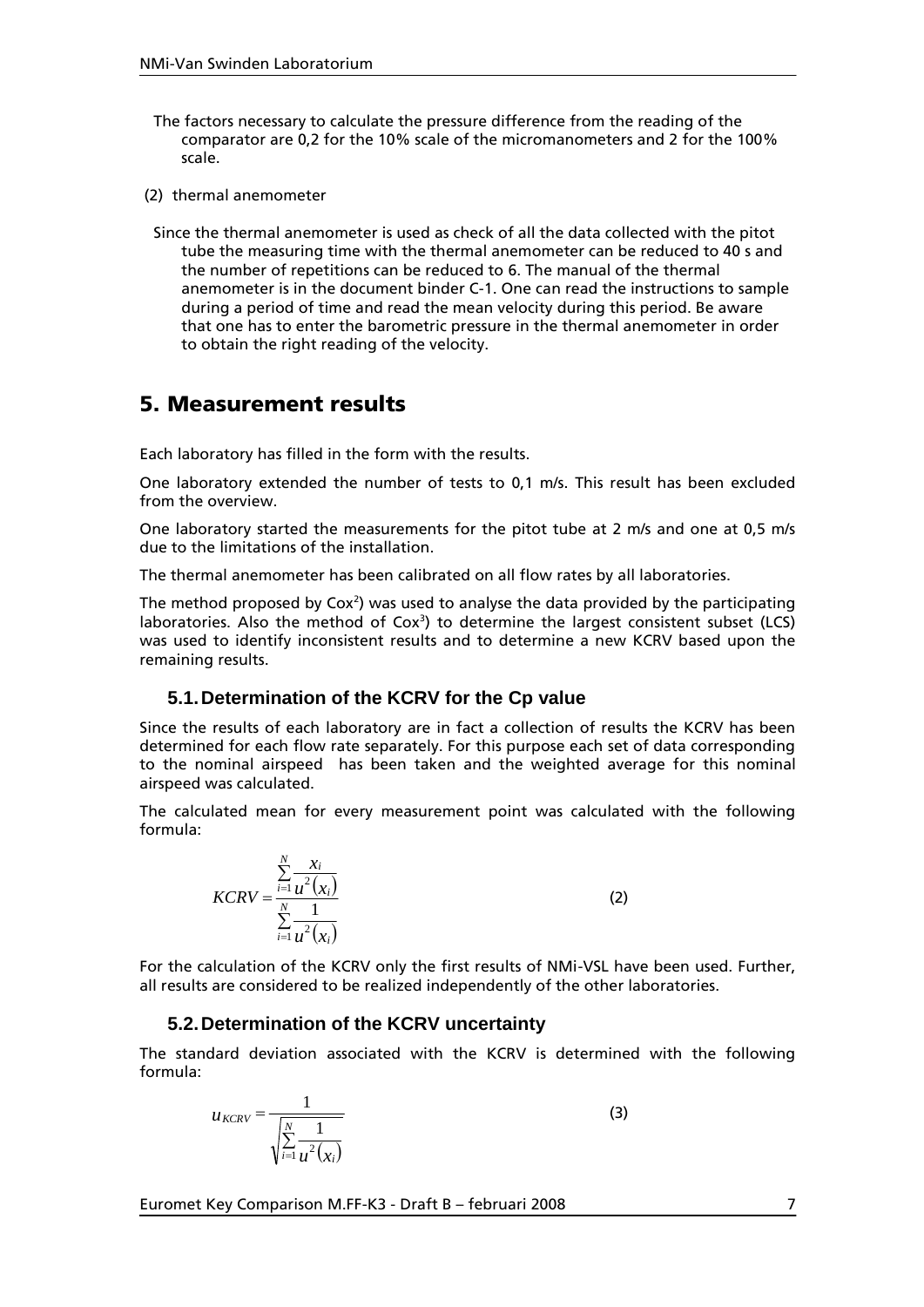#### **5.3.Determination of the largest consistent subset**

<span id="page-7-0"></span>According to Cox<sup>3</sup>) data can be analysed and the KCRV can be determined. To evaluate whether the data are consistent the chi-square test has been performed to demonstrate consistency of the data.

$$
\chi^{2}_{obs} = \frac{(x_1 - y)^2}{u^2(x_1)} + ... + \frac{(x_n - y)^2}{u^2(x_n)}
$$
(4)

The consistency check passes when :  $\Pr\{\chi^2(\nu) \geq \chi^2_{\textit{obs}}\} < 0,05$ 

With  $v = N - 1$  and N is the number of participating labs for the chi-square test.

It occurred that some of the data did not pass the chi-square test. After eliminating the data that were the most extreme a new KCRV has been determined and the chi-square test run on them again. This was done until a consistent subset was formed. One has to keep in mind that every test point is considered as a separate set of data. So for every test point this procedure is followed in order to obtain a consistent subset for every test point.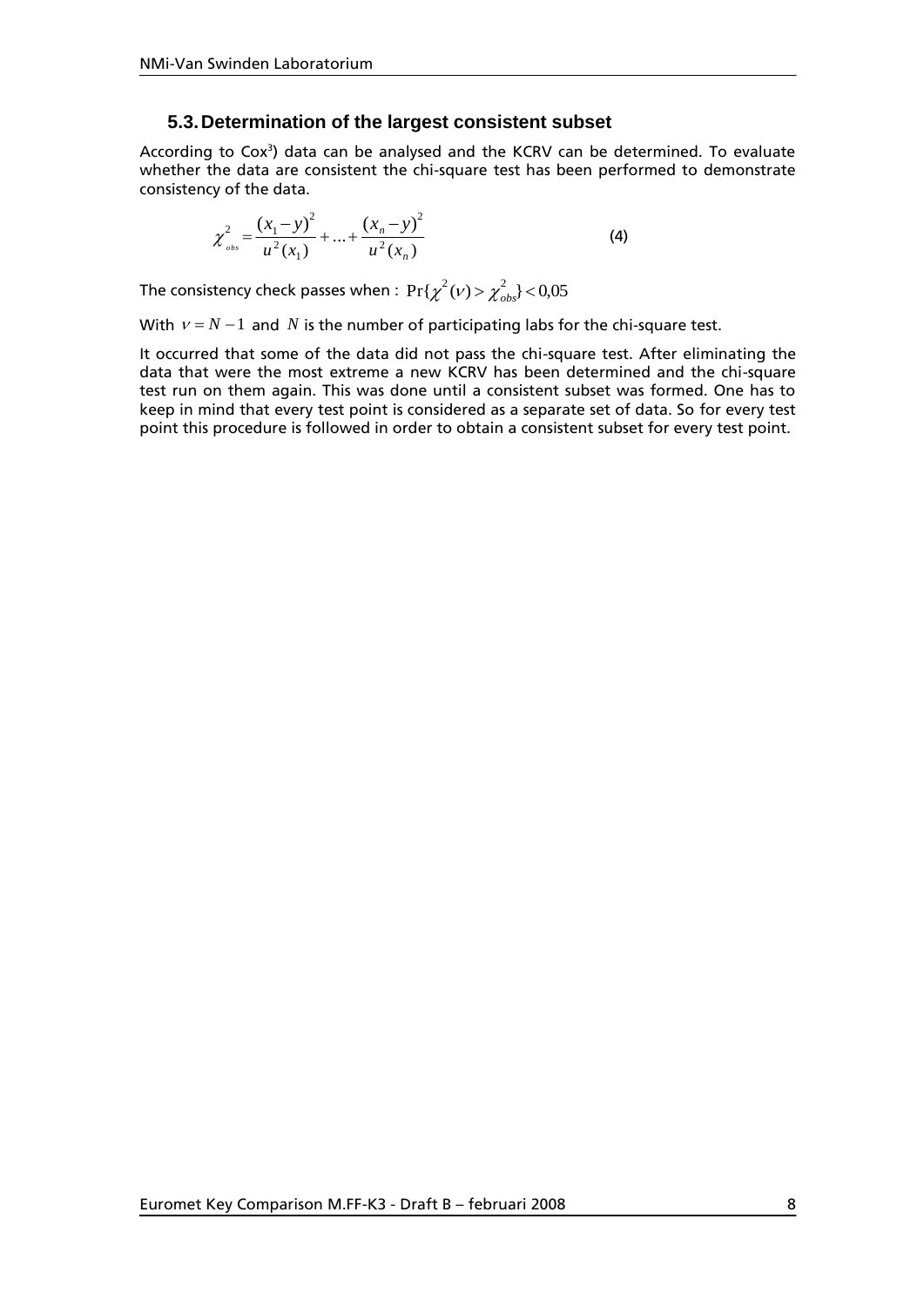# <span id="page-8-0"></span>**6. Analysis of the results**

After the final return of the package to Holland we found that the results of the calibration of the thermal anemometer were not the same as at the start of the tests. It was supposed that the batteries were low. However, after replacing the batteries the results were still very much different from the previous results and the conclusion was drawn that the performance of the thermal anemometer was not good anymore. From the data it was clear that only INRIM and NMi-VSL (the last tests ) were not in accordance with the results that could reasonably be expected. These tests were left out.

#### <span id="page-8-1"></span>**6.1.Reproducibility of the pitot tube**

Graph 1 shows the results of the calculation of the Cp value for the different velocities from the three tests performed by NMi-VSL. The conclusion is that the pitot tube in combination with the installation of NMi-VSL reproduces within 0,6% for the higher flow rates. The results below 2 m/s are well within the claimed uncertainty. This gives confidence that the pitot tube is a stable instrument and consequently the key comparison is valid.



*Graph 1: reproducibility of the pitot tube*

Due to a miscommunication after the return of the box from the customs only the pitot tube was tested again before sending the box to the remaining laboratories. The consequence is that it is not possible to present a similar graph for the thermal anemometer. Another reason is that the thermal anemometer was not functioning properly after it returned to the pilot lab.

### <span id="page-8-2"></span>**6.2.Cp values of the pitot tube**

All data have been plotted in graph 2. No filtering or chi-square test has been performed.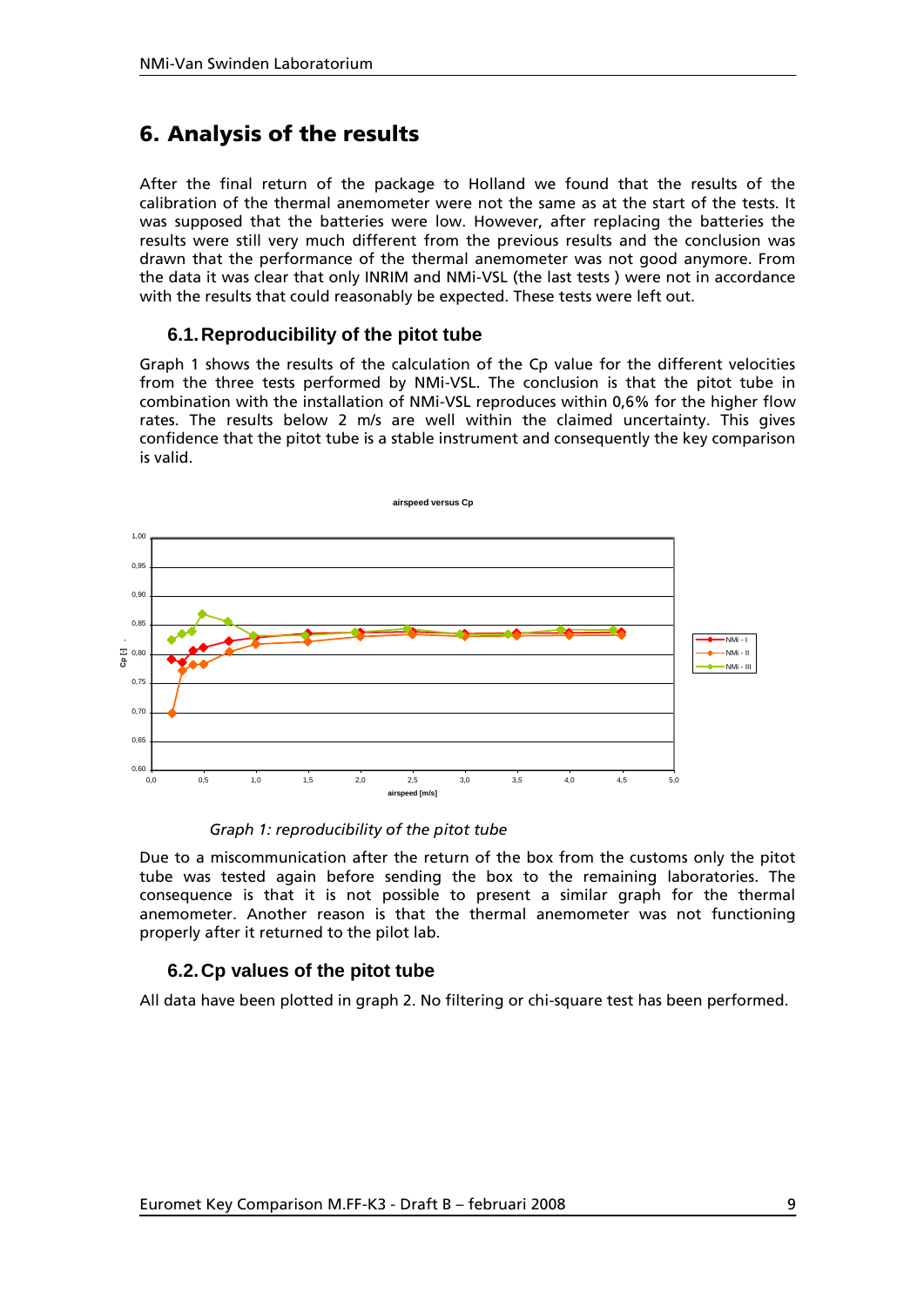



*Graph 3: The different type of installations*

When looking at graph two one can see more or less two groups with approximately the same results. It is easy to interpret this as a consequence of the installation used. However, graph three shows that there is no relation between the type of installation and the results of the tests.

The chi-square test is now performed to determine whether the results are consistent. Table 1 shows the result of this test.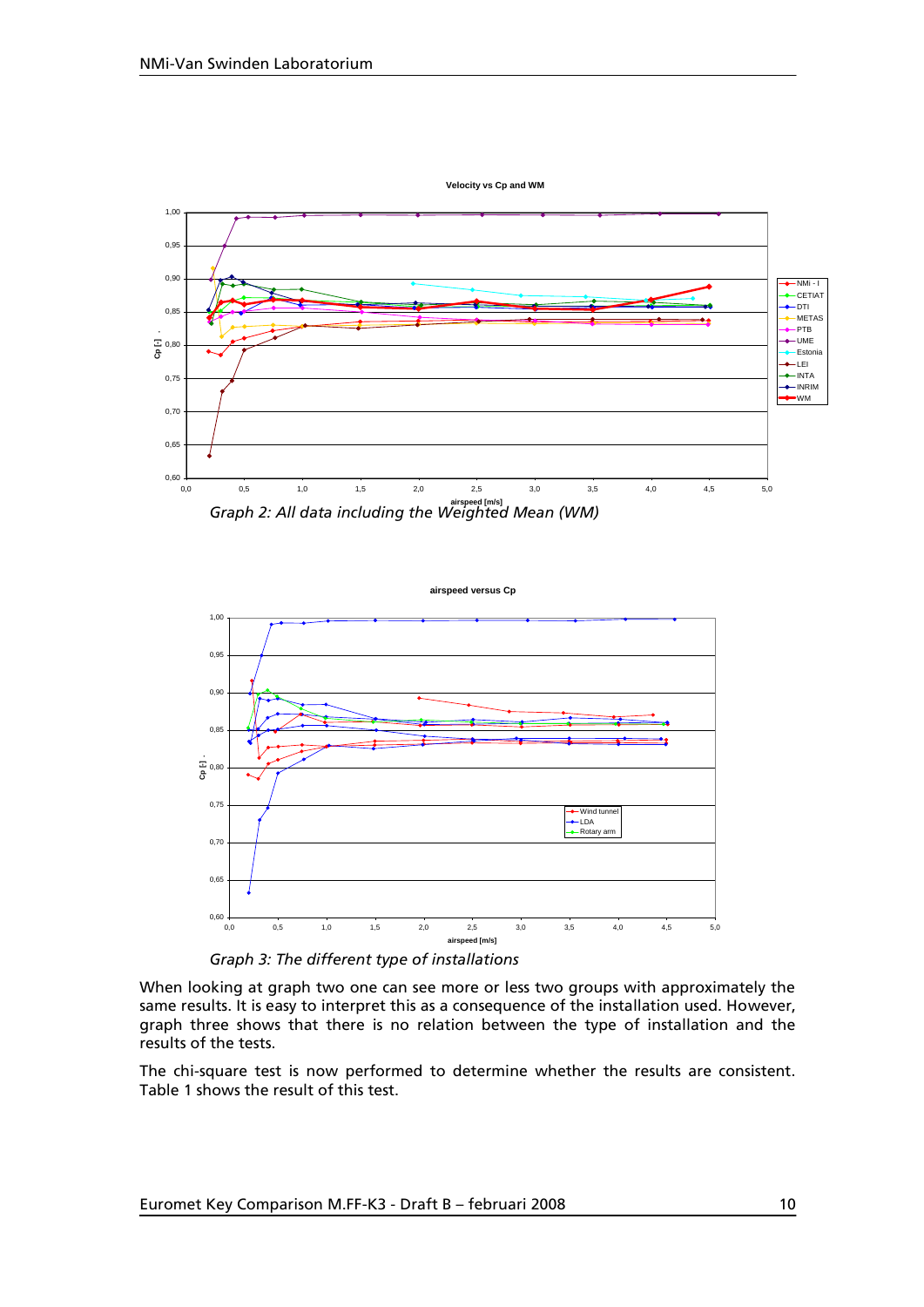| Nominal<br>airspeed<br>$V_{nom}$ [m/s] | NMi - I | CETIAT | DTI  | <b>METAS</b> | PTB   | <b>UME</b> | Estonia | LEI   | <b>INTA</b> | <b>INRIM</b> | sum chi sqr | n  | $\chi^2(0,05; n-$<br>1) | passed |
|----------------------------------------|---------|--------|------|--------------|-------|------------|---------|-------|-------------|--------------|-------------|----|-------------------------|--------|
| 0,2                                    | 0.06    | 0,05   |      | 0,35         | 0,12  | 3,72       |         | 23,18 | 0,03        | 0,011        | 27,53       | 9  | 15,50                   | no     |
| 0,3                                    | 0,36    | 0,21   |      | 0,87         | 2,54  | 15,02      |         | 16,87 | 0,45        | 0,198        | 36,51       | 9  | 15,50                   | no     |
| 0,4                                    | 0,37    | 0,00   |      | 0,90         | 1,62  | 18,68      |         | 16,54 | 0,19        | 0,405        | 38,71       | 9  | 15,50                   | no     |
| 0,5                                    | 0,39    | 0,30   | 0,01 | 0,96         | 0,65  | 9,06       |         | 6,84  | 1,18        | 0,555        | 19,93       | 10 | 16,90                   | no     |
| 0,75                                   | 0,71    | 0,03   | 0,00 | 2,63         | 0,94  | 19,66      |         | 7,68  | 0,56        | 0,114        | 32,32       | 10 | 16,90                   | no     |
|                                        | 0,91    | 0,00   | 0,01 | 4.74         | 0,80  | 26,82      |         | 5,38  | 0,90        | 0,005        | 39,55       | 10 | 16,90                   | no     |
| 1,5                                    | 6.78    | 0,35   | 0,00 | 2,34         | 0,39  | 56,72      |         | 8,04  | 0,31        | 0,038        | 74,98       | 10 | 16,90                   | no     |
| $\overline{2}$                         | 4,63    | 0,03   | 0,00 | 1,59         | 1,37  | 51,93      | 0,22    | 4,89  | 0,21        | 0,406        | 65,27       | 11 | 18,30                   | no     |
| 2,5                                    | 11,05   | 0,57   | 0,07 | 3,28         | 9,41  | 112,56     | 0,12    | 8,54  | 0,02        | 0,210        | 145,82      | 11 | 18,30                   | no     |
| 3                                      | 5.74    | 0.16   | 0,00 | 1,52         | 4,65  | 63,08      | 0,29    | 2,37  | 0,16        | 0,120        | 78,09       | 11 | 18,30                   | no     |
| 3,5                                    | 4,37    | 0,30   | 0,01 | 1,23         | 10,38 | 71,37      | 0.55    | 2,00  | 0,78        | 0,278        | 91,27       | 11 | 18,30                   | no     |
| 4                                      | 14,88   | 0,80   | 0,14 | 3,76         | 31,92 | 178,13     | 0,00    | 8,93  | 0,08        | 1,202        | 239,84      | 11 | 18,30                   | no     |
| 4,5                                    | 36,58   | 7,70   | 1,32 | 9,55         | 73,91 | 279,28     | 1,10    | 24,65 | 3,95        | 11,919       | 449,96      | 11 | 18,30                   | no     |

#### *Table 1: results of the Chi squared test*

As can be seen the results do not pass the test. For every measurement point the result with the highest chi-square value is eliminated. A new KCRV is determined and the chisquare test performed again. The results are shown in table 2.

| Nominal<br>airspeed<br>$V_{nom}$ [m/s] | NMi - I | <b>CETIAT</b> | DTI  | <b>METAS</b> | <b>PTB</b> | <b>UME</b> | Estonia | LEI   | <b>INTA</b> | <b>INRIM</b> | sum chi sqr | n. | $\chi^2(0,05; n-$<br>1) | passed |
|----------------------------------------|---------|---------------|------|--------------|------------|------------|---------|-------|-------------|--------------|-------------|----|-------------------------|--------|
| 0,2                                    | 0,09    | 0,00          |      | 0,25         | 0,97       | 2,36       |         |       | 0,17        | 0,000        | 3,84        | 8  | 14,10                   | yes    |
| 0,3                                    | 0,44    | 0,60          |      | 1,20         | 5,06       | 12,05      |         |       | 0,21        | 0,106        | 19,67       | 8  | 14,10                   | no     |
| 0,4                                    | 0,16    | 0,84          |      | 0,21         | 0,07       |            |         | 11,31 | 0,70        | 1,014        | 14,31       | 8  | 14,10                   | no     |
| 0,5                                    | 0,29    | 0,85          | 0,00 | 0,59         | 0,06       |            |         | 5,50  | 1,79        | 0,814        | 9,89        | 9  | 15,50                   | yes    |
| 0,75                                   | 0,39    | 0,83          | 0,02 | 1,24         | 0,00       |            |         | 4,83  | 1,76        | 0,524        | 9,60        | 9  | 15,50                   | yes    |
| 1                                      | 0,44    | 0,77          | 0,00 | 2,27         | 0,00       |            |         | 2,51  | 2,64        | 0,191        | 8,84        | 9  | 15,50                   | yes    |
| 1,5                                    | 1,43    | 2,53          | 0,07 | 0,74         | 0,14       |            |         | 3,18  | 1,97        | 0,797        | 10,86       | 9  | 15,50                   | yes    |
| $\overline{2}$                         | 0.89    | 0,75          | 0,07 | 0,50         | 0,05       |            | 0,35    | 1,62  | 1,60        | 1,874        | 7,70        | 10 | 16,90                   | yes    |
| 2,5                                    | 0,83    | 1,23          | 0,11 | 0,48         | 0,72       |            | 0,55    | 0,95  | 1,51        | 1,542        | 7,91        | 10 | 16,90                   | yes    |
| 3                                      | 1,62    | 1,85          | 0,05 | 0,51         | 1,03       |            | 0,64    | 0,38  | 1,10        | 1,516        | 8,70        | 10 | 16,90                   | yes    |
| 3,5                                    | 1,04    | 2,15          | 0,14 | 0,36         | 3,39       |            | 1,20    | 0,26  | 2,28        | 2,110        | 12,91       | 10 | 16,90                   | yes    |
| $\overline{4}$                         | 1,01    | 2,29          | 0,18 | 0,37         | 4,10       |            | 1,33    | 0,30  | 1,91        | 2,250        | 13,75       | 10 | 16,90                   | yes    |
| 4,5                                    | 0,87    | 2,37          | 0,22 | 0,47         | 4,44       |            | 2,22    | 0,44  | 1,07        | 2,136        | 14,24       | 10 | 16,90                   | yes    |

*Table 2: The Chi squared test after elimination of the results with the highest Chi-square value*

Still two results do not comply with the test. So a second round is performed resulting in the next table 3.

| Nominal<br>airspeed<br>$V_{\mathsf{nom}}$ [m/s] | NMi-I | CETIAT | DTI  | <b>METAS</b> | PTB  | <b>UME</b> | Estonia | LEI  | <b>INTA</b> | <b>INRIM</b> | sum chi sqr | n               | $\chi^2(0,05; n-)$<br>1) | passed |
|-------------------------------------------------|-------|--------|------|--------------|------|------------|---------|------|-------------|--------------|-------------|-----------------|--------------------------|--------|
| 0,2                                             | 0,09  | 0,00   |      | 0,25         | 0,97 | 2,36       |         |      | 0,17        | 0,000        | 3,84        | 8               | 14,10                    | yes    |
| 0,3                                             | 0.23  | 0,01   |      | 0,41         | 0,16 |            |         |      | 1,13        | 0,437        | 2,37        | $\overline{7}$  | 12,60                    | yes    |
| 0,4                                             | 0,25  | 0,22   |      | 0,47         | 0,20 |            |         |      | 0,42        | 0,696        | 2,26        | $\overline{7}$  | 12,60                    | yes    |
| 0,5                                             | 0,29  | 0,85   | 0,00 | 0,59         | 0,06 |            |         | 5,50 | 1,79        | 0,814        | 9,89        | 9               | 15,50                    | yes    |
| 0,75                                            | 0,39  | 0,83   | 0,02 | 1,24         | 0,00 |            |         | 4,83 | 1,76        | 0,524        | 9,60        | 9               | 15,50                    | yes    |
| и                                               | 0.44  | 0,77   | 0,00 | 2,27         | 0,00 |            |         | 2,51 | 2,64        | 0,191        | 8,84        | 9               | 15,50                    | yes    |
| 1,5                                             | 1,43  | 2,53   | 0,07 | 0.74         | 0,14 |            |         | 3,18 | 1,97        | 0,797        | 10,86       | 9               | 15,50                    | yes    |
| $\overline{2}$                                  | 0,89  | 0,75   | 0,07 | 0,50         | 0,05 |            | 0,35    | 1,62 | 1,60        | 1,874        | 7,70        | 10              | 16,90                    | yes    |
| 2,5                                             | 0,83  | 1,23   | 0,11 | 0.48         | 0,72 |            | 0,55    | 0,95 | 1,51        | 1,542        | 7,91        | 10              | 16,90                    | yes    |
| 3                                               | 1,62  | 1,85   | 0,05 | 0,51         | 1,03 |            | 0.64    | 0,38 | 1,10        | 1,516        | 8,70        | 10              | 16,90                    | yes    |
| 3,5                                             | 1,04  | 2,15   | 0,14 | 0,36         | 3,39 |            | 1,20    | 0,26 | 2,28        | 2,110        | 12,91       | 10              | 16,90                    | yes    |
| $\overline{4}$                                  | 1,01  | 2,29   | 0,18 | 0,37         | 4,10 |            | 1,33    | 0,30 | 1,91        | 2,250        | 13,75       | 10              | 16,90                    | yes    |
| 4,5                                             | 0,87  | 2,37   | 0,22 | 0,47         | 4,44 |            | 2,22    | 0,44 | 1,07        | 2,136        | 14,24       | 10 <sup>1</sup> | 16,90                    | yes    |

*Table 3: All results that pass the Chi-square test*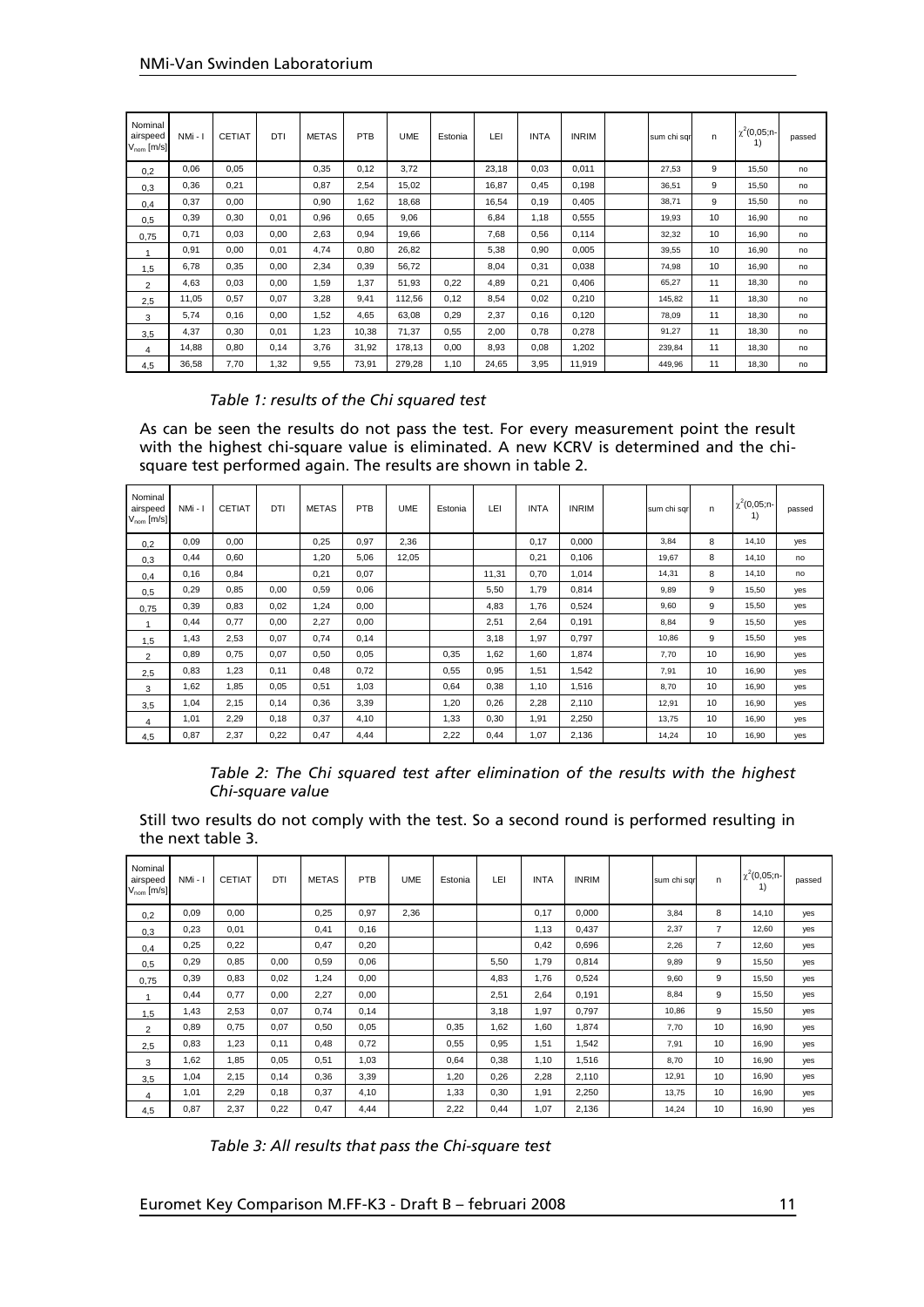For each nominal value of the velocity a KCRV has been calculated. The result is plotted in graph four below.



*Graph 4: WM of the remaining consistent sub sets*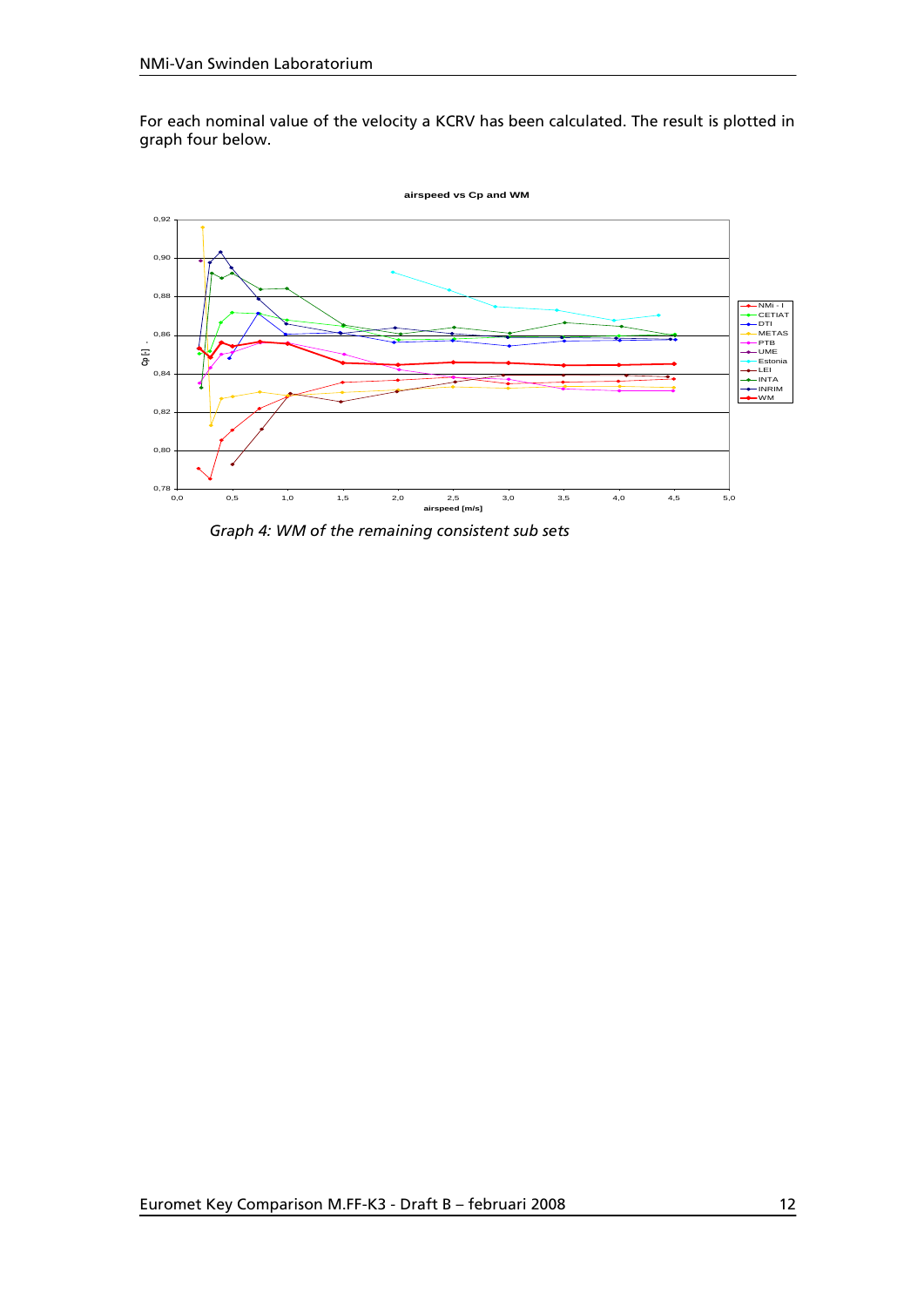#### <span id="page-12-0"></span>**6.3.Degree of equivalence**

To establish the degree of equivalence between each laboratory and the KCRVs the following formulas are used:

 $d_i = x_i - x_{KCRV}$  (5)

and

$$
U(d_i) = 2 * u(d_i)
$$
 (6)

With

$$
u^{2}(d_{i}) = u^{2}(x_{i}) - u^{2}(x_{KCRV})
$$
\n(7)

The degrees of equivalence are indicated in table 4. The red colour indicates that U(d<sub>i</sub>) < 0,8\*|d<sub>i</sub>|, the orange colour indicates that the value of  $|0,8*|d_i| < U(d_i) < |d_i|$ 

|              |         | $0.2 \text{ m/s}$ |         | $0.3$ m/s |         | $0.4$ m/s |         | $0.5$ m/s |         | $0,75 \; \text{m/s}$ |         | 1 m/s    |         | $1,5 \text{ m/s}$ |
|--------------|---------|-------------------|---------|-----------|---------|-----------|---------|-----------|---------|----------------------|---------|----------|---------|-------------------|
|              | $d_i$   | $U(d_i)$          | $d_i$   | $U(d_i)$  | $d_i$   | $U(d_i)$  | $d_i$   | $U(d_i)$  | $d_i$   | $U(d_i)$             | $d_i$   | $U(d_i)$ | $d_i$   | $U(d_i)$          |
| NMi - I      | $-0.06$ | 0,21              | $-0.06$ | 0,13      | $-0.05$ | 0,10      | $-0.04$ | 0,08      | $-0.03$ | 0,05                 | $-0.03$ | 0,04     | $-0.01$ | 0,01              |
| CETIAT       | 0,00    | 0,04              | 0,00    | 0,03      | 0,01    | 0,02      | 0,02    | 0,02      | 0,01    | 0,01                 | 0,01    | 0,01     | 0,02    | 0,01              |
| DTI          |         |                   |         |           |         |           | $-0,01$ | 0,18      | 0,01    | 0,12                 | 0,00    | 0,09     | 0,02    | 0,06              |
| <b>METAS</b> | 0,06    | 0,12              | $-0,04$ | 0,05      | $-0.03$ | 0,04      | $-0,03$ | 0,03      | $-0.03$ | 0,02                 | $-0.03$ | 0,02     | $-0.02$ | 0,02              |
| <b>PTB</b>   | $-0.02$ | 0.01              | $-0,01$ | 0,01      | $-0.01$ | 0,01      | 0,00    | 0,01      | 0,00    | 0,01                 | 0,00    | 0,01     | 0,00    | 0,01              |
| <b>UME</b>   | 0,05    | 0,03              |         |           |         |           |         |           |         |                      |         |          |         |                   |
| <b>TCUT</b>  |         |                   |         |           |         |           |         |           |         |                      |         |          |         |                   |
| LEI          |         |                   |         |           |         |           | $-0.06$ | 0,02      | $-0.05$ | 0,02                 | $-0.03$ | 0,01     | $-0.02$ | 0,01              |
| <b>INTA</b>  | $-0,02$ | 0,05              | 0.04    | 0.04      | 0,03    | 0.05      | 0,04    | 0,03      | 0,03    | 0.02                 | 0,03    | 0,02     | 0,02    | 0,01              |
| <b>INRIM</b> | 0,00    | 0,11              | 0,05    | 0,07      | 0,05    | 0,06      | 0,04    | 0,04      | 0,02    | 0,03                 | 0,01    | 0,02     | 0,02    | 0,02              |

|               |         | $2 \, \text{m/s}$ |         | $2.5 \text{ m/s}$ |         | $3 \text{ m/s}$ |         | $3.5 \text{ m/s}$ |         | $4 \text{ m/s}$ |         | $4.5$ m/s |
|---------------|---------|-------------------|---------|-------------------|---------|-----------------|---------|-------------------|---------|-----------------|---------|-----------|
|               | $d_i$   | $U(d_i)$          | $d_i$   | $U(d_i)$          | $d_i$   | $U(d_i)$        | $d_i$   | $U(d_i)$          | $d_i$   | $U(d_i)$        | $d_i$   | $U(d_i)$  |
| NMi - I       | $-0,01$ | 0,01              | $-0,01$ | 0,01              | $-0,01$ | 0,01            | $-0.01$ | 0,01              | $-0.01$ | 0,01            | $-0.01$ | 0,01      |
| <b>CETIAT</b> | 0,01    | 0,01              | 0,01    | 0,01              | 0,01    | 0.01            | 0,01    | 0,01              | 0,02    | 0.01            | 0,02    | 0,01      |
| DTI           | 0,01    | 0,04              | 0,01    | 0,03              | 0,01    | 0,04            | 0,01    | 0,03              | 0,01    | 0,03            | 0,01    | 0,03      |
| <b>METAS</b>  | $-0,01$ | 0,02              | $-0,01$ | 0,02              | $-0,01$ | 0,02            | $-0.01$ | 0,02              | $-0,01$ | 0,02            | $-0.01$ | 0,02      |
| PTB           | 0,00    | 0,01              | $-0,01$ | 0,01              | $-0,01$ | 0,01            | $-0.01$ | 0,01              | $-0,01$ | 0,01            | $-0.01$ | 0,01      |
| <b>UME</b>    |         |                   |         |                   |         |                 |         |                   |         |                 |         |           |
| <b>TCUT</b>   | 0,05    | 0,08              | 0,04    | 0,05              | 0,03    | 0,04            | 0,03    | 0,03              | 0,02    | 0,02            | 0,03    | 0.02      |
| LEI           | $-0,01$ | 0,01              | $-0,01$ | 0,01              | $-0,01$ | 0,01            | $-0,01$ | 0,01              | $-0,01$ | 0,01            | $-0.01$ | 0,01      |
| <b>INTA</b>   | 0,02    | 0,01              | 0,02    | 0,01              | 0,02    | 0,01            | 0,02    | 0,01              | 0,02    | 0,01            | 0,01    | 0,01      |
| <b>INRIM</b>  | 0,02    | 0.01              | 0,01    | 0,01              | 0,01    | 0.01            | 0,01    | 0,01              | 0,01    | 0,01            | 0,01    | 0.01      |

*Table 4: Degrees of equivalence between the labs and the KCRV* For the degrees of equivalence between laboratories the formulas are:

$$
d_{ij} = x_i - x_j \tag{8}
$$

and

$$
U(d_{ij}) = 2 * u(d_{ij})
$$
 (9)

With

$$
u^{2}(d_{ij}) = u^{2}(x_{i}) + u^{2}(x_{j})
$$
 (10)

The following tables show the degrees of equivalence between laboratories for each velocity. The red color indicates that  $U_{ij} < d_{ij}$ .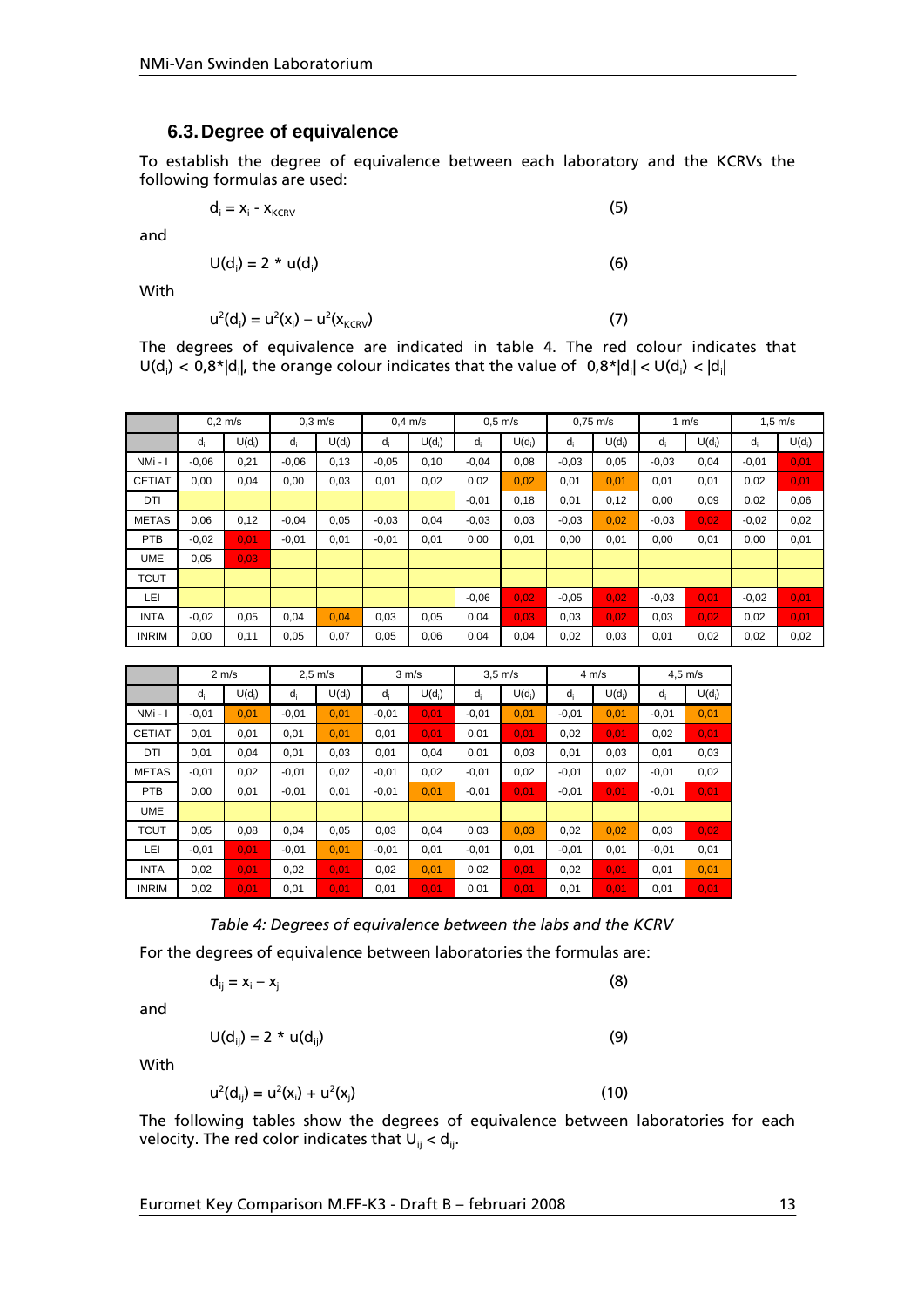|               | velocity = $0,2$ m/s<br>NMi-I |      |         |               |     |     |         |              |         |      |         |            |     |             |     |     |         |             |         |              |
|---------------|-------------------------------|------|---------|---------------|-----|-----|---------|--------------|---------|------|---------|------------|-----|-------------|-----|-----|---------|-------------|---------|--------------|
|               |                               |      |         | <b>CETIAT</b> |     | DTI |         | <b>METAS</b> |         | PTB  |         | <b>UME</b> |     | <b>TCUT</b> |     | LEI |         | <b>INTA</b> |         | <b>INRIM</b> |
|               | dij                           | Uij  | dij     | Uij           | dij | Uij | dij     | Uij          | dij     | Uij  | dij     | Uij        | dij | Uij         | dij | Uij | dij     | Uij         | dij     | Uij          |
| NMi - I       |                               |      | $-0.06$ | 0,22          |     |     | $-0,13$ | 0,25         | $-0.04$ | 0,21 | $-0,11$ | 0,21       |     |             |     |     | $-0.04$ | 0,22        | $-0,06$ | 0,24         |
| <b>CETIAT</b> | 0,06                          | 0,22 |         |               |     |     | $-0.07$ | 0,13         | 0,02    | 0,04 | $-0.05$ | 0,05       |     |             |     |     | 0,02    | 0,06        | 0,00    | 0,12         |
| DTI           |                               |      |         |               |     |     |         |              |         |      |         |            |     |             |     |     |         |             |         |              |
| <b>METAS</b>  | 0,13                          | 0,25 | 0,07    | 0,13          |     |     |         |              | 0,08    | 0,13 | 0,02    | 0,13       |     |             |     |     | 0,08    | 0,14        | 0,06    | 0,17         |
| <b>PTB</b>    | 0,04                          | 0,21 | $-0.02$ | 0,04          |     |     | $-0.08$ | 0,13         |         |      | $-0.06$ | 0,03       |     |             |     |     | 0,00    | 0,05        | $-0.02$ | 0,11         |
| <b>UME</b>    | 0,11                          | 0,21 | 0,05    | 0,05          |     |     | $-0,02$ | 0,13         | 0,06    | 0.03 |         |            |     |             |     |     | 0,07    | 0,06        | 0,05    | 0,12         |
| <b>TCUT</b>   |                               |      |         |               |     |     |         |              |         |      |         |            |     |             |     |     |         |             |         |              |
| LEI           |                               |      |         |               |     |     |         |              |         |      |         |            |     |             |     |     |         |             |         |              |
| <b>INTA</b>   | 0,04                          | 0,22 | $-0,02$ | 0,06          |     |     | $-0.08$ | 0,14         | 0,00    | 0,05 | $-0.07$ | 0.06       |     |             |     |     |         |             | $-0.02$ | 0,12         |
| <b>INRIM</b>  | 0,06                          | 0,24 | 0,00    | 0,12          |     |     | $-0.06$ | 0,17         | 0,02    | 0,11 | $-0.05$ | 0,12       |     |             |     |     | 0,02    | 0,12        |         |              |

### *Table 5: DoE 0,2 m/s*

|               | velocity = $0.3$ m/s |         |         |               |     |     |         |              |         |      |     |            |     |             |     |     |         |             |         |              |
|---------------|----------------------|---------|---------|---------------|-----|-----|---------|--------------|---------|------|-----|------------|-----|-------------|-----|-----|---------|-------------|---------|--------------|
|               |                      | NMi - I |         | <b>CETIAT</b> |     | DTI |         | <b>METAS</b> |         | PTB  |     | <b>UME</b> |     | <b>TCUT</b> |     | LEI |         | <b>INTA</b> |         | <b>INRIM</b> |
|               | dij                  | Uij     | dij     | Uij           | dij | Uij | dij     | Uij          | dij     | Uij  | dij | Uij        | dij | Uij         | dij | Uij | dij     | Uij         | dij     | Uij          |
| NMi-I         |                      |         | $-0.07$ | 0,14          |     |     | $-0.03$ | 0,14         | $-0.06$ | 0,13 |     |            |     |             |     |     | $-0,11$ | 0,14        | $-0,11$ | 0,15         |
| <b>CETIAT</b> | 0,07                 | 0,14    |         |               |     |     | 0,04    | 0,06         | 0,01    | 0,03 |     |            |     |             |     |     | $-0,04$ | 0,05        | $-0,05$ | 0,08         |
| DTI           |                      |         |         |               |     |     |         |              |         |      |     |            |     |             |     |     |         |             |         |              |
| <b>METAS</b>  | 0,03                 | 0,14    | $-0.04$ | 0.06          |     |     |         |              | $-0.03$ | 0,06 |     |            |     |             |     |     | $-0.08$ | 0,07        | $-0.08$ | 0,09         |
| <b>PTB</b>    | 0,06                 | 0,13    | $-0.01$ | 0,03          |     |     | 0,03    | 0,06         |         |      |     |            |     |             |     |     | $-0.05$ | 0,04        | $-0.05$ | 0,08         |
| <b>UME</b>    |                      |         |         |               |     |     |         |              |         |      |     |            |     |             |     |     |         |             |         |              |
| <b>TCUT</b>   |                      |         |         |               |     |     |         |              |         |      |     |            |     |             |     |     |         |             |         |              |
| LEI           |                      |         |         |               |     |     |         |              |         |      |     |            |     |             |     |     |         |             |         |              |
| <b>INTA</b>   | 0,11                 | 0,14    | 0,04    | 0,05          |     |     | 0,08    | 0,07         | 0,05    | 0,04 |     |            |     |             |     |     |         |             | $-0.01$ | 0,09         |
| <b>INRIM</b>  | 0,11                 | 0,15    | 0,05    | 0,08          |     |     | 0,08    | 0,09         | 0,05    | 0,08 |     |            |     |             |     |     | 0,01    | 0,09        |         |              |

*Table 6: DoE 0,3 m/s*

|               | velocity = $0.4$ m/s |      |         |               |     |     |         |              |         |      |     |            |     |             |     |     |         |             |         |              |
|---------------|----------------------|------|---------|---------------|-----|-----|---------|--------------|---------|------|-----|------------|-----|-------------|-----|-----|---------|-------------|---------|--------------|
|               | NMi - I              |      |         | <b>CETIAT</b> |     | DTI |         | <b>METAS</b> |         | PTB  |     | <b>UME</b> |     | <b>TCUT</b> |     | LEI |         | <b>INTA</b> |         | <b>INRIM</b> |
|               | dij                  | Uij  | dij     | Uij           | dij | Uij | dij     | Uij          | dij     | Uij  | dij | Uij        | dij | Uij         | dij | Uij | dij     | Uij         | dij     | Uij          |
| NMi - I       |                      |      | $-0.06$ | 0,10          |     |     | $-0.02$ | 0,11         | $-0.04$ | 0,10 |     |            |     |             |     |     | $-0.08$ | 0,11        | $-0,10$ | 0,12         |
| <b>CETIAT</b> | 0,06                 | 0,10 |         |               |     |     | 0,04    | 0,05         | 0,02    | 0,03 |     |            |     |             |     |     | $-0.02$ | 0,06        | $-0.04$ | 0,06         |
| DTI           |                      |      |         |               |     |     |         |              |         |      |     |            |     |             |     |     |         |             |         |              |
| <b>METAS</b>  | 0,02                 | 0,11 | $-0.04$ | 0,05          |     |     |         |              | $-0,02$ | 0,04 |     |            |     |             |     |     | $-0.06$ | 0,07        | $-0,08$ | 0,07         |
| <b>PTB</b>    | 0,04                 | 0,10 | $-0.02$ | 0,03          |     |     | 0,02    | 0,04         |         |      |     |            |     |             |     |     | $-0.04$ | 0,05        | $-0.05$ | 0,06         |
| UME           |                      |      |         |               |     |     |         |              |         |      |     |            |     |             |     |     |         |             |         |              |
| <b>TCUT</b>   |                      |      |         |               |     |     |         |              |         |      |     |            |     |             |     |     |         |             |         |              |
| LEI           |                      |      |         |               |     |     |         |              |         |      |     |            |     |             |     |     |         |             |         |              |
| <b>INTA</b>   | 0,08                 | 0,11 | 0,02    | 0,06          |     |     | 0,06    | 0,07         | 0,04    | 0,05 |     |            |     |             |     |     |         |             | $-0.01$ | 0,08         |
| <b>INRIM</b>  | 0,10                 | 0,12 | 0,04    | 0,06          |     |     | 0,08    | 0.07         | 0,05    | 0,06 |     |            |     |             |     |     | 0,01    | 0,08        |         |              |

*Table 7: DoE 0,4 m/s*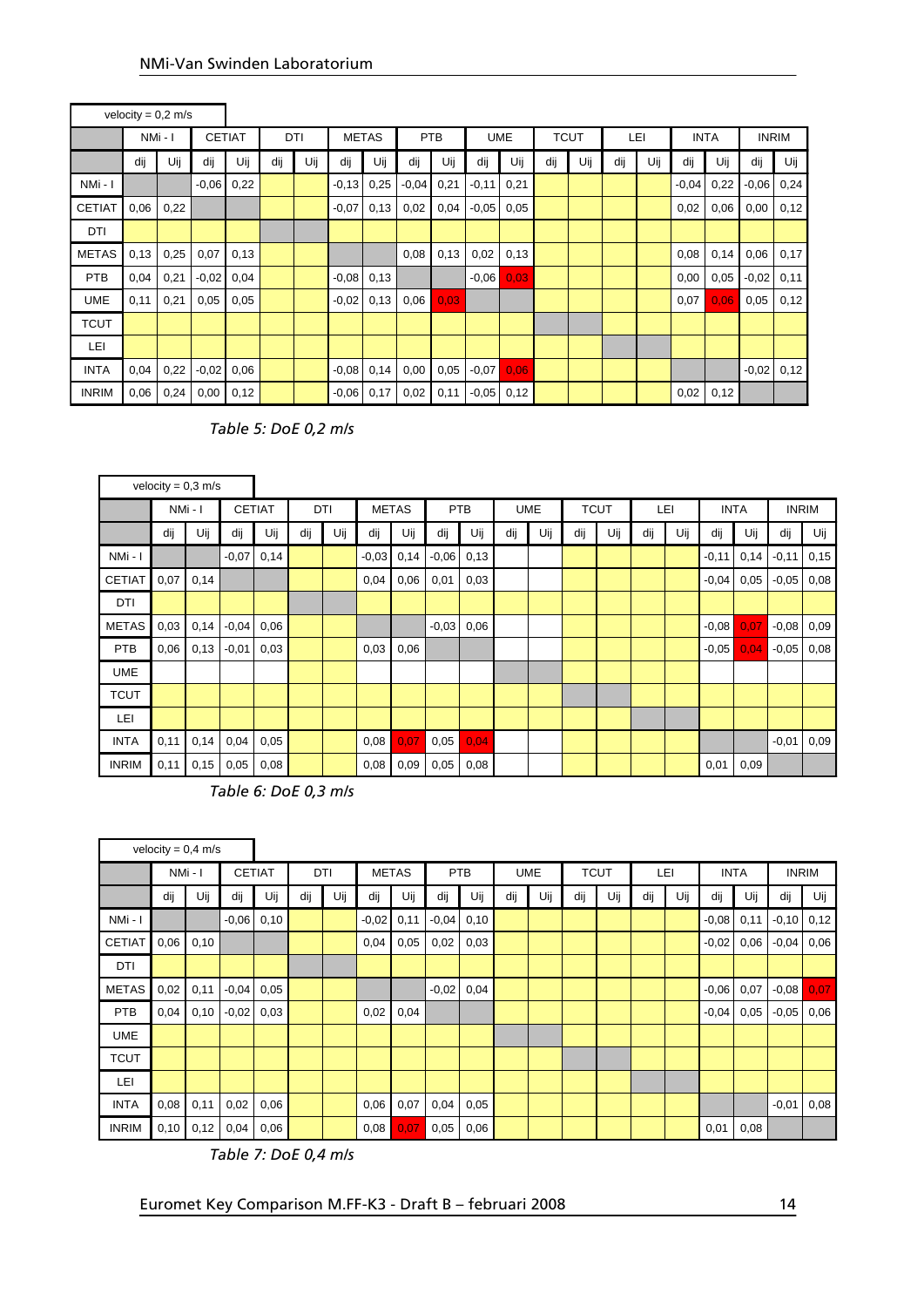í.

|              | velocity = $0.5$ m/s |       |         |               |         |      |         |              |         |            |     |            |     |             |      |      |         |             |         |              |
|--------------|----------------------|-------|---------|---------------|---------|------|---------|--------------|---------|------------|-----|------------|-----|-------------|------|------|---------|-------------|---------|--------------|
|              |                      | NMi-I |         | <b>CETIAT</b> |         | DTI  |         | <b>METAS</b> |         | <b>PTB</b> |     | <b>UME</b> |     | <b>TCUT</b> |      | LEI  |         | <b>INTA</b> |         | <b>INRIM</b> |
|              | dij                  | Uij   | dij     | Uij           | dij     | Uij  | dij     | Uij          | dij     | Uij        | dij | Uij        | dij | Uij         | dij  | Uij  | dij     | Uij         | dij     | Uij          |
| NMi - I      |                      |       | $-0.06$ | 0.08          | $-0.04$ | 0,20 | $-0,02$ | 0,09         | $-0.04$ | 0,08       |     |            |     |             | 0,01 | 0.09 | $-0.08$ | 0.09        | $-0.08$ | 0,09         |
| CETIAT       | 0,06                 | 0,08  |         |               | 0,02    | 0,18 | 0,04    | 0.04         | 0,02    | 0,02       |     |            |     |             | 0,03 | 0.03 | $-0.02$ | 0,03        | $-0.02$ | 0,05         |
| DTI          | 0,04                 | 0,20  | $-0.02$ | 0,18          |         |      | 0,02    | 0,18         | 0,00    | 0,18       |     |            |     |             | 0,03 | 0,18 | $-0.04$ | 0,18        | $-0.05$ | 0,19         |
| <b>METAS</b> | 0,02                 | 0,09  | $-0.04$ | 0.04          | $-0.02$ | 0,18 |         |              | $-0.02$ | 0,04       |     |            |     |             | 0,00 | 0,04 | $-0.06$ | 0,04        | $-0.07$ | 0.06         |
| <b>PTB</b>   | 0,04                 | 0,08  | $-0.02$ | 0,02          | 0,00    | 0,18 | 0,02    | 0,04         |         |            |     |            |     |             | 0,01 | 0,03 | $-0.04$ | 0,03        | $-0.04$ | 0,05         |
| <b>UME</b>   |                      |       |         |               |         |      |         |              |         |            |     |            |     |             |      |      |         |             |         |              |
| <b>TCUT</b>  |                      |       |         |               |         |      |         |              |         |            |     |            |     |             |      |      |         |             |         |              |
| LEI          | $-0.02$              | 0,09  | $-0.08$ | 0,03          | $-0.06$ | 0,18 | $-0.04$ | 0,04         | $-0.06$ | 0,03       |     |            |     |             |      |      | $-0,10$ | 0,04        | $-0,10$ | 0,05         |
| <b>INTA</b>  | 0,08                 | 0,09  | 0,02    | 0,03          | 0,04    | 0,18 | 0,06    | 0.04         | 0,04    | 0,03       |     |            |     |             | 0,03 | 0,04 |         |             | 0,00    | 0,05         |
| <b>INRIM</b> | 0,08                 | 0,09  | 0,02    | 0,05          | 0,05    | 0,19 | 0,07    | 0.06         | 0,04    | 0,05       |     |            |     |             | 0,03 | 0,05 | 0,00    | 0,05        |         |              |

*Table 8: DoE 0,5 m/s*

|               | velocity = $0,75$ m/s |         |         |               |         |            |         |              |         |      |     |            |     |             |      |      |         |             |         |              |
|---------------|-----------------------|---------|---------|---------------|---------|------------|---------|--------------|---------|------|-----|------------|-----|-------------|------|------|---------|-------------|---------|--------------|
|               |                       | NMi - I |         | <b>CETIAT</b> |         | <b>DTI</b> |         | <b>METAS</b> |         | PTB  |     | <b>UME</b> |     | <b>TCUT</b> |      | LEI  |         | <b>INTA</b> |         | <b>INRIM</b> |
|               | dij                   | Uij     | dij     | Uij           | dij     | Uij        | dij     | Uij          | dij     | Uij  | dij | Uij        | dij | Uij         | dij  | Uij  | dii     | Uij         | dij     | Uij          |
| NMi - I       |                       |         | $-0.05$ | 0,06          | $-0.05$ | 0,13       | $-0.01$ | 0,06         | $-0.03$ | 0,06 |     |            |     |             | 0,01 | 0,06 | $-0.06$ | 0,06        | $-0.06$ | 0,06         |
| <b>CETIAT</b> | 0,05                  | 0,06    |         |               | 0,00    | 0,12       | 0,04    | 0,03         | 0,02    | 0,02 |     |            |     |             | 0.03 | 0.03 | $-0.01$ | 0,03        | $-0.01$ | 0,03         |
| DTI           | 0,05                  | 0,13    | 0,00    | 0,12          |         |            | 0,04    | 0,12         | 0,02    | 0,12 |     |            |     |             | 0,03 | 0,12 | $-0.01$ | 0,12        | $-0.01$ | 0,12         |
| <b>METAS</b>  | 0,01                  | 0,06    | $-0.04$ | 0,03          | $-0.04$ | 0,12       |         |              | $-0.03$ | 0,03 |     |            |     |             | 0,00 | 0,03 | $-0.05$ | 0.03        | $-0.05$ | 0.04         |
| PTB           | 0,03                  | 0,06    | $-0.02$ | 0,02          | $-0.02$ | 0,12       | 0,03    | 0,03         |         |      |     |            |     |             | 0,01 | 0,02 | $-0.03$ | 0.02        | $-0.02$ | 0,03         |
| <b>UME</b>    |                       |         |         |               |         |            |         |              |         |      |     |            |     |             |      |      |         |             |         |              |
| <b>TCUT</b>   |                       |         |         |               |         |            |         |              |         |      |     |            |     |             |      |      |         |             |         |              |
| LEI           | $-0.01$               | 0,06    | $-0.06$ | 0.03          | $-0.06$ | 0,12       | $-0.02$ | 0,03         | $-0.04$ | 0,02 |     |            |     |             |      |      | $-0.07$ | 0,03        | $-0.07$ | 0.04         |
| <b>INTA</b>   | 0,06                  | 0.06    | 0,01    | 0.03          | 0,01    | 0,12       | 0,05    | 0,03         | 0,03    | 0,02 |     |            |     |             | 0,03 | 0,03 |         |             | 0,01    | 0,04         |
| <b>INRIM</b>  | 0.06                  | 0,06    | 0,01    | 0,03          | 0,01    | 0,12       | 0,05    | 0.04         | 0,02    | 0,03 |     |            |     |             | 0,03 | 0,04 | $-0.01$ | 0,04        |         |              |

*Table 9: DoE 0,75 m/s*

|               | velocity = $1 \text{ m/s}$ |      |         |               |         |      |      |              |         |            |     |            |             |     |      |      |         |             |         |              |
|---------------|----------------------------|------|---------|---------------|---------|------|------|--------------|---------|------------|-----|------------|-------------|-----|------|------|---------|-------------|---------|--------------|
|               | NMi - I                    |      |         | <b>CETIAT</b> | DTI     |      |      | <b>METAS</b> |         | <b>PTB</b> |     | <b>UME</b> | <b>TCUT</b> |     |      | LEI  |         | <b>INTA</b> |         | <b>INRIM</b> |
|               | dij                        | Uij  | dij     | Uij           | dij     | Uij  | dij  | Uij          | dij     | Uij        | dij | Uij        | dij         | Uij | dij  | Uij  | dij     | Uij         | dij     | Uij          |
| NMi - I       |                            |      | $-0.04$ | 0,04          | $-0.03$ | 0,10 | 0,00 | 0,05         | $-0.03$ | 0,04       |     |            |             |     | 0,01 | 0,04 | $-0.06$ | 0.05        | $-0.04$ | 0,05         |
| <b>CETIAT</b> | 0,04                       | 0,04 |         |               | 0,01    | 0,09 | 0,04 | 0,02         | 0,01    | 0,02       |     |            |             |     | 0,03 | 0,02 | $-0.02$ | 0,02        | 0,00    | 0,03         |
| DTI           | 0,03                       | 0,10 | $-0.01$ | 0.09          |         |      | 0,03 | 0,09         | 0,00    | 0,09       |     |            |             |     | 0.03 | 0,09 | $-0,02$ | 0,09        | $-0.01$ | 0,09         |
| <b>METAS</b>  | 0,00                       | 0,05 | $-0.04$ | 0.02          | $-0.03$ | 0.09 |      |              | $-0.03$ | 0.02       |     |            |             |     | 0,00 | 0,02 | $-0.06$ | 0,03        | $-0.04$ | 0.03         |
| PTB           | 0,03                       | 0,04 | $-0.01$ | 0,02          | 0,00    | 0,09 | 0,03 | 0,02         |         |            |     |            |             |     | 0,01 | 0,02 | $-0.03$ | 0.02        | $-0,01$ | 0,03         |
| <b>UME</b>    |                            |      |         |               |         |      |      |              |         |            |     |            |             |     |      |      |         |             |         |              |
| TCUT          |                            |      |         |               |         |      |      |              |         |            |     |            |             |     |      |      |         |             |         |              |
| LEI           | 0,00                       | 0,04 | $-0,04$ | 0,02          | $-0,03$ | 0,09 | 0,00 | 0,02         | $-0.03$ | 0,02       |     |            |             |     |      |      | $-0.05$ | 0.02        | $-0.04$ | 0,03         |
| <b>INTA</b>   | 0.06                       | 0,05 | 0,02    | 0,02          | 0,02    | 0,09 | 0,06 | 0,03         | 0,03    | 0,02       |     |            |             |     | 0,03 | 0.02 |         |             | 0,02    | 0,03         |
| <b>INRIM</b>  | 0,04                       | 0,05 | 0,00    | 0,03          | 0,01    | 0,09 | 0,04 | 0,03         | 0,01    | 0,03       |     |            |             |     | 0,03 | 0.03 | $-0.02$ | 0,03        |         |              |

*Table 10: DoE 1 m/s*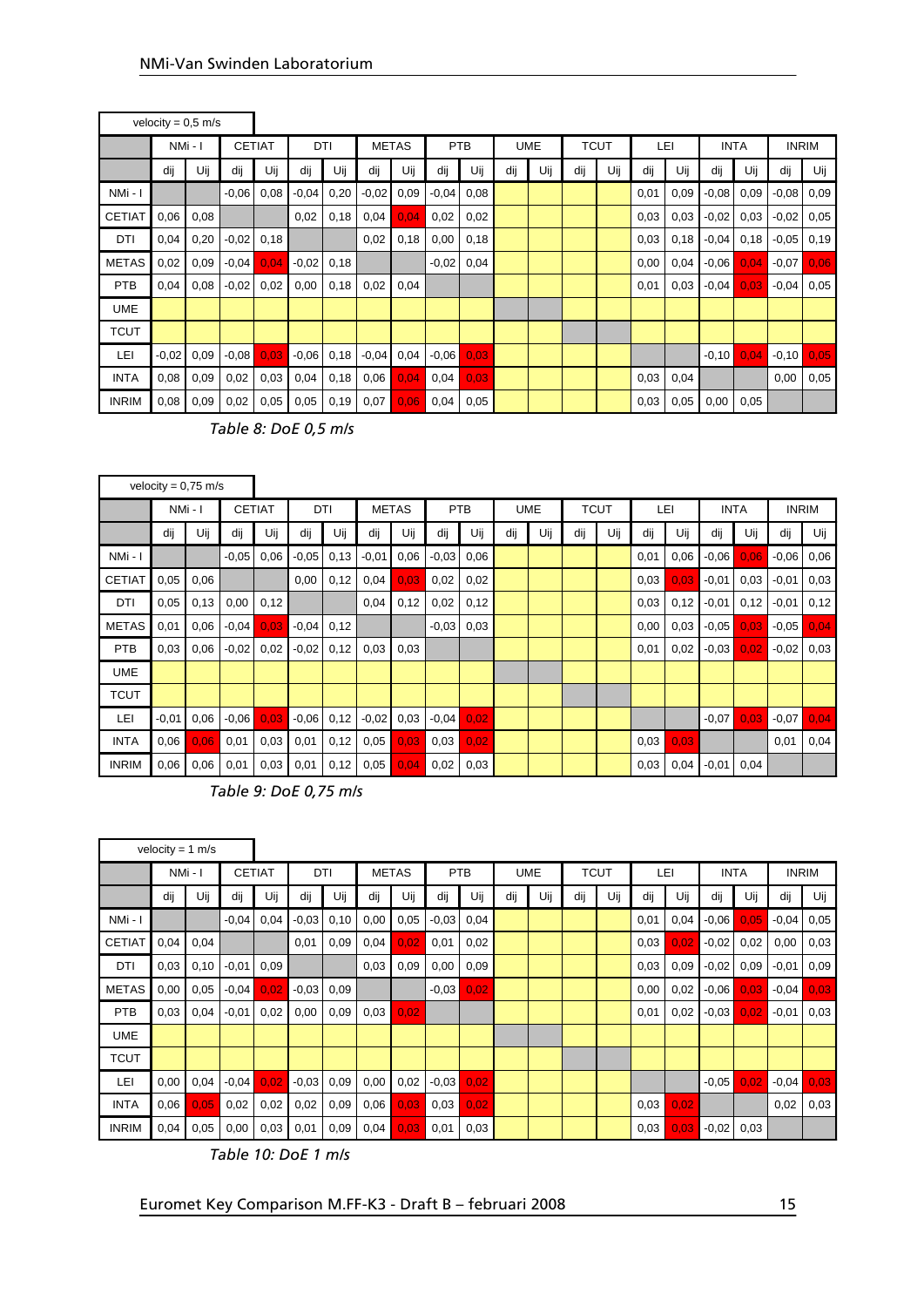|               | velocity = $1,5$ m/s |      |         |               |         |      |      |              |         |      |     |            |             |     |      |      |         |             |         |              |
|---------------|----------------------|------|---------|---------------|---------|------|------|--------------|---------|------|-----|------------|-------------|-----|------|------|---------|-------------|---------|--------------|
|               | NMi - I              |      |         | <b>CETIAT</b> |         | DTI  |      | <b>METAS</b> |         | PTB  |     | <b>UME</b> | <b>TCUT</b> |     |      | LEI  |         | <b>INTA</b> |         | <b>INRIM</b> |
|               | dij                  | Uij  | dij     | Uij           | dij     | Uij  | dij  | Uij          | dij     | Uij  | dij | Uij        | dij         | Uij | dij  | Uij  | dij     | Uij         | dij     | Uij          |
| NMi - I       |                      |      | $-0.03$ | 0.01          | $-0.03$ | 0,06 | 0,01 | 0,02         | $-0.01$ | 0.01 |     |            |             |     | 0,01 | 0,01 | $-0.03$ | 0.02        | $-0.03$ | 0,02         |
| <b>CETIAT</b> | 0,03                 | 0,01 |         |               | 0,00    | 0,06 | 0,03 | 0,02         | 0,01    | 0,02 |     |            |             |     | 0.03 | 0,02 | 0,00    | 0,02        | 0,00    | 0,02         |
| DTI           | 0,03                 | 0,06 | 0,00    | 0,06          |         |      | 0,03 | 0,06         | 0,01    | 0,06 |     |            |             |     | 0,03 | 0.06 | 0,00    | 0,06        | 0,00    | 0,06         |
| <b>METAS</b>  | $-0,01$              | 0,02 | $-0,03$ | 0,02          | $-0.03$ | 0,06 |      |              | $-0.02$ | 0,02 |     |            |             |     | 0,00 | 0,02 | $-0.04$ | 0,02        | $-0.03$ | 0,02         |
| <b>PTB</b>    | 0,01                 | 0,01 | $-0,01$ | 0,02          | $-0.01$ | 0,06 | 0,02 | 0,02         |         |      |     |            |             |     | 0,01 | 0,02 | $-0,02$ | 0,02        | $-0,01$ | 0,02         |
| <b>UME</b>    |                      |      |         |               |         |      |      |              |         |      |     |            |             |     |      |      |         |             |         |              |
| TCUT          |                      |      |         |               |         |      |      |              |         |      |     |            |             |     |      |      |         |             |         |              |
| LEI           | $-0.01$              | 0,01 | $-0.04$ | 0,02          | $-0.04$ | 0,06 | 0,00 | 0,02         | $-0.02$ | 0,02 |     |            |             |     |      |      | $-0.04$ | 0.02        | $-0.04$ | 0,02         |
| <b>INTA</b>   | 0,03                 | 0,02 | 0,00    | 0,02          | 0,00    | 0,06 | 0,04 | 0,02         | 0,02    | 0,02 |     |            |             |     | 0,03 | 0.02 |         |             | 0,00    | 0,02         |
| <b>INRIM</b>  | 0,03                 | 0,02 | 0,00    | 0,02          | 0,00    | 0,06 | 0,03 | 0,02         | 0,01    | 0,02 |     |            |             |     | 0,03 | 0,02 | 0,00    | 0,02        |         |              |

*Table 11: DoE 1,5 m/s*

|               | velocity = $2 \text{ m/s}$ |      |         |        |         |      |      |              |         |            |     |            |         |             |      |      |         |             |         |              |
|---------------|----------------------------|------|---------|--------|---------|------|------|--------------|---------|------------|-----|------------|---------|-------------|------|------|---------|-------------|---------|--------------|
|               | NMi-                       |      |         | CETIAT |         | DTI  |      | <b>METAS</b> |         | <b>PTB</b> |     | <b>UME</b> |         | <b>TCUT</b> |      | LEI  |         | <b>INTA</b> |         | <b>INRIM</b> |
|               | dij                        | Uij  | dij     | Uij    | dij     | Uij  | dij  | Uii          | dij     | Uij        | dij | Uij        | dij     | Uij         | dij  | Uij  | dij     | Uij         | dij     | Uij          |
| NMi - I       |                            |      | $-0.02$ | 0,02   | $-0,02$ | 0,04 | 0,01 | 0,02         | $-0.01$ | 0,01       |     |            | $-0.06$ | 0,08        | 0,01 | 0,01 | $-0.02$ | 0.02        | $-0.03$ | 0,02         |
| <b>CETIAT</b> | 0,02                       | 0,02 |         |        | 0,00    | 0,05 | 0.03 | 0,02         | 0,02    | 0,02       |     |            | $-0.04$ | 0,08        | 0,03 | 0.02 | 0,00    | 0,02        | $-0.01$ | 0,02         |
| DTI           | 0,02                       | 0,04 | 0,00    | 0,05   |         |      | 0,02 | 0,05         | 0,01    | 0,04       |     |            | $-0.04$ | 0,09        | 0,03 | 0,04 | 0,00    | 0,05        | $-0.01$ | 0,05         |
| <b>METAS</b>  | $-0.01$                    | 0,02 | $-0.03$ | 0,02   | $-0.02$ | 0.05 |      |              | $-0.01$ | 0,02       |     |            | $-0.06$ | 0,08        | 0,00 | 0,02 | $-0.03$ | 0.02        | $-0.03$ | 0,02         |
| <b>PTB</b>    | 0,01                       | 0,01 | $-0.02$ | 0,02   | $-0.01$ | 0,04 | 0,01 | 0,02         |         |            |     |            | $-0.05$ | 0,08        | 0,01 | 0,02 | $-0.02$ | 0,02        | $-0.02$ | 0,02         |
| <b>UME</b>    |                            |      |         |        |         |      |      |              |         |            |     |            |         |             |      |      |         |             |         |              |
| <b>TCUT</b>   | 0,06                       | 0,08 | 0,04    | 0,08   | 0,04    | 0,09 | 0,06 | 0,08         | 0,05    | 0,08       |     |            |         |             | 0,06 | 0,08 | 0,03    | 0.08        | 0,03    | 0,08         |
| LEI           | $-0.01$                    | 0,01 | $-0.03$ | 0,02   | $-0.03$ | 0,04 | 0,00 | 0,02         | $-0.01$ | 0,02       |     |            | $-0.06$ | 0,08        |      |      | $-0.03$ | 0,02        | $-0.03$ | 0,02         |
| <b>INTA</b>   | 0,02                       | 0,02 | 0,00    | 0,02   | 0,00    | 0,05 | 0,03 | 0,02         | 0,02    | 0,02       |     |            | $-0.03$ | 0,08        | 0,03 | 0.02 |         |             | 0,00    | 0,02         |
| <b>INRIM</b>  | 0,03                       | 0,02 | 0,01    | 0,02   | 0,01    | 0,05 | 0,03 | 0,02         | 0,02    | 0,02       |     |            | $-0.03$ | 0,08        | 0,03 | 0.02 | 0,00    | 0,02        |         |              |

*Table 12: DoE 2 m/s*

|               | velocity = $2.5$ m/s |      |         |               |         |      |      |              |      |      |     |            |             |      |      |      |             |      |         |              |
|---------------|----------------------|------|---------|---------------|---------|------|------|--------------|------|------|-----|------------|-------------|------|------|------|-------------|------|---------|--------------|
|               | NMi - I              |      |         | <b>CETIAT</b> |         | DTI  |      | <b>METAS</b> |      | PTB  |     | <b>UME</b> | <b>TCUT</b> |      |      | LEI  | <b>INTA</b> |      |         | <b>INRIM</b> |
|               | dij                  | Uij  | dij     | Uij           | dij     | Uij  | dij  | Uij          | dij  | Uij  | dij | Uij        | dij         | Uij  | dij  | Uii  | dij         | Uij  | dij     | Uij          |
| NMi - I       |                      |      | $-0.02$ | 0,01          | $-0,02$ | 0,04 | 0,01 | 0,02         | 0,00 | 0,01 |     |            | $-0.05$     | 0,05 | 0,00 | 0,01 | $-0.03$     | 0,02 | $-0.02$ | 0,01         |
| <b>CETIAT</b> | 0,02                 | 0,01 |         |               | 0,00    | 0,04 | 0,02 | 0,02         | 0,02 | 0,01 |     |            | $-0.03$     | 0,05 | 0,02 | 0,02 | $-0.01$     | 0,02 | 0,00    | 0,02         |
| DTI           | 0,02                 | 0,04 | 0,00    | 0,04          |         |      | 0,02 | 0,04         | 0,02 | 0,04 |     |            | $-0.03$     | 0,06 | 0,02 | 0,04 | $-0.01$     | 0,04 | 0,00    | 0,04         |
| <b>METAS</b>  | $-0.01$              | 0,02 | $-0.02$ | 0.02          | $-0.02$ | 0,04 |      |              | 0,00 | 0,02 |     |            | $-0.05$     | 0,05 | 0,00 | 0,02 | $-0.03$     | 0,02 | $-0.03$ | 0,02         |
| <b>PTB</b>    | 0,00                 | 0,01 | $-0.02$ | 0.01          | $-0.02$ | 0,04 | 0,00 | 0,02         |      |      |     |            | $-0.05$     | 0,05 | 0,00 | 0,01 | $-0.03$     | 0.02 | $-0.02$ | 0,02         |
| <b>UME</b>    |                      |      |         |               |         |      |      |              |      |      |     |            |             |      |      |      |             |      |         |              |
| TCUT          | 0,05                 | 0,05 | 0,03    | 0,05          | 0,03    | 0,06 | 0,05 | 0,05         | 0,05 | 0,05 |     |            |             |      | 0,05 | 0,05 | 0,02        | 0,05 | 0,02    | 0,05         |
| LEI           | 0,00                 | 0,01 | $-0,02$ | 0,02          | $-0,02$ | 0,04 | 0,00 | 0,02         | 0,00 | 0,01 |     |            | $-0.05$     | 0,05 |      |      | $-0.03$     | 0,02 | $-0,03$ | 0,02         |
| <b>INTA</b>   | 0,03                 | 0,02 | 0,01    | 0,02          | 0,01    | 0,04 | 0,03 | 0,02         | 0,03 | 0,02 |     |            | $-0.02$     | 0,05 | 0,03 | 0,02 |             |      | 0,00    | 0,02         |
| <b>INRIM</b>  | 0,02                 | 0,01 | 0,00    | 0,02          | 0,00    | 0,04 | 0,03 | 0,02         | 0,02 | 0,02 |     |            | $-0.02$     | 0,05 | 0,03 | 0,02 | 0,00        | 0,02 |         |              |

*Table 13: DoE 2,5 m/s*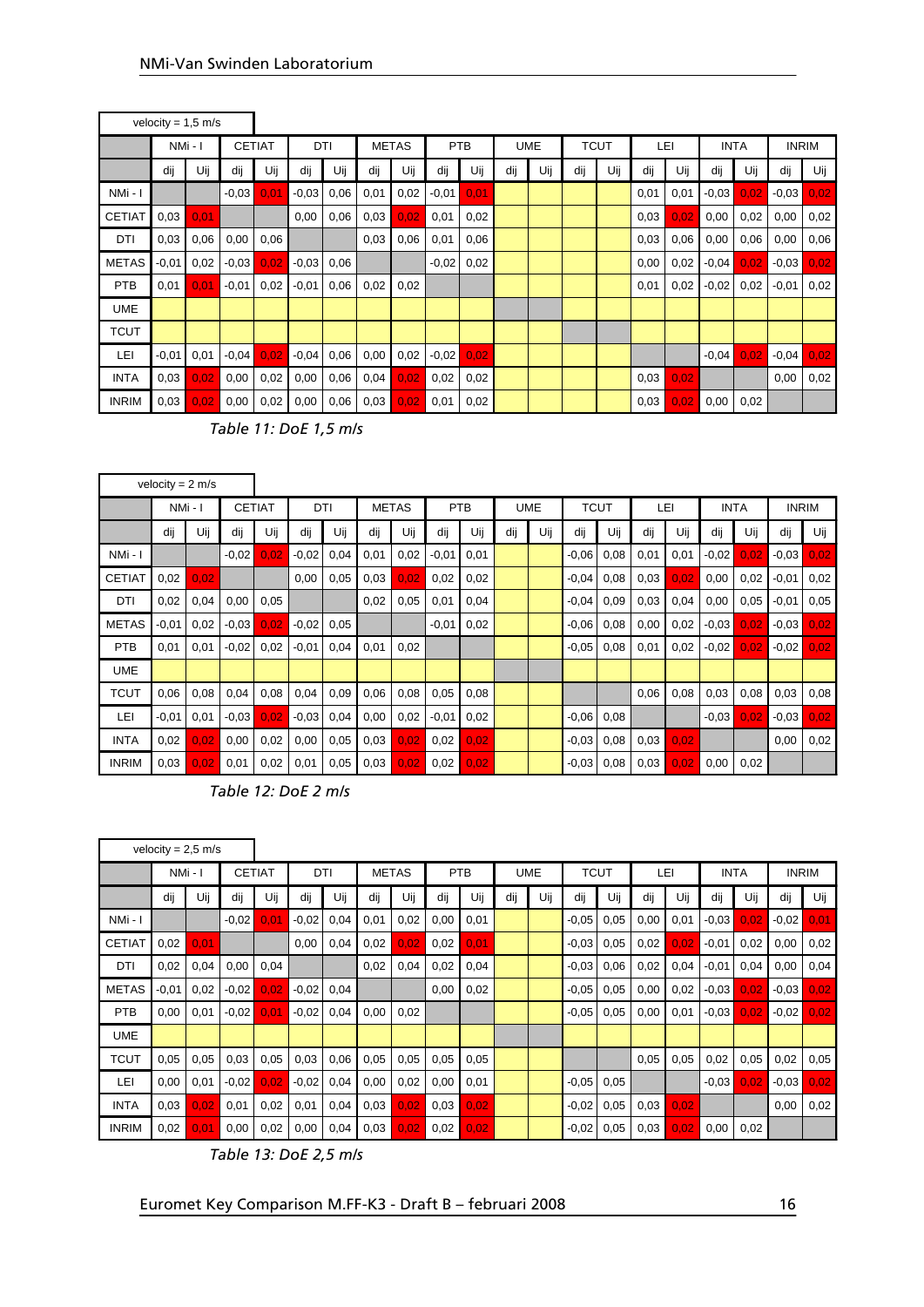|               | velocity = $3 \text{ m/s}$ |         |         |               |         |            |      |              |      |      |     |            |             |      |         |      |         |             |         |              |
|---------------|----------------------------|---------|---------|---------------|---------|------------|------|--------------|------|------|-----|------------|-------------|------|---------|------|---------|-------------|---------|--------------|
|               |                            | NMi - I |         | <b>CETIAT</b> |         | <b>DTI</b> |      | <b>METAS</b> |      | PTB  |     | <b>UME</b> | <b>TCUT</b> |      |         | LEI  |         | <b>INTA</b> |         | <b>INRIM</b> |
|               | dij                        | Uij     | dij     | Uij           | dij     | Uij        | dij  | Uij          | dij  | Uij  | dij | Uij        | dij         | Uij  | dij     | Uij  | dii     | Uij         | dij     | Uij          |
| NMi - I       |                            |         | $-0.02$ | 0,01          | $-0,02$ | 0,04       | 0,00 | 0,02         | 0,00 | 0,01 |     |            | $-0.04$     | 0.04 | 0,00    | 0,01 | $-0.03$ | 0,02        | $-0.02$ | 0,01         |
| <b>CETIAT</b> | 0,02                       | 0,01    |         |               | 0,00    | 0,04       | 0,03 | 0,02         | 0,02 | 0,01 |     |            | $-0.02$     | 0,04 | 0,02    | 0,01 | 0,00    | 0,02        | 0,00    | 0,01         |
| DTI           | 0,02                       | 0,04    | 0,00    | 0,04          |         |            | 0,02 | 0,04         | 0,02 | 0,04 |     |            | $-0.02$     | 0,05 | 0,02    | 0,04 | $-0.01$ | 0,04        | 0,00    | 0,04         |
| <b>METAS</b>  | 0,00                       | 0,02    | $-0.03$ | 0.02          | $-0.02$ | 0,04       |      |              | 0,00 | 0,02 |     |            | $-0.04$     | 0.04 | $-0.01$ | 0,02 | $-0.03$ | 0,02        | $-0.03$ | 0,02         |
| <b>PTB</b>    | 0,00                       | 0,01    | $-0.02$ | 0.01          | $-0.02$ | 0,04       | 0,00 | 0,02         |      |      |     |            | $-0.04$     | 0.04 | 0,00    | 0,01 | $-0.02$ | 0,02        | $-0.02$ | 0.01         |
| <b>UME</b>    |                            |         |         |               |         |            |      |              |      |      |     |            |             |      |         |      |         |             |         |              |
| <b>TCUT</b>   | 0,04                       | 0.04    | 0,02    | 0,04          | 0,02    | 0,05       | 0,04 | 0.04         | 0,04 | 0.04 |     |            |             |      | 0,04    | 0,04 | 0,01    | 0,04        | 0,02    | 0,04         |
| LEI           | 0,00                       | 0,01    | $-0.02$ | 0.01          | $-0.02$ | 0,04       | 0,01 | 0,02         | 0,00 | 0,01 |     |            | $-0.04$     | 0,04 |         |      | $-0.02$ | 0,02        | $-0.02$ | 0,01         |
| <b>INTA</b>   | 0,03                       | 0,02    | 0,00    | 0,02          | 0,01    | 0,04       | 0,03 | 0.02         | 0,02 | 0,02 |     |            | $-0.01$     | 0,04 | 0,02    | 0,02 |         |             | 0,00    | 0,02         |
| <b>INRIM</b>  | 0,02                       | 0,01    | 0,00    | 0,01          | 0,00    | 0,04       | 0,03 | 0.02         | 0,02 | 0,01 |     |            | $-0.02$     | 0,04 | 0,02    | 0.01 | 0,00    | 0,02        |         |              |

*Table 14: DoE 3 m/s*

|               | velocity = $3.5$ m/s |         |         |               |         |            |      |              |      |      |     |            |         |             |         |      |         |             |         |              |
|---------------|----------------------|---------|---------|---------------|---------|------------|------|--------------|------|------|-----|------------|---------|-------------|---------|------|---------|-------------|---------|--------------|
|               |                      | NMi - I |         | <b>CETIAT</b> |         | <b>DTI</b> |      | <b>METAS</b> |      | PTB  |     | <b>UME</b> |         | <b>TCUT</b> |         | LEI  |         | <b>INTA</b> |         | <b>INRIM</b> |
|               | dij                  | Uij     | dij     | Uij           | dij     | Uij        | dij  | Uij          | dij  | Uij  | dij | Uij        | dij     | Uij         | dij     | Uij  | dii     | Uij         | dij     | Uij          |
| NMi - I       |                      |         | $-0.02$ | 0.01          | $-0.02$ | 0,04       | 0,00 | 0,02         | 0,00 | 0,01 |     |            | $-0.04$ | 0,03        | 0,00    | 0,01 | $-0.03$ | 0,02        | $-0.02$ | 0,01         |
| <b>CETIAT</b> | 0,02                 | 0,01    |         |               | 0,00    | 0,04       | 0,03 | 0,02         | 0,03 | 0,01 |     |            | $-0.01$ | 0,03        | 0,02    | 0,01 | $-0.01$ | 0,02        | 0,00    | 0,01         |
| DTI           | 0,02                 | 0,04    | 0,00    | 0,04          |         |            | 0,02 | 0,04         | 0,02 | 0,03 |     |            | $-0.02$ | 0,04        | 0,02    | 0,04 | $-0.01$ | 0,04        | 0,00    | 0,04         |
| <b>METAS</b>  | 0,00                 | 0,02    | $-0.03$ | 0,02          | $-0.02$ | 0,04       |      |              | 0,00 | 0,02 |     |            | $-0.04$ | 0,03        | $-0.01$ | 0,02 | $-0.03$ | 0,02        | $-0.03$ | 0,02         |
| <b>PTB</b>    | 0,00                 | 0,01    | $-0.03$ | 0,01          | $-0.02$ | 0.03       | 0,00 | 0,02         |      |      |     |            | $-0.04$ | 0.03        | $-0.01$ | 0,01 | $-0.03$ | 0,02        | $-0.03$ | 0.01         |
| <b>UME</b>    |                      |         |         |               |         |            |      |              |      |      |     |            |         |             |         |      |         |             |         |              |
| TCUT          | 0,04                 | 0.03    | 0,01    | 0,03          | 0,02    | 0,04       | 0,04 | 0.03         | 0,04 | 0,03 |     |            |         |             | 0,03    | 0,03 | 0,01    | 0.03        | 0,01    | 0,03         |
| LEI           | 0,00                 | 0,01    | $-0.02$ | 0.01          | $-0.02$ | 0,04       | 0,01 | 0,02         | 0,01 | 0,01 |     |            | $-0.03$ | 0,03        |         |      | $-0.03$ | 0,02        | $-0.02$ | 0.01         |
| <b>INTA</b>   | 0,03                 | 0,02    | 0,01    | 0,02          | 0,01    | 0,04       | 0,03 | 0,02         | 0,03 | 0,02 |     |            | $-0.01$ | 0,03        | 0,03    | 0.02 |         |             | 0,01    | 0,02         |
| <b>INRIM</b>  | 0,02                 | 0,01    | 0,00    | 0,01          | 0,00    | 0,04       | 0,03 | 0,02         | 0,03 | 0,01 |     |            | $-0.01$ | 0,03        | 0,02    | 0,01 | $-0.01$ | 0,02        |         |              |

*Table 15: DoE 3,5 m/s*

|               | velocity = $4 \text{ m/s}$ |      |               |      |         |      |      |              |      |            |     |            |         |             |         |      |         |             |         |              |
|---------------|----------------------------|------|---------------|------|---------|------|------|--------------|------|------------|-----|------------|---------|-------------|---------|------|---------|-------------|---------|--------------|
|               | NMi - I                    |      | <b>CETIAT</b> |      | DTI     |      |      | <b>METAS</b> |      | <b>PTB</b> |     | <b>UME</b> |         | <b>TCUT</b> |         | LEI  |         | <b>INTA</b> |         | <b>INRIM</b> |
|               | dij                        | Uij  | dij           | Uij  | dij     | Uij  | dij  | Uij          | dij  | Uij        | dij | Uij        | dij     | Uij         | dij     | Uii  | dij     | Uij         | dij     | Uij          |
| NMi - I       |                            |      | $-0.02$       | 0,01 | $-0.02$ | 0,03 | 0,00 | 0,02         | 0,00 | 0,01       |     |            | $-0.03$ | 0,02        | 0,00    | 0,01 | $-0.03$ | 0,02        | $-0.02$ | 0,01         |
| <b>CETIAT</b> | 0,02                       | 0,01 |               |      | 0,00    | 0,03 | 0,03 | 0,02         | 0,03 | 0.01       |     |            | $-0.01$ | 0,02        | 0,02    | 0,01 | 0,00    | 0,02        | 0,00    | 0,01         |
| DTI           | 0,02                       | 0,03 | 0,00          | 0,03 |         |      | 0,02 | 0,04         | 0,03 | 0,03       |     |            | $-0.01$ | 0,04        | 0,02    | 0,03 | $-0.01$ | 0,03        | 0,00    | 0,03         |
| <b>METAS</b>  | 0,00                       | 0,02 | $-0.03$       | 0.02 | $-0.02$ | 0,04 |      |              | 0,00 | 0,02       |     |            | $-0.03$ | 0,03        | $-0.01$ | 0,02 | $-0.03$ | 0,02        | $-0.03$ | 0,02         |
| <b>PTB</b>    | 0,00                       | 0,01 | $-0.03$       | 0.01 | $-0.03$ | 0,03 | 0,00 | 0,02         |      |            |     |            | $-0.04$ | 0,02        | $-0.01$ | 0,01 | $-0.03$ | 0,02        | $-0.03$ | 0.01         |
| <b>UME</b>    |                            |      |               |      |         |      |      |              |      |            |     |            |         |             |         |      |         |             |         |              |
| TCUT          | 0.03                       | 0,02 | 0,01          | 0,02 | 0,01    | 0,04 | 0,03 | 0,03         | 0,04 | 0,02       |     |            |         |             | 0,03    | 0.02 | 0,00    | 0,02        | 0,01    | 0,02         |
| LEI           | 0,00                       | 0,01 | $-0.02$       | 0,01 | $-0.02$ | 0,03 | 0,01 | 0,02         | 0,01 | 0,01       |     |            | $-0.03$ | 0.02        |         |      | $-0.03$ | 0,02        | $-0.02$ | 0,01         |
| <b>INTA</b>   | 0.03                       | 0.02 | 0,00          | 0,02 | 0,01    | 0,03 | 0,03 | 0,02         | 0,03 | 0,02       |     |            | 0,00    | 0,02        | 0.03    | 0,02 |         |             | 0,01    | 0,02         |
| <b>INRIM</b>  | 0,02                       | 0,01 | 0,00          | 0,01 | 0,00    | 0,03 | 0,03 | 0,02         | 0,03 | 0,01       |     |            | $-0,01$ | 0,02        | 0,02    | 0,01 | $-0.01$ | 0,02        |         |              |

*Table 16: DoE 4 m/s*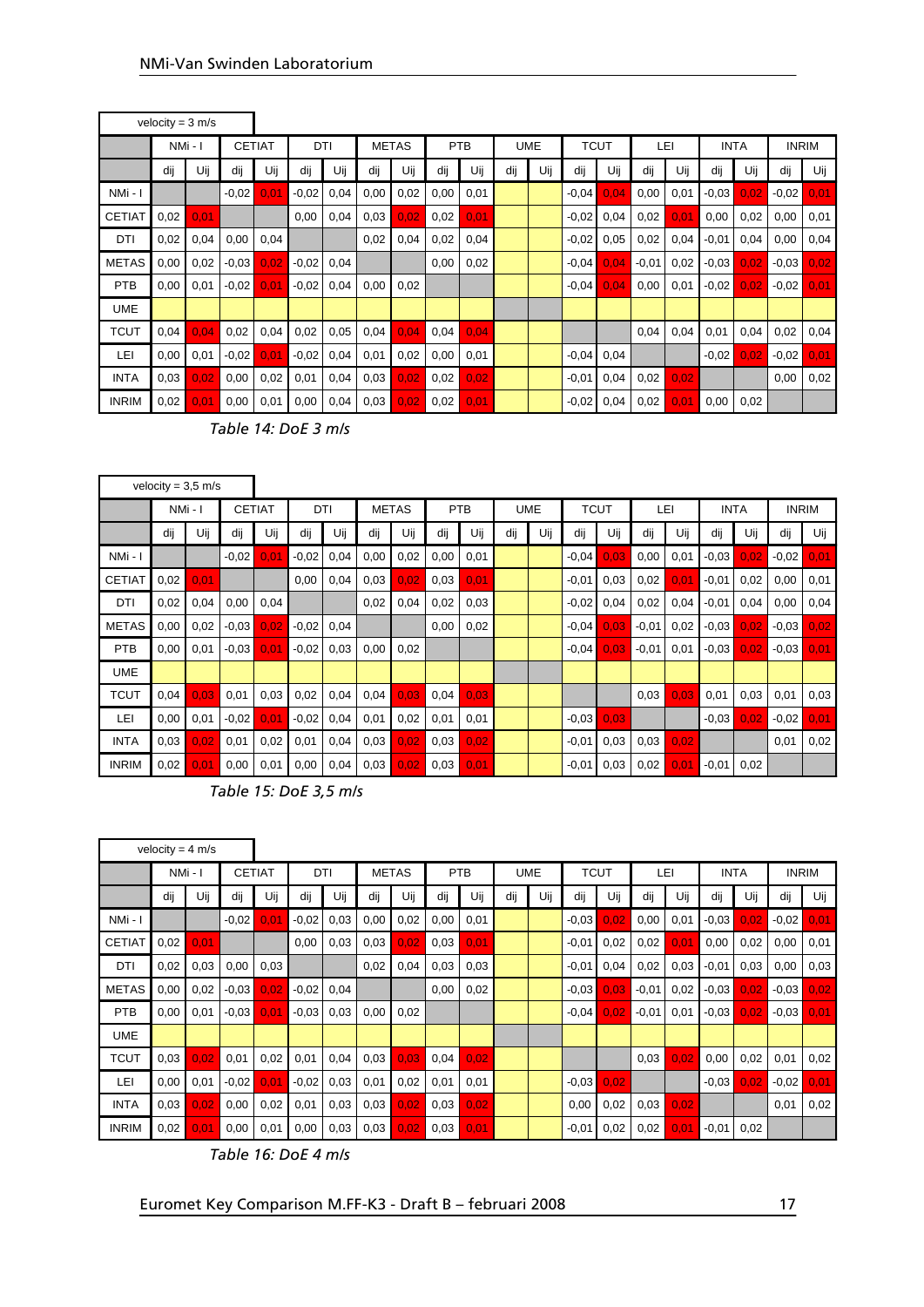|               | velocity = $4.5$ m/s |         |         |               |         |      |      |              |      |      |     |            |         |             |         |      |         |             |         |              |
|---------------|----------------------|---------|---------|---------------|---------|------|------|--------------|------|------|-----|------------|---------|-------------|---------|------|---------|-------------|---------|--------------|
|               |                      | NMi - I |         | <b>CETIAT</b> |         | DTI  |      | <b>METAS</b> |      | PTB  |     | <b>UME</b> |         | <b>TCUT</b> |         | LEI  |         | <b>INTA</b> |         | <b>INRIM</b> |
|               | dij                  | Uij     | dij     | Uij           | dij     | Uij  | dij  | Uij          | dij  | Uij  | dij | Uij        | dij     | Uij         | dij     | Uij  | dii     | Uij         | dij     | Uij          |
| NMi - I       |                      |         | $-0.02$ | 0.01          | $-0.02$ | 0,03 | 0,00 | 0,02         | 0,01 | 0,01 |     |            | $-0.03$ | 0,02        | 0,00    | 0,01 | $-0.02$ | 0,02        | $-0.02$ | 0,01         |
| <b>CETIAT</b> | 0,02                 | 0.01    |         |               | 0,00    | 0.03 | 0,03 | 0,02         | 0,03 | 0.01 |     |            | $-0.01$ | 0,02        | 0,02    | 0,01 | 0,00    | 0,02        | 0,00    | 0,01         |
| DTI           | 0,02                 | 0,03    | 0,00    | 0,03          |         |      | 0,02 | 0,03         | 0,03 | 0,03 |     |            | $-0.01$ | 0,03        | 0,02    | 0,03 | 0,00    | 0.03        | 0,00    | 0,03         |
| <b>METAS</b>  | 0,00                 | 0,02    | $-0.03$ | 0,02          | $-0.02$ | 0,03 |      |              | 0,00 | 0,02 |     |            | $-0.04$ | 0,02        | $-0.01$ | 0,02 | $-0.03$ | 0,02        | $-0.03$ | 0,02         |
| PTB           | $-0.01$              | 0,01    | $-0.03$ | 0,01          | $-0.03$ | 0,03 | 0.00 | 0,02         |      |      |     |            | $-0.04$ | 0.02        | $-0.01$ | 0,01 | $-0.03$ | 0,02        | $-0.03$ | 0.01         |
| <b>UME</b>    |                      |         |         |               |         |      |      |              |      |      |     |            |         |             |         |      |         |             |         |              |
| TCUT          | 0,03                 | 0,02    | 0,01    | 0,02          | 0,01    | 0,03 | 0,04 | 0,02         | 0,04 | 0,02 |     |            |         |             | 0,03    | 0,02 | 0,01    | 0,02        | 0,01    | 0,02         |
| LEI           | 0,00                 | 0,01    | $-0.02$ | 0.01          | $-0.02$ | 0.03 | 0,01 | 0,02         | 0,01 | 0,01 |     |            | $-0.03$ | 0,02        |         |      | $-0.02$ | 0,02        | $-0.02$ | 0.01         |
| <b>INTA</b>   | 0,02                 | 0,02    | 0,00    | 0,02          | 0,00    | 0,03 | 0.03 | 0,02         | 0,03 | 0,02 |     |            | $-0,01$ | 0,02        | 0,02    | 0,02 |         |             | 0,00    | 0,02         |
| <b>INRIM</b>  | 0,02                 | 0,01    | 0,00    | 0,01          | 0,00    | 0,03 | 0,03 | 0,02         | 0,03 | 0,01 |     |            | $-0.01$ | 0,02        | 0,02    | 0,01 | 0,00    | 0,02        |         |              |

*Table 17: DoE 4,5 m/s*

Another way of evaluating the measurement results is calculating the  $E_n$ -value. To do this the following equation is used:

$$
E_n = |d_i| / (U_i^2 + (2 \cdot u_{ts})^2)^{1/2}
$$

(11)

This is a normalisation of  $d_i$  with the uncertainties involved, which are the uncertainty of the lab, the uncertainty of the KCRV and the uncertainty of the transfer standard  $(u_{t,s})$ . The latter is represented by the standard deviation of the measurement results of the pilot lab (NMi-VSL). (see graph 1). This is a conservative approach that is advantageous for the participating laboratories.

The outcome of this calculation is presented in the next table. The red color indicates an En-value larger than 1.

| Nominal<br>airspeed V <sub>nom</sub><br>[m/s] | $N$ Mi - I | <b>CETIAT</b> | DTI  | <b>METAS</b> | <b>PTB</b> | <b>UME</b> | <b>TCUT</b> | LEI  | <b>INTA</b> | <b>INRIM</b> |
|-----------------------------------------------|------------|---------------|------|--------------|------------|------------|-------------|------|-------------|--------------|
| 0,2                                           | 0,28       | 0,04          |      | 0,45         | 0,27       | 0,65       |             |      | 0,25        | 0,00         |
| 0,3                                           | 0,46       | 0,08          |      | 0,56         | 0, 16      |            |             |      | 0,85        | 0,61         |
| 0,4                                           | 0,48       | 0,30          |      | 0,58         | 0,20       |            |             |      | 0,58        | 0,75         |
| 0,5                                           | 0,47       | 0,37          | 0,03 | 0,48         | 0,07       |            |             | 1,22 | 0,74        | 0,65         |
| 0,75                                          | 0,57       | 0,49          | 0,12 | 0,76         | 0,02       |            |             | 1,39 | 0,84        | 0,56         |
| 1                                             | 0,66       | 0,85          | 0,06 | 1,47         | 0,04       |            |             | 1,54 | 1.59        | 0,43         |
| 1,5                                           | 0,98       | 1,43          | 0,27 | 0,82         | 0,34       |            |             | 1,58 | 1,29        | 0,84         |
| $\overline{2}$                                | 0,85       | 0,84          | 0,27 | 0,69         | 0,22       |            | 0,59        | 1,20 | 1,20        | 1,32         |
| 2,5                                           | 0,78       | 1,01          | 0,33 | 0,67         | 0,74       |            | 0,74        | 0,88 | 1,16        | 1,15         |
| 3                                             | 1,22       | 1,32          | 0,22 | 0,71         | 0,98       |            | 0,80        | 0,60 | 1.04        | 1,20         |
| 3,5                                           | 0,99       | 1,43          | 0,37 | 0,60         | 1,75       |            | 1.09        | 0,50 | 1,49        | 1,42         |
| 4                                             | 0,86       | 1.36          | 0,42 | 0,59         | 1,62       |            | 1.12        | 0,49 | 1.31        | 1,32         |
| 4,5                                           | 0,83       | 1,41          | 0,47 | 0,67         | 1,77       |            | 1.44        | 0,61 | 0,99        | 1,31         |

Table 18: En-values: 
$$
E_n = |d_i| / (U_i^2 + (2 \cdot u_{ts})^2)^{1/2}
$$

The En-values are also graphically represented in graph 5.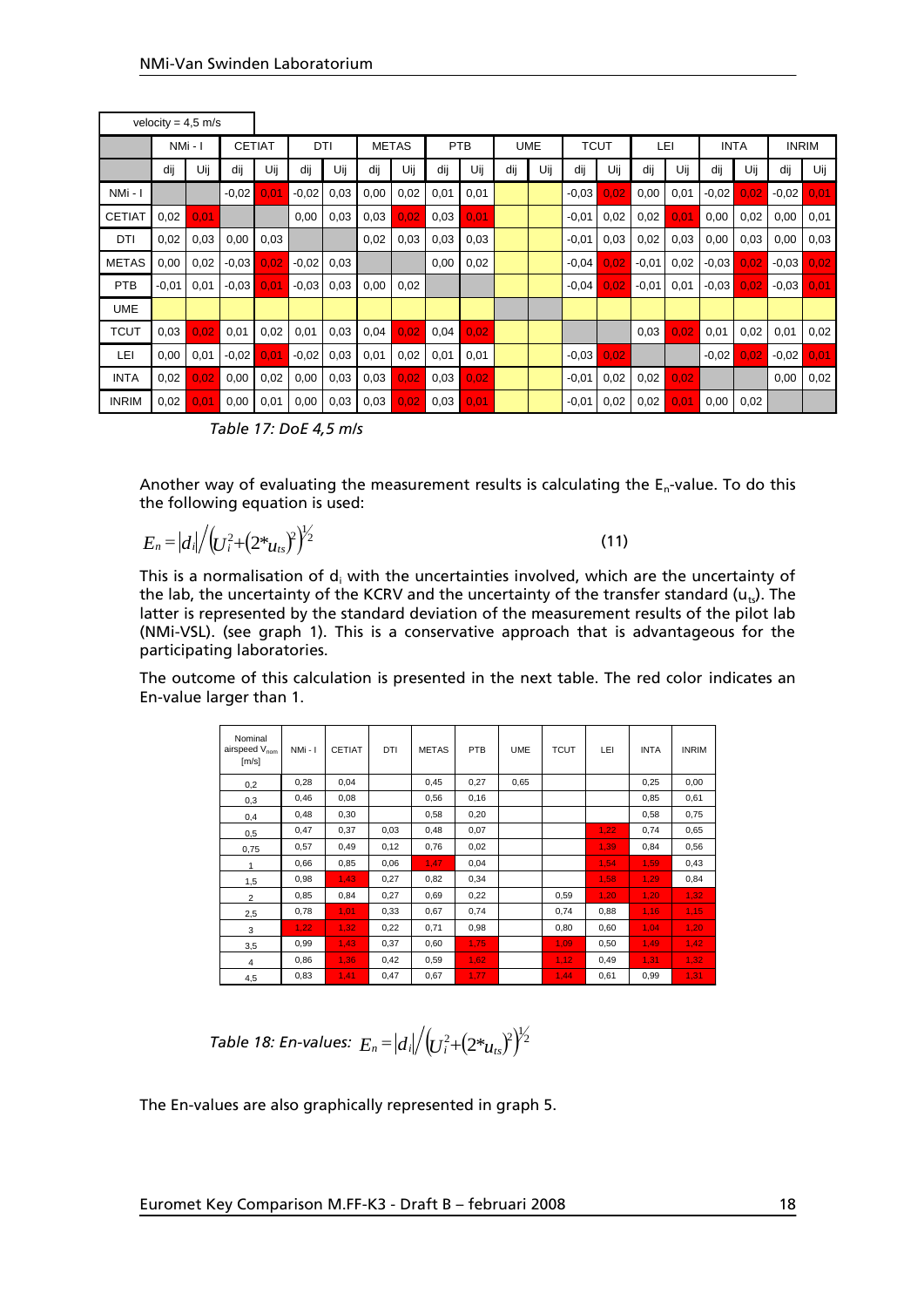

*Graph 5: Graphical representation of the En-values*

### <span id="page-18-0"></span>**6.4.Stability of the thermal anemometer**

For the purpose of check of the results with the pitot tube a thermal anemometer was send around together with the pitot tube. Unfortunately it appeared that at the return at the pilot lab the thermal anemometer was not functioning properly any more. At first it was assumed that the batteries were low. So they were replaced and new tests were performed. But this was not the solution and the conclusions had to be made that the last measurements with the thermal anemometer were not valid. This concerned only INRIM and NMi-VSL ( the last tests ).

As a consequence the results of INRIM are not being used for the evaluation of the KC results.

The procedure for the results of the thermal anemometer is the same as for the pitot tube. First a KCRV is calculated and subsequently the chi-square test is performed to find the largest consistent subset (LCS).

A graph of the indicated airspeed against the reference airspeed does not give much insight. Instead graph 6 is presented with on the abscissa the airspeed and on the ordinate the error of the thermal anemometer as established by each laboratory.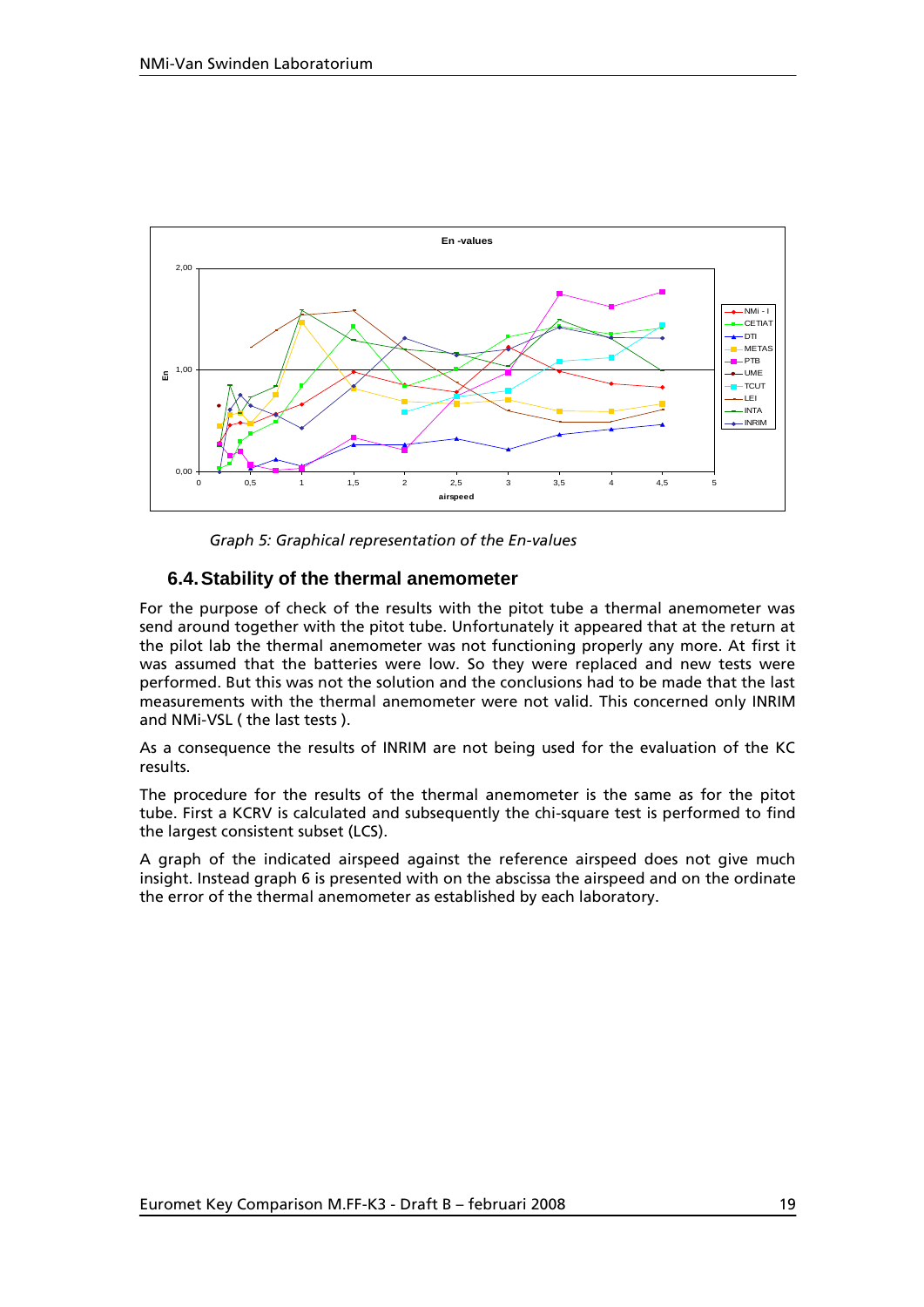



For every nominal velocity a weighted mean of the error has been calculated to find the KCRV for every specific velocity. Also the chi square test is performed on the errors and the weighted mean of the error. As reference airspeed the arrhythmic mean of all reference airspeeds has been calculated. The weighted mean is calculated with

 $V_{WM} = V_{ref,avg} + err_{WM}$  (12)

The results are presented in the table below.

| Nominal<br>airspeed<br>$V_{nom}$ [m/s] | NMi-I | <b>CETIAT</b> | DTI   | <b>METAS</b> | PTB    | <b>UME</b> | Estonia | LEI  | <b>INTA</b> |  | sum chi<br>sqr | n | $\chi^2(0,05; n-$<br>1) | passed |
|----------------------------------------|-------|---------------|-------|--------------|--------|------------|---------|------|-------------|--|----------------|---|-------------------------|--------|
| 0,2                                    | 2,25  | 5,11          | 5,75  | 0,15         | 13,62  | 7,81       | 0,37    | 0,97 | 5,95        |  | 41,99          | 9 | 15,50                   | no     |
| 0,3                                    | 4,68  | 12,88         | 9,56  | 0,30         | 24,65  | 14,41      | 0,84    | 1,58 | 8,32        |  | 77,23          | 9 | 15,50                   | no     |
| 0,4                                    | 5,24  | 10,81         | 12,88 | 0,42         | 102,76 | 107,38     | 0,54    | 1,59 | 6,10        |  | 247,71         | 9 | 15,50                   | no     |
| 0,5                                    | 3,75  | 4,87          | 0,37  | 0,25         | 3,37   | 57,43      | 0,23    | 0,97 | 2,31        |  | 73,55          | 9 | 15,50                   | no     |
| 0,75                                   | 3,73  | 0,45          | 0,24  | 0,08         | 0,58   | 43,28      | 0,15    | 0,80 | 0,00        |  | 49,31          | 9 | 15,50                   | no     |
|                                        | 52,48 | 7,75          | 1,37  | 0,30         | 43,53  | 296,87     | 2,05    | 2,06 | 11,67       |  | 418,07         | 9 | 15,50                   | no     |
| 1,5                                    | 5,47  | 1,92          | 1,03  | 0,12         | 5,08   | 159,55     | 2,51    | 0,20 | 2,37        |  | 178,24         | 9 | 15,50                   | no     |
| $\overline{2}$                         | 6,44  | 1,45          | 1,72  | 0,11         | 5,44   | 198,25     | 2,15    | 0,01 | 14,30       |  | 229,86         | 9 | 15,50                   | no     |
| 2,5                                    | 14,40 | 10,25         | 3,73  | 0,24         | 7,03   | 380,99     | 5,63    | 0,41 | 12,76       |  | 435,43         | 9 | 15,50                   | no     |
| 3                                      | 2,21  | 0,07          | 1,52  | 0,05         | 4,55   | 59,56      | 1,40    | 0,08 | 2,97        |  | 72,41          | 9 | 15,50                   | no     |
| 3,5                                    | 2,28  | 0,39          | 1,67  | 0,08         | 2,22   | 68,65      | 1,48    | 0,00 | 0,34        |  | 77,11          | 9 | 15,50                   | no     |
| $\overline{4}$                         | 53,05 | 60,31         | 8,90  | 0,60         | 19,98  | 629,26     | 8,19    | 3,33 | 83,30       |  | 866,92         | 9 | 15,50                   | no     |
| 4,5                                    | 4,32  | 3,39          | 3,23  | 0,12         | 3,73   | 109,25     | 1,20    | 0,70 | 0,78        |  | 126,73         | 9 | 15,50                   | no     |

*Table 19: chi square test for the thermal anemometer*

For 0,2 and 0,3 m/s PTB has the largest chi square value so these results are eliminated. For the other velocities UME has the largest chi square values.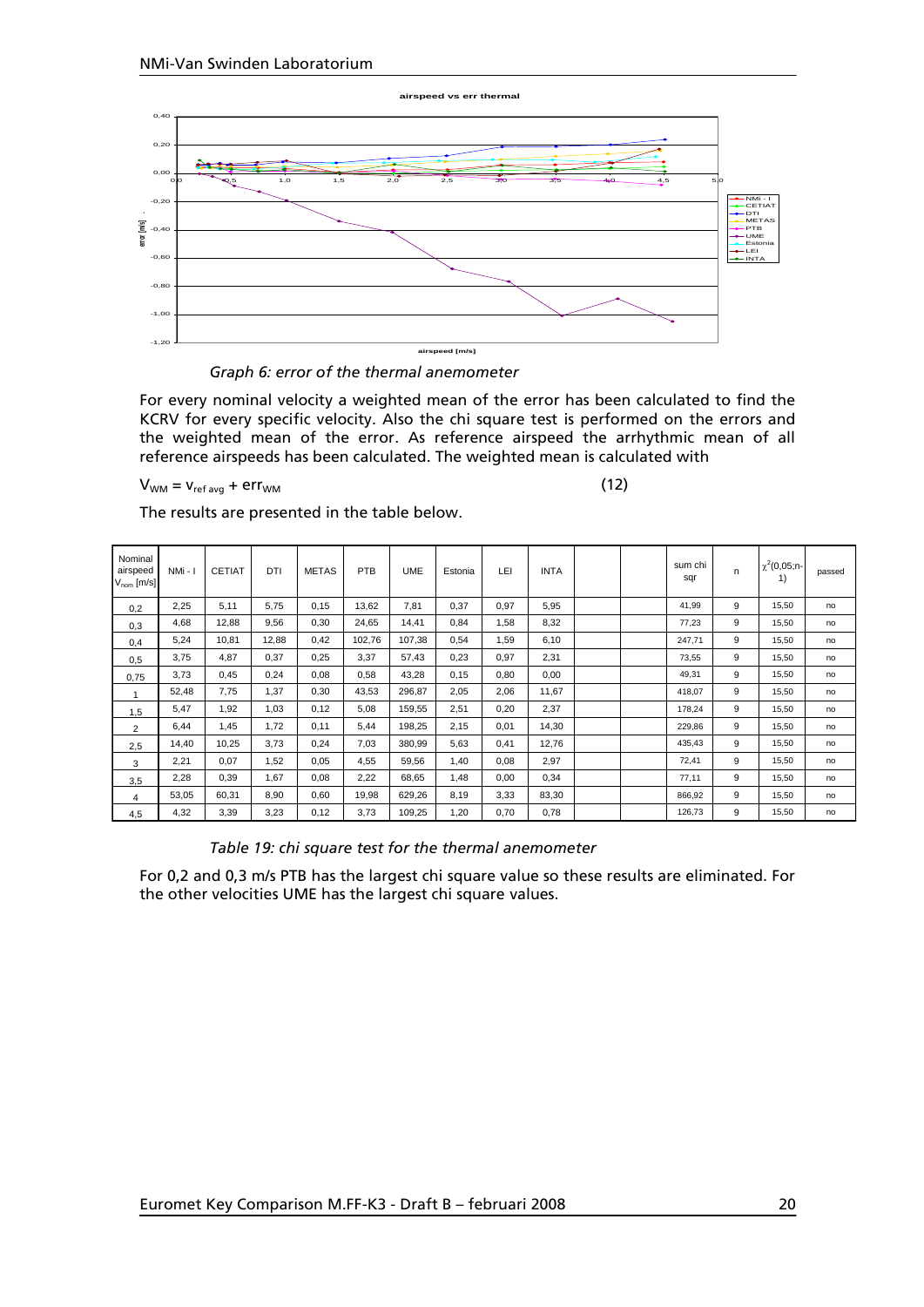| Nominal<br>airspeed<br>$V_{nom}$ [m/s] | NMi-I | <b>CETIAT</b> | DTI   | <b>METAS</b> | PTB  | <b>UME</b> | Estonia | LEI   | <b>INTA</b> |  | sum chi<br>sqr | n | $\chi^2$ (0,05;n-<br>1) | passed |
|----------------------------------------|-------|---------------|-------|--------------|------|------------|---------|-------|-------------|--|----------------|---|-------------------------|--------|
| 0,2                                    | 2,73  | 6,49          | 6,66  | 0,19         |      | 2,59       | 0,47    | 1,13  | 6,54        |  | 26,80          | 8 | 14,10                   | no     |
| 0,3                                    | 5,50  | 15,22         | 10,85 | 0,36         |      | 5,80       | 0,99    | 1,78  | 9,89        |  | 50,40          | 8 | 14,10                   | no     |
| 0,4                                    | 0,02  | 0,00          | 2,04  | 0,01         | 0,06 |            | 0,01    | 0, 19 | 0,14        |  | 2,48           | 8 | 14,10                   | yes    |
| 0,5                                    | 1,23  | 1,18          | 0, 19 | 0,11         | 1,12 |            | 0,03    | 0,53  | 0,37        |  | 4,77           | 8 | 14,10                   | yes    |
| 0,75                                   | 1,79  | 0,01          | 0, 16 | 0,04         | 0,36 |            | 0,05    | 0,60  | 0,20        |  | 3,21           | 8 | 14,10                   | yes    |
| 1                                      | 1,27  | 0,07          | 0,31  | 0,02         | 1,05 |            | 0,12    | 0,55  | 0,02        |  | 3,41           | 8 | 14,10                   | yes    |
| 1,5                                    | 0,02  | 0,09          | 0,47  | 0,03         | 0,03 |            | 1,12    | 0,02  | 0,00        |  | 1,80           | 8 | 14,10                   | yes    |
| $\overline{2}$                         | 0,00  | 1,30          | 0,64  | 0,02         | 0,24 |            | 0,53    | 0,34  | 2,65        |  | 5,72           | 8 | 14,10                   | yes    |
| 2,5                                    | 0,42  | 0,03          | 1,31  | 0,06         | 1,65 |            | 1,42    | 0,06  | 0,01        |  | 4,95           | 8 | 14,10                   | yes    |
| 3                                      | 1,12  | 0,05          | 1,30  | 0,04         | 6,80 |            | 1,00    | 0, 16 | 1,40        |  | 11,87          | 8 | 14,10                   | yes    |
| 3,5                                    | 1,25  | 0,02          | 1,43  | 0,06         | 3,71 |            | 1,05    | 0,00  | 0,00        |  | 7,53           | 8 | 14,10                   | yes    |
| 4                                      | 1,41  | 0,03          | 1,54  | 0,06         | 5,39 |            | 0,25    | 0,08  | 0,15        |  | 8,90           | 8 | 14,10                   | yes    |
| 4,5                                    | 2,00  | 0,84          | 2,51  | 0,08         | 7,67 |            | 0,71    | 0,49  | 0,02        |  | 14,31          | 8 | 14,10                   | no     |

*Table 20: chi square test after the first round of elimination.*

DTI (0,2 m/s), CETIAT (0,3 m/s) and PTB (4,5 m/s) have the largest chi square value.

A next round is necessary for these three velocities.

| Nominal<br>airspeed<br>$V_{nom}$ [m/s] | NMi-I | <b>CETIAT</b> | DTI   | <b>METAS</b> | PTB  | <b>UME</b> | Estonia | LEI   | <b>INTA</b> |  | sum chi<br>sqr | n              | $\chi^2(0,05; n-$<br>1) | passed |
|----------------------------------------|-------|---------------|-------|--------------|------|------------|---------|-------|-------------|--|----------------|----------------|-------------------------|--------|
| 0,2                                    | 2,88  | 6,95          |       | 0,21         |      | 1,56       | 0,50    | 1,18  | 6,73        |  | 20,00          | $\overline{7}$ | 12,60                   | no     |
| 0,3                                    | 6,02  |               | 11,63 | 0,40         |      | 2,55       | 1,09    | 1,90  | 10,88       |  | 34,47          | $\overline{7}$ | 12,60                   | no     |
| 0,4                                    | 0,02  | 0,00          | 2,04  | 0,01         | 0,06 |            | 0,01    | 0, 19 | 0,14        |  | 2,48           | 8              | 14,10                   | yes    |
| 0,5                                    | 1,23  | 1,18          | 0, 19 | 0,11         | 1,12 |            | 0,03    | 0,53  | 0,37        |  | 4,77           | 8              | 14,10                   | yes    |
| 0,75                                   | 1,79  | 0,01          | 0, 16 | 0,04         | 0,36 |            | 0,05    | 0,60  | 0,20        |  | 3,21           | 8              | 14,10                   | yes    |
|                                        | 1,27  | 0,07          | 0,31  | 0,02         | 1,05 |            | 0,12    | 0,55  | 0,02        |  | 3,41           | 8              | 14,10                   | yes    |
| 1,5                                    | 0,02  | 0,09          | 0,47  | 0,03         | 0,03 |            | 1,12    | 0,02  | 0,00        |  | 1,80           | 8              | 14,10                   | yes    |
| $\overline{2}$                         | 0,00  | 1,30          | 0,64  | 0,02         | 0,24 |            | 0,53    | 0,34  | 2,65        |  | 5,72           | 8              | 14,10                   | yes    |
| 2,5                                    | 0,42  | 0,03          | 1,31  | 0,06         | 1,65 |            | 1,42    | 0,06  | 0,01        |  | 4,95           | 8              | 14,10                   | yes    |
| 3                                      | 1,12  | 0,05          | 1,30  | 0,04         | 6,80 |            | 1,00    | 0, 16 | 1,40        |  | 11,87          | 8              | 14,10                   | yes    |
| 3,5                                    | 1,25  | 0,02          | 1,43  | 0,06         | 3,71 |            | 1,05    | 0,00  | 0,00        |  | 7,53           | 8              | 14,10                   | yes    |
| 4                                      | 1,41  | 0,03          | 1,54  | 0,06         | 5,39 |            | 0,25    | 0,08  | 0,15        |  | 8,90           | 8              | 14,10                   | yes    |
| 4,5                                    | 0,62  | 0,00          | 1,91  | 0,05         |      |            | 0,37    | 0,33  | 1,19        |  | 4,47           | $\overline{7}$ | 12,60                   | yes    |

*Table 21: chi square test after the second round of elimination.*

Still the two lowest velocities do not pass the test and a third round is necessary.

| Nominal<br>airspeed<br>$V_{nom}$ [m/s] | NMi-I | <b>CETIAT</b> | DTI   | <b>METAS</b> | PTB  | <b>UME</b> | Estonia | LEI  | <b>INTA</b> |  | sum chi<br>sqr | n.             | $\chi^2(0,05; n-$<br>1) | passed |
|----------------------------------------|-------|---------------|-------|--------------|------|------------|---------|------|-------------|--|----------------|----------------|-------------------------|--------|
| 0,2                                    | 3,15  |               |       | 0,23         |      | 0,40       | 0,55    | 1,27 | 7,05        |  | 12,66          | 6              | 11,10                   | no     |
| 0,3                                    | 6,32  |               |       | 0,43         |      | 1,28       | 1,15    | 1,97 | 11,46       |  | 22,60          | 6              | 11,10                   | no     |
| 0,4                                    | 0,02  | 0,00          | 2,04  | 0,01         | 0,06 |            | 0,01    | 0,19 | 0,14        |  | 2,48           | 8              | 14,10                   | yes    |
| 0,5                                    | 1,23  | 1,18          | 0, 19 | 0.11         | 1,12 |            | 0,03    | 0,53 | 0,37        |  | 4,77           | 8              | 14,10                   | yes    |
| 0,75                                   | 1,79  | 0,01          | 0, 16 | 0,04         | 0,36 |            | 0,05    | 0,60 | 0,20        |  | 3,21           | 8              | 14,10                   | yes    |
| $\overline{ }$                         | 1,27  | 0,07          | 0,31  | 0,02         | 1,05 |            | 0,12    | 0,55 | 0,02        |  | 3,41           | 8              | 14,10                   | yes    |
| 1,5                                    | 0,02  | 0,09          | 0,47  | 0,03         | 0,03 |            | 1,12    | 0,02 | 0,00        |  | 1,80           | 8              | 14,10                   | yes    |
| $\overline{2}$                         | 0,00  | 1,30          | 0,64  | 0,02         | 0,24 |            | 0,53    | 0,34 | 2,65        |  | 5,72           | 8              | 14,10                   | yes    |
| 2,5                                    | 0,42  | 0,03          | 1,31  | 0,06         | 1,65 |            | 1,42    | 0,06 | 0,01        |  | 4,95           | 8              | 14,10                   | yes    |
| 3                                      | 1,12  | 0.05          | 1,30  | 0.04         | 6,80 |            | 1,00    | 0,16 | 1,40        |  | 11,87          | 8              | 14,10                   | yes    |
| 3,5                                    | 1,25  | 0,02          | 1,43  | 0,06         | 3,71 |            | 1,05    | 0,00 | 0,00        |  | 7,53           | 8              | 14,10                   | yes    |
| 4                                      | 1,41  | 0,03          | 1,54  | 0,06         | 5,39 |            | 0,25    | 0,08 | 0,15        |  | 8,90           | 8              | 14,10                   | yes    |
| 4,5                                    | 0,62  | 0,00          | 1,91  | 0,05         |      |            | 0,37    | 0,33 | 1,19        |  | 4,47           | $\overline{7}$ | 12,60                   | yes    |

Euromet Key Comparison M.FF-K3 - Draft B – februari 2008 21 *Table 22: chi square test after the third round of elimination.*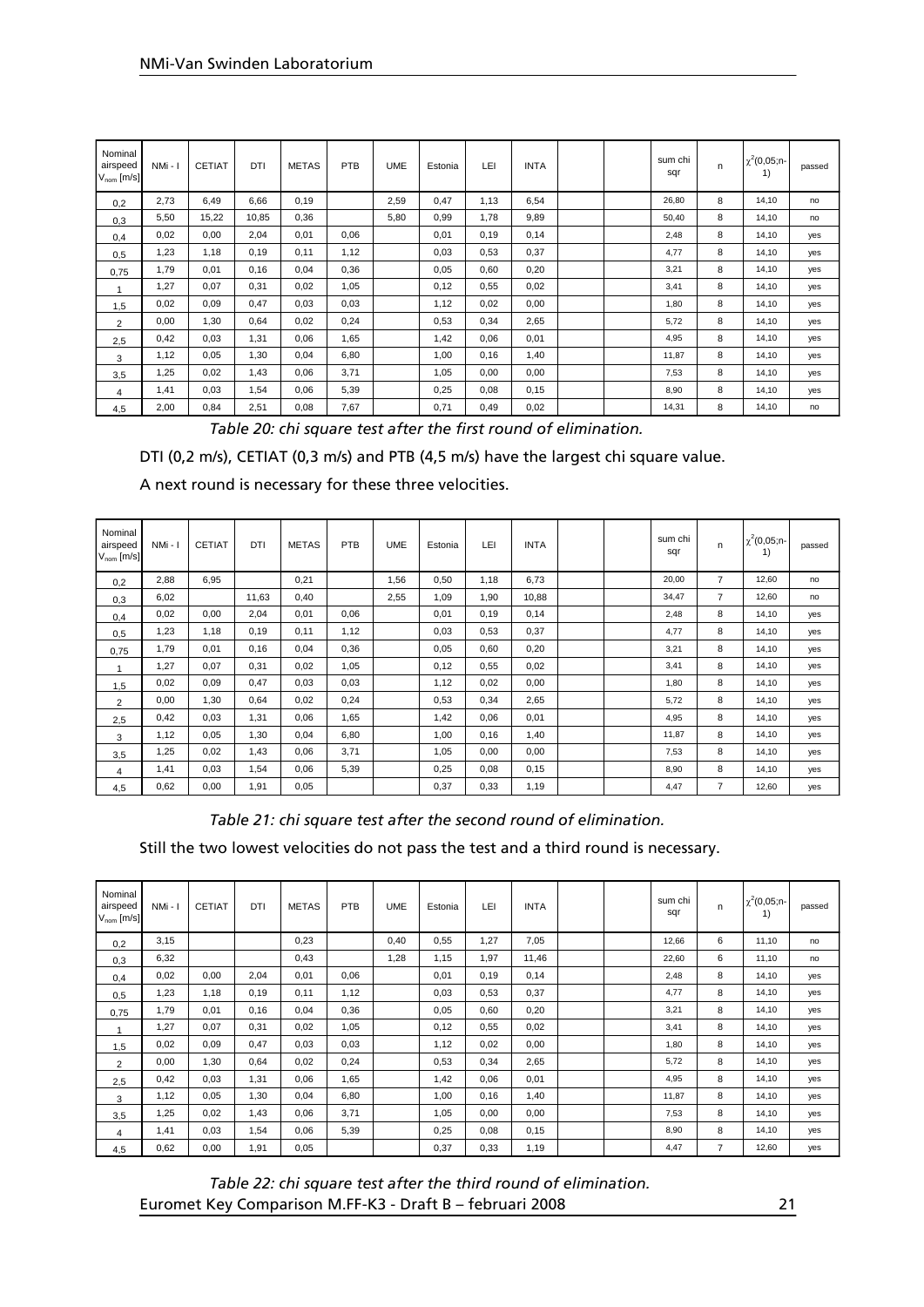| Nominal<br>airspeed<br>$V_{nom}$ [m/s] | NMi-I | <b>CETIAT</b> | DTI   | <b>METAS</b> | PTB  | <b>UME</b> | Estonia | LEI   | <b>INTA</b> |  | sum chi<br>sqr | n              | $\chi^2(0,05; n-$<br>1) | passed |
|----------------------------------------|-------|---------------|-------|--------------|------|------------|---------|-------|-------------|--|----------------|----------------|-------------------------|--------|
| 0,2                                    | 3,27  |               |       | 0,25         |      | 0,14       | 0,57    | 1,31  |             |  | 5,54           | 5              | 9,49                    | yes    |
| 0,3                                    | 6,74  |               |       | 0,46         |      | 0,26       | 1,23    | 2,06  |             |  | 10,75          | 5              | 9,49                    | no     |
| 0,4                                    | 0,02  | 0,00          | 2,04  | 0,01         | 0,06 |            | 0,01    | 0, 19 | 0,14        |  | 2,48           | 8              | 14,10                   | yes    |
| 0,5                                    | 1,23  | 1,18          | 0, 19 | 0,11         | 1,12 |            | 0,03    | 0,53  | 0,37        |  | 4,77           | 8              | 14,10                   | yes    |
| 0,75                                   | 1,79  | 0,01          | 0, 16 | 0,04         | 0,36 |            | 0,05    | 0,60  | 0,20        |  | 3,21           | 8              | 14,10                   | yes    |
| 1                                      | 1,27  | 0,07          | 0,31  | 0,02         | 1,05 |            | 0,12    | 0,55  | 0,02        |  | 3,41           | 8              | 14,10                   | yes    |
| 1,5                                    | 0,02  | 0,09          | 0,47  | 0,03         | 0,03 |            | 1,12    | 0,02  | 0,00        |  | 1,80           | 8              | 14,10                   | yes    |
| 2                                      | 0,00  | 1,30          | 0,64  | 0,02         | 0,24 |            | 0,53    | 0,34  | 2,65        |  | 5,72           | 8              | 14,10                   | yes    |
| 2,5                                    | 0,42  | 0,03          | 1,31  | 0,06         | 1,65 |            | 1,42    | 0,06  | 0,01        |  | 4,95           | 8              | 14,10                   | yes    |
| 3                                      | 1,12  | 0,05          | 1,30  | 0,04         | 6,80 |            | 1,00    | 0, 16 | 1,40        |  | 11,87          | 8              | 14,10                   | yes    |
| 3,5                                    | 1,25  | 0,02          | 1,43  | 0,06         | 3,71 |            | 1,05    | 0,00  | 0,00        |  | 7,53           | 8              | 14,10                   | yes    |
| 4                                      | 1,41  | 0,03          | 1,54  | 0,06         | 5,39 |            | 0,25    | 0,08  | 0,15        |  | 8,90           | 8              | 14,10                   | yes    |
| 4,5                                    | 0,62  | 0,00          | 1,91  | 0,05         |      |            | 0,37    | 0,33  | 1,19        |  | 4,47           | $\overline{7}$ | 12,60                   | yes    |

#### The procedure is followed again.

*Table 23: chi square test after the fourth round of elimination.*

This time the result of NMi is not compliant with the chi square test

| Nominal<br>airspeed<br>$V_{nom}$ [m/s] | NMi-I | <b>CETIAT</b> | DTI  | <b>METAS</b> | PTB  | <b>UME</b> | Estonia | LEI  | <b>INTA</b> |  | sum chi<br>sqr | n.             | $\chi^2(0,05; n-$<br>1) | passed |
|----------------------------------------|-------|---------------|------|--------------|------|------------|---------|------|-------------|--|----------------|----------------|-------------------------|--------|
| 0,2                                    | 3,27  |               |      | 0,25         |      | 0,14       | 0,57    | 1,31 |             |  | 5,54           | 5              | 9,49                    | yes    |
| 0,3                                    |       |               |      | 0,48         |      | 0,03       | 1,27    | 2,12 |             |  | 3,90           | 4              | 7,81                    | yes    |
| 0,4                                    | 0,02  | 0,00          | 2,04 | 0,01         | 0,06 |            | 0,01    | 0,19 | 0,14        |  | 2,48           | 8              | 14,10                   | yes    |
| 0,5                                    | 1,23  | 1,18          | 0,19 | 0,11         | 1,12 |            | 0,03    | 0,53 | 0,37        |  | 4,77           | 8              | 14,10                   | yes    |
| 0,75                                   | 1,79  | 0,01          | 0,16 | 0,04         | 0,36 |            | 0,05    | 0,60 | 0,20        |  | 3,21           | 8              | 14,10                   | yes    |
| $\mathbf{1}$                           | 1,27  | 0,07          | 0,31 | 0,02         | 1,05 |            | 0,12    | 0,55 | 0,02        |  | 3,41           | 8              | 14,10                   | yes    |
| 1,5                                    | 0,02  | 0,09          | 0,47 | 0,03         | 0,03 |            | 1,12    | 0,02 | 0,00        |  | 1,80           | 8              | 14,10                   | yes    |
| 2                                      | 0,00  | 1,30          | 0,64 | 0,02         | 0,24 |            | 0,53    | 0,34 | 2,65        |  | 5,72           | 8              | 14,10                   | yes    |
| 2,5                                    | 0,42  | 0,03          | 1,31 | 0,06         | 1,65 |            | 1,42    | 0,06 | 0,01        |  | 4,95           | 8              | 14,10                   | yes    |
| 3                                      | 1,12  | 0,05          | 1,30 | 0,04         | 6,80 |            | 1,00    | 0,16 | 1,40        |  | 11,87          | 8              | 14,10                   | yes    |
| 3,5                                    | 1,25  | 0,02          | 1,43 | 0,06         | 3,71 |            | 1,05    | 0,00 | 0,00        |  | 7,53           | 8              | 14,10                   | yes    |
| $\overline{4}$                         | 1,41  | 0,03          | 1,54 | 0,06         | 5,39 |            | 0,25    | 0,08 | 0,15        |  | 8,90           | 8              | 14,10                   | yes    |
| 4,5                                    | 0,62  | 0,00          | 1,91 | 0,05         |      |            | 0,37    | 0,33 | 1,19        |  | 4,47           | $\overline{7}$ | 12,60                   | yes    |

*Table 24: chi square test after the fifth round of elimination.*

Finally the test is passed and we have reached the largest consistent subsets for each velocity. One can put question marks at the validity of the test at the lower flow rates since there are only five and four laboratories involved.

Proceeding with the calculation of the WM the following graph 7 can be presented.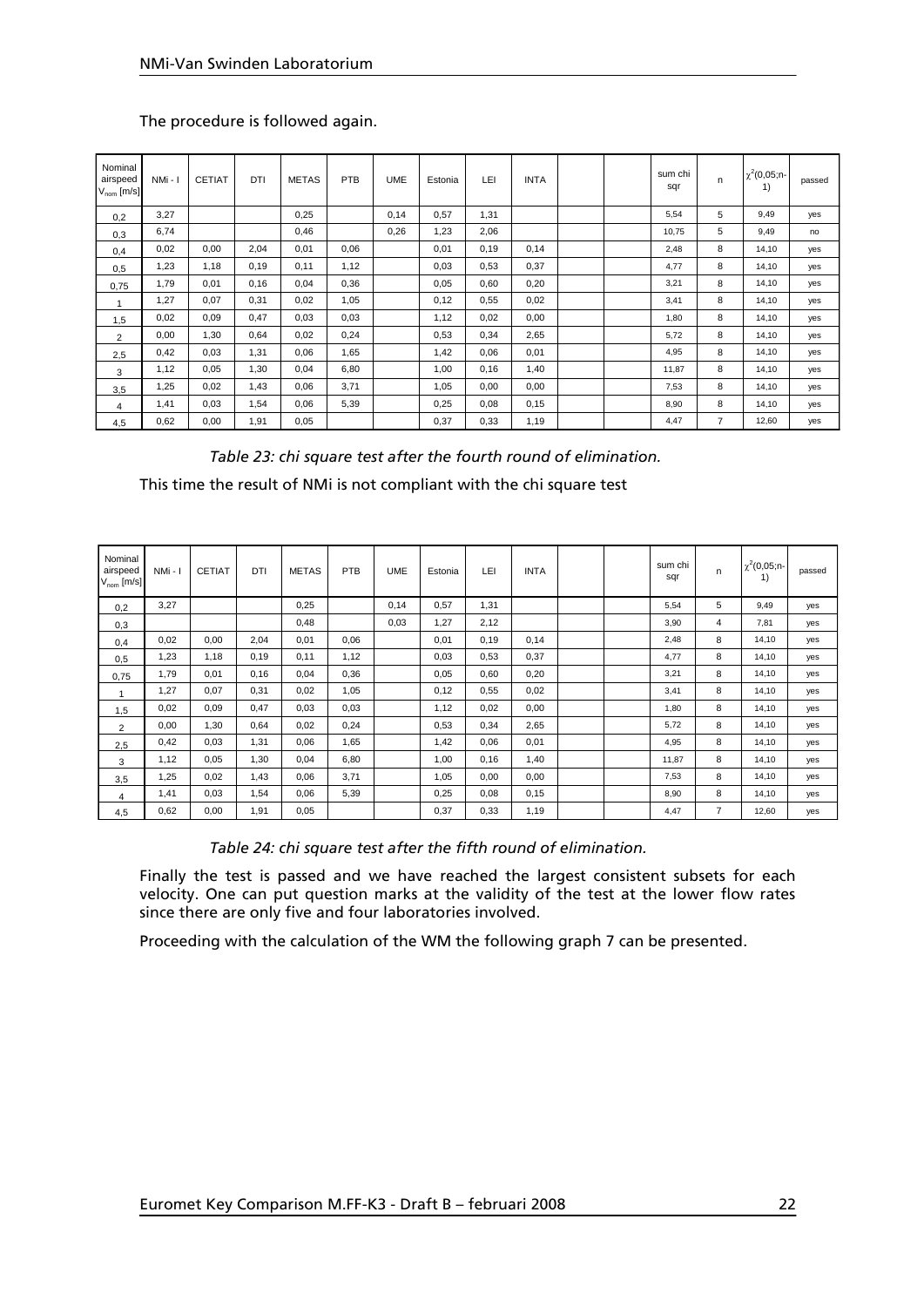



*Graph 7: the Weighted Mean of the thermal anemometer*

However, much cannot be seen from this graph so in the next graph the error and the weighted mean error are represented. Only the errors that passed the chi-square test are in this graph.

It is clear that the WM is strongly influenced by the results with a low uncertainty.





The same errors are in graph 9 presented as a percentage of the reference flow as stated by each laboratory. As reference value for the KCRV the arrhythmic mean of all reference values has been taken.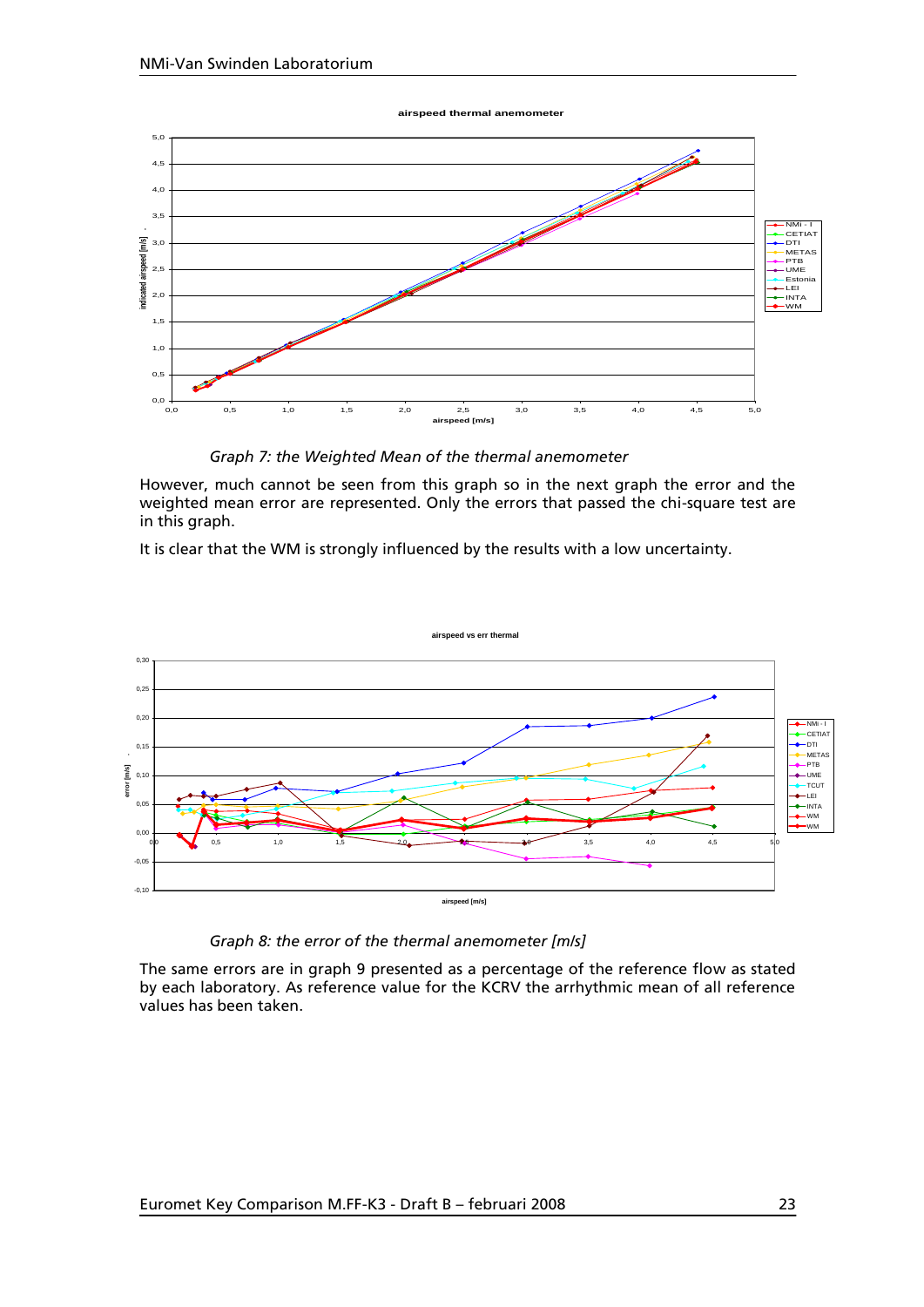**airspeed vs err thermal**



*Graph 9: the error of the thermal anemometer as a percentage of the reference value.*

The procedure is formally right. However, interpreting the results of UME taking into consideration the results for the pitot tube it is preferable to eliminate all results of UME and then proceed with the chi square test. If the results of UME are ignored the following outcome of the chi-square test is found:

| Nominal<br>airspeed<br>$V_{nom}$ [m/s] | NMi-I | <b>CETIAT</b> | DTI  | <b>METAS</b> | PTB  | Estonia | LEI  | <b>INTA</b> |  | sum chi<br>sqr | n | $\chi^2$ (0,05;n-<br>1) | passed |
|----------------------------------------|-------|---------------|------|--------------|------|---------|------|-------------|--|----------------|---|-------------------------|--------|
| 0,2                                    | 0,00  | 0,23          | 0,45 | 0,02         | 0,13 | 0,01    | 0,06 | 1,71        |  | 2,62           | 8 | 14,10                   | yes    |
| 0,3                                    | 0,00  | 0,01          | 0,53 | 0,01         | 0,04 | 0,00    | 0.13 | 0,03        |  | 0,76           | 8 | 14,10                   | yes    |
| 0,4                                    | 0,02  | 0,00          | 2,04 | 0,01         | 0,06 | 0,01    | 0,19 | 0,14        |  | 2,48           | 8 | 14,10                   | yes    |
| 0,5                                    | 1,23  | 1,18          | 0,19 | 0,11         | 1,12 | 0,03    | 0,53 | 0,37        |  | 4,77           | 8 | 14,10                   | yes    |
| 0,75                                   | 1,79  | 0,01          | 0,16 | 0,04         | 0,36 | 0,05    | 0,60 | 0,20        |  | 3,21           | 8 | 14,10                   | yes    |
| 1                                      | 1,27  | 0,07          | 0,31 | 0,02         | 1,05 | 0,12    | 0,55 | 0,02        |  | 3,41           | 8 | 14,10                   | yes    |
| 1,5                                    | 0,02  | 0,09          | 0,47 | 0,03         | 0,03 | 1,12    | 0,02 | 0,00        |  | 1,80           | 8 | 14,10                   | yes    |
| 2                                      | 0,00  | 1,30          | 0,64 | 0,02         | 0,24 | 0,53    | 0,34 | 2,65        |  | 5,72           | 8 | 14,10                   | yes    |
| 2,5                                    | 0,42  | 0,03          | 1,31 | 0,06         | 1,65 | 1,42    | 0,06 | 0,01        |  | 4,95           | 8 | 14,10                   | yes    |
| 3                                      | 1,12  | 0,05          | 1,30 | 0,04         | 6,80 | 1,00    | 0,16 | 1,40        |  | 11,87          | 8 | 14,10                   | yes    |
| 3,5                                    | 1,25  | 0,02          | 1,43 | 0,06         | 3,71 | 1,05    | 0,00 | 0,00        |  | 7,53           | 8 | 14,10                   | yes    |
| $\overline{4}$                         | 1,41  | 0,03          | 1,54 | 0,06         | 5,39 | 0,25    | 0,08 | 0,15        |  | 8,90           | 8 | 14,10                   | yes    |
| 4,5                                    | 2,00  | 0,84          | 2,51 | 0,08         | 7,67 | 0,71    | 0,49 | 0,02        |  | 14,31          | 8 | 14,10                   | no     |

*Table 25: chi square test after the results of UME are eliminated.*

Now only the result at 4,5 m/s does not pass the chi square test. After eliminating the result of PTB this becomes: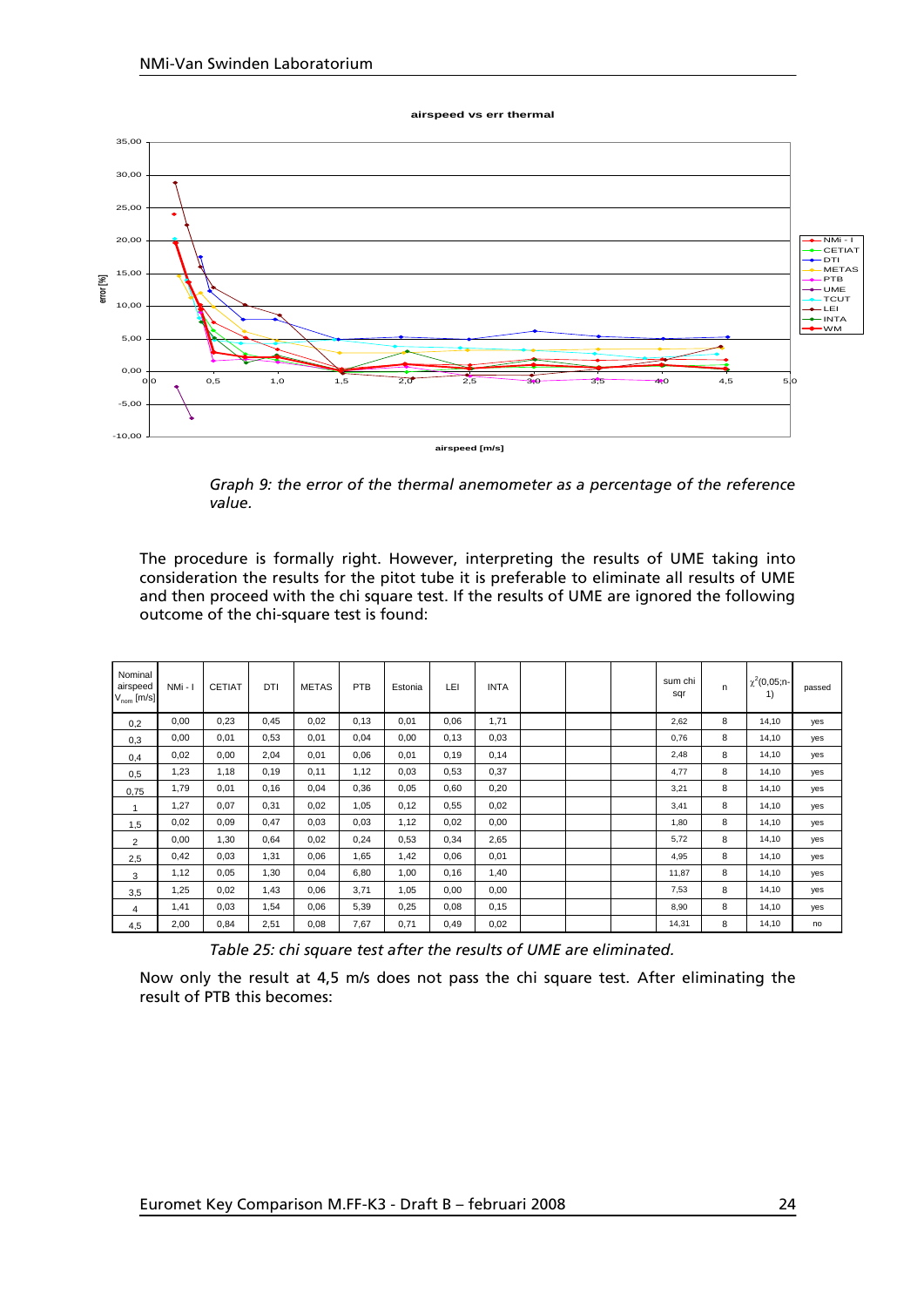| Nominal<br>airspeed<br>$V_{nom}$ [m/s] | NMi-I | <b>CETIAT</b> | DTI   | <b>METAS</b> | <b>PTB</b> | <b>TCUT</b> | LEI  | <b>INTA</b> |  | sum chi<br>sqr | n.             | $\chi^2(0,05; n-)$<br>1) | passed |
|----------------------------------------|-------|---------------|-------|--------------|------------|-------------|------|-------------|--|----------------|----------------|--------------------------|--------|
| 0,2                                    | 0,00  | 0,23          | 0,45  | 0,02         | 0,13       | 0,01        | 0,06 | 1,71        |  | 2,62           | 8              | 14,10                    | yes    |
| 0,3                                    | 0,00  | 0,01          | 0,53  | 0,01         | 0,04       | 0,00        | 0,13 | 0,03        |  | 0,76           | 8              | 14,10                    | yes    |
| 0,4                                    | 0,02  | 0,00          | 2,04  | 0,01         | 0,06       | 0,01        | 0,19 | 0,14        |  | 2,48           | 8              | 14,10                    | yes    |
| 0,5                                    | 1,23  | 1,18          | 0, 19 | 0,11         | 1,12       | 0,03        | 0,53 | 0,37        |  | 4,77           | 8              | 14,10                    | yes    |
| 0,75                                   | 1,79  | 0,01          | 0, 16 | 0,04         | 0,36       | 0,05        | 0,60 | 0,20        |  | 3,21           | 8              | 14,10                    | yes    |
| 1                                      | 1,27  | 0,07          | 0,31  | 0,02         | 1,05       | 0,12        | 0,55 | 0,02        |  | 3,41           | 8              | 14,10                    | yes    |
| 1,5                                    | 0,02  | 0,09          | 0,47  | 0,03         | 0,03       | 1,12        | 0,02 | 0,00        |  | 1,80           | 8              | 14,10                    | yes    |
| $\overline{2}$                         | 0,00  | 1,30          | 0,64  | 0,02         | 0,24       | 0,53        | 0,34 | 2,65        |  | 5,72           | 8              | 14,10                    | yes    |
| 2,5                                    | 0,42  | 0,03          | 1,31  | 0,06         | 1,65       | 1,42        | 0,06 | 0,01        |  | 4,95           | 8              | 14,10                    | yes    |
| 3                                      | 1,12  | 0,05          | 1,30  | 0,04         | 6,80       | 1,00        | 0,16 | 1,40        |  | 11,87          | 8              | 14,10                    | yes    |
| 3,5                                    | 1,25  | 0,02          | 1,43  | 0,06         | 3,71       | 1,05        | 0,00 | 0,00        |  | 7,53           | 8              | 14,10                    | yes    |
| 4                                      | 1,41  | 0,03          | 1,54  | 0,06         | 5,39       | 0,25        | 0,08 | 0, 15       |  | 8,90           | 8              | 14,10                    | yes    |
| 4,5                                    | 0,62  | 0,00          | 1,91  | 0,05         |            | 0,37        | 0,33 | 1,19        |  | 4,47           | $\overline{7}$ | 12,60                    | yes    |

*Table 25: chi square test is positive.*



**airspeed vs err thermal**

*Graph 10: the error of the thermal anemometer without results of UME after the first round of the chi-square test*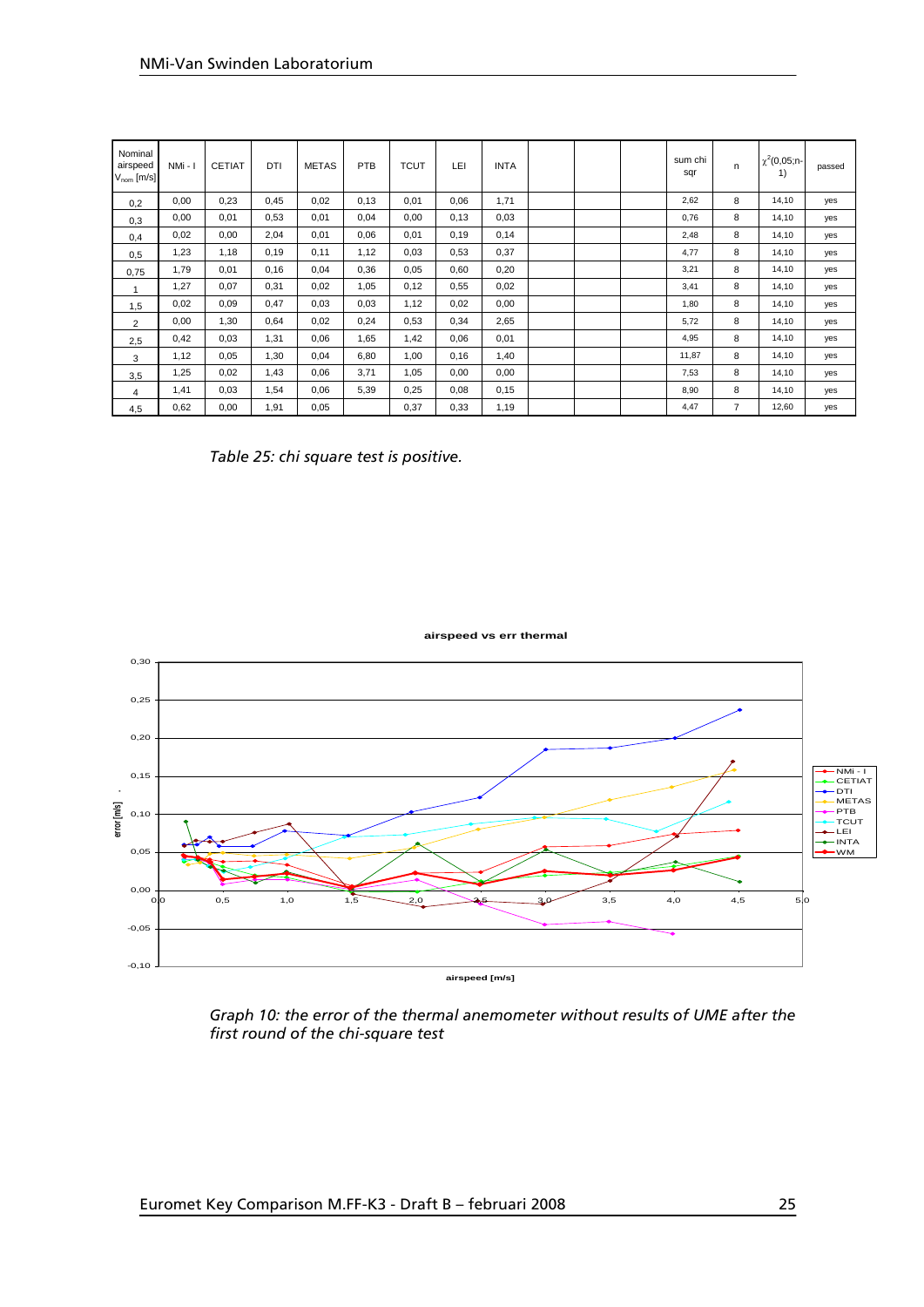

**airspeed vs err thermal**

*Graph 11: the error of the thermal anemometer without results of UME after the first round of the chi-square test as a percentage of the reference value.*

# <span id="page-25-0"></span>**7. Conclusion**

An interesting Key Comparison has been performed. The differences between the errors of the different NMi's are in some cases significant. The technique used to determine the reference velocity seemes to have no influence on the results.

In general it can be stated that the claimed uncertainties comply well with the KCRV although improvements can be made.

Future investigation should reveal the cause of the discrepancies between laboratories and provide tools to eliminate these differences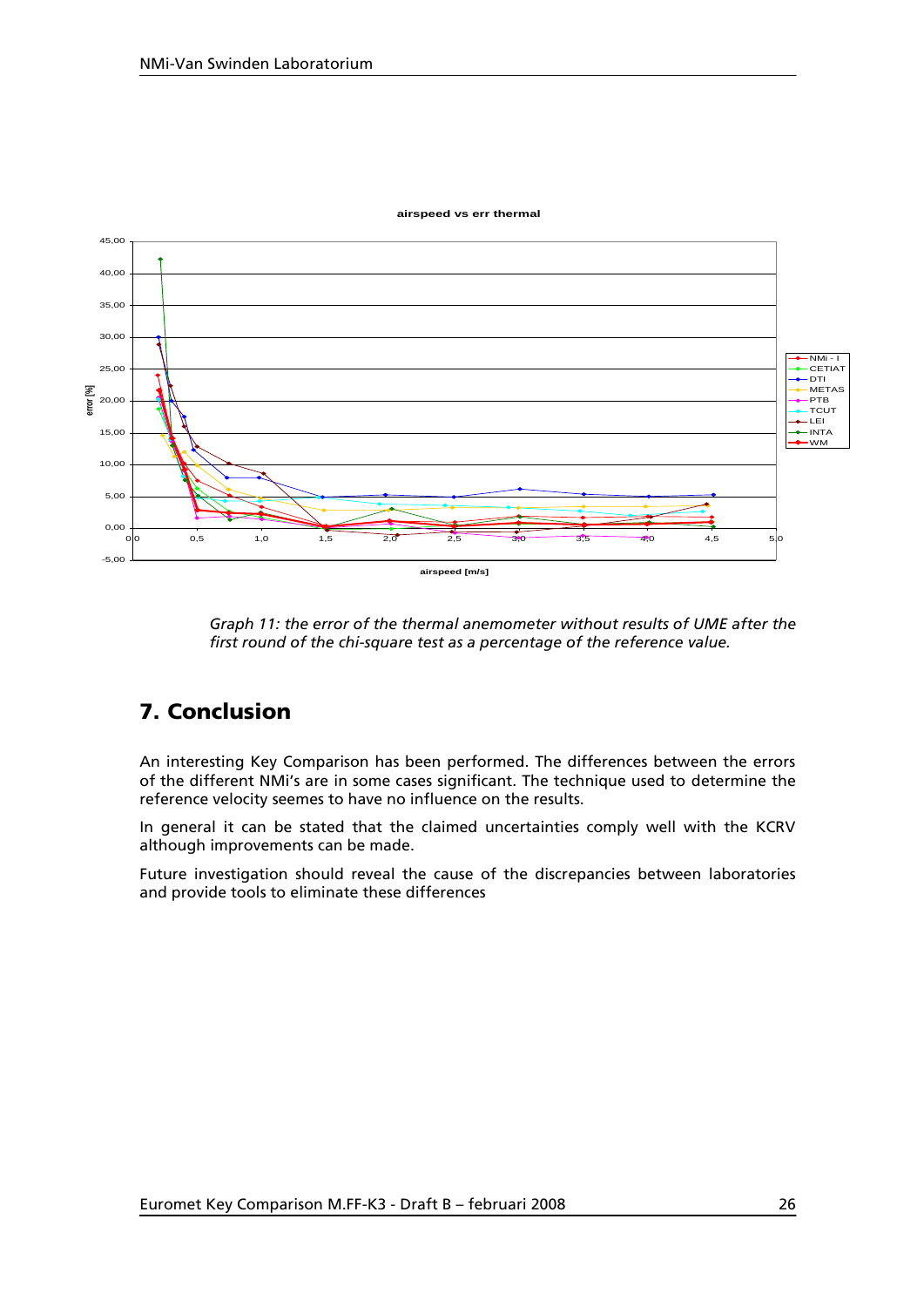# <span id="page-26-0"></span>**8. References**

- 1 Guidelines for CIPM key comparisons
- 2 Cox, M. G., The Evaluation of Key Comparison Data, Metrologia 39, 589-595, 2002.
- 3 Cox, M. G., The evaluation of key comparison data: determining the largest consistent subset, Metrologia 44, 187 - 200, 2007.
- 4 Comité International des Poids et Mesures (CIPM), Mutual Recognition of National Measurement Standards and of Calibration and Measurement Certificates Issued by National Metrology Institutes, Paris, France, October, 1999.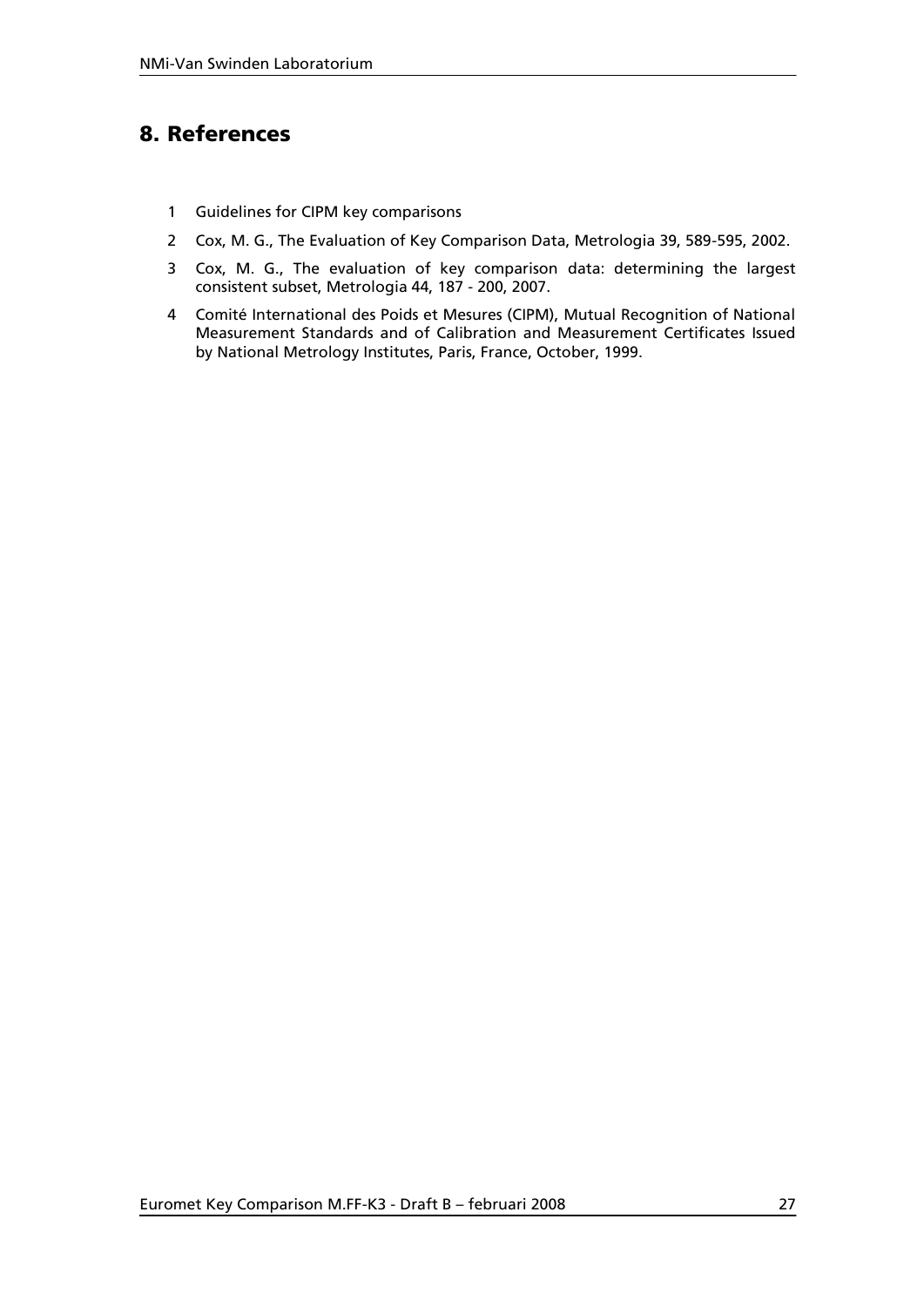# <span id="page-27-0"></span>**9. Appendix A**

| External examination of Transportation box | OK<br>Normal                                                                                                                                                                                                                                                               | Damaged<br>Activated |                 |
|--------------------------------------------|----------------------------------------------------------------------------------------------------------------------------------------------------------------------------------------------------------------------------------------------------------------------------|----------------------|-----------------|
|                                            |                                                                                                                                                                                                                                                                            |                      |                 |
|                                            |                                                                                                                                                                                                                                                                            |                      |                 |
|                                            |                                                                                                                                                                                                                                                                            |                      |                 |
|                                            |                                                                                                                                                                                                                                                                            |                      |                 |
|                                            |                                                                                                                                                                                                                                                                            |                      |                 |
|                                            |                                                                                                                                                                                                                                                                            |                      |                 |
|                                            |                                                                                                                                                                                                                                                                            |                      |                 |
|                                            | OK                                                                                                                                                                                                                                                                         |                      |                 |
|                                            |                                                                                                                                                                                                                                                                            |                      |                 |
|                                            |                                                                                                                                                                                                                                                                            |                      |                 |
|                                            |                                                                                                                                                                                                                                                                            |                      |                 |
|                                            |                                                                                                                                                                                                                                                                            |                      |                 |
|                                            |                                                                                                                                                                                                                                                                            |                      |                 |
|                                            |                                                                                                                                                                                                                                                                            |                      |                 |
|                                            |                                                                                                                                                                                                                                                                            |                      |                 |
|                                            |                                                                                                                                                                                                                                                                            |                      |                 |
|                                            |                                                                                                                                                                                                                                                                            |                      |                 |
|                                            |                                                                                                                                                                                                                                                                            |                      |                 |
|                                            |                                                                                                                                                                                                                                                                            |                      |                 |
|                                            |                                                                                                                                                                                                                                                                            |                      |                 |
|                                            |                                                                                                                                                                                                                                                                            |                      |                 |
|                                            |                                                                                                                                                                                                                                                                            |                      |                 |
|                                            |                                                                                                                                                                                                                                                                            |                      |                 |
|                                            |                                                                                                                                                                                                                                                                            |                      |                 |
|                                            | pitot tube<br>micromanometer #1<br>micromanometer #2<br>comparator<br>charger #1<br>charger #2<br>AC power cable<br>signal cable #1<br>signal cable #2<br>A-10 RS-232 cable<br>A-11 silicon tubes<br>A-12 extra silicon tube<br>Processor unit<br>Probe<br>Document binder |                      | Damaged Missing |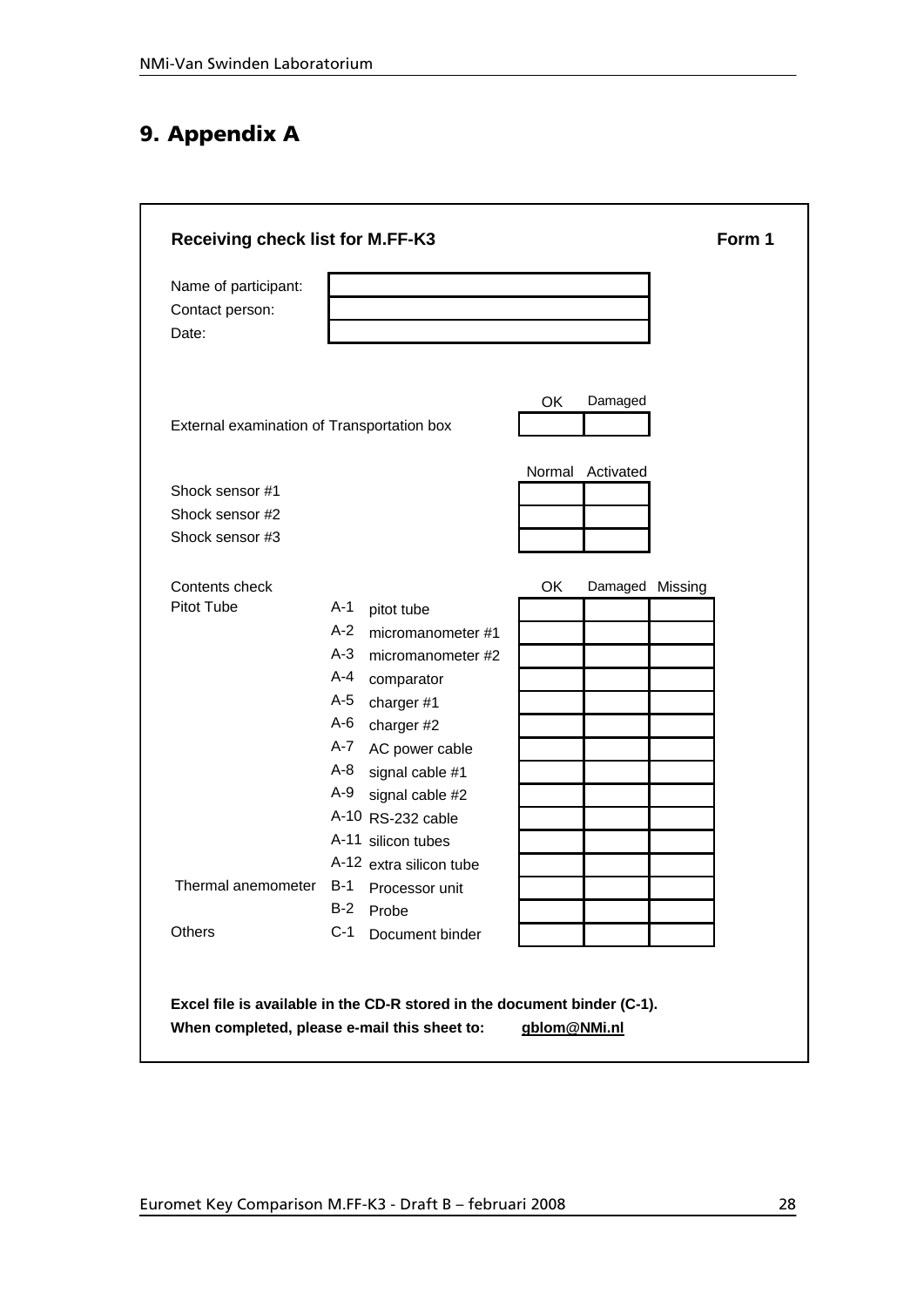| Contact person:<br>Date of measuremer<br>Type of TS:<br>Start time:      | pitot tube                                |                                             |                               |                      |             |                                                |
|--------------------------------------------------------------------------|-------------------------------------------|---------------------------------------------|-------------------------------|----------------------|-------------|------------------------------------------------|
|                                                                          |                                           |                                             |                               |                      |             |                                                |
|                                                                          |                                           |                                             |                               |                      |             |                                                |
|                                                                          |                                           |                                             |                               |                      |             |                                                |
|                                                                          |                                           |                                             | Averaging time                | 60                   | s           |                                                |
|                                                                          |                                           |                                             | Barometric Press.             |                      | Pa          |                                                |
| End time:                                                                |                                           |                                             | Air Temp.                     |                      | °C          |                                                |
|                                                                          |                                           |                                             |                               |                      |             | if applicable                                  |
| Nominal airspeed<br>$V_{nom}$ [m/s]                                      | Reference<br>air speed<br>$V_{ref}$ [m/s] | Indicated<br>pressure<br>difference<br>[Pa] | density $\rho$<br>[ $kg/m3$ ] | $C_{p}$<br>$[\cdot]$ | u<br>$[\%]$ | speed<br>uncorrected<br>for blockage<br>effect |
| 0,2                                                                      |                                           |                                             |                               |                      |             |                                                |
| 0,3                                                                      |                                           |                                             |                               |                      |             |                                                |
| 0,4                                                                      |                                           |                                             |                               |                      |             |                                                |
| 0,5                                                                      |                                           |                                             |                               |                      |             |                                                |
| 0,75                                                                     |                                           |                                             |                               |                      |             |                                                |
| 1                                                                        |                                           |                                             |                               |                      |             |                                                |
| 1,5                                                                      |                                           |                                             |                               |                      |             |                                                |
| 2                                                                        |                                           |                                             |                               |                      |             |                                                |
| 2,5                                                                      |                                           |                                             |                               |                      |             |                                                |
| $\mathbf{3}$                                                             |                                           |                                             |                               |                      |             |                                                |
| 3,5                                                                      |                                           |                                             |                               |                      |             |                                                |
| 4                                                                        |                                           |                                             |                               |                      |             |                                                |
| 4,5                                                                      |                                           |                                             |                               |                      |             |                                                |
| Excel file is available in the CD-R stored in the document binder (C-1). |                                           |                                             |                               |                      |             |                                                |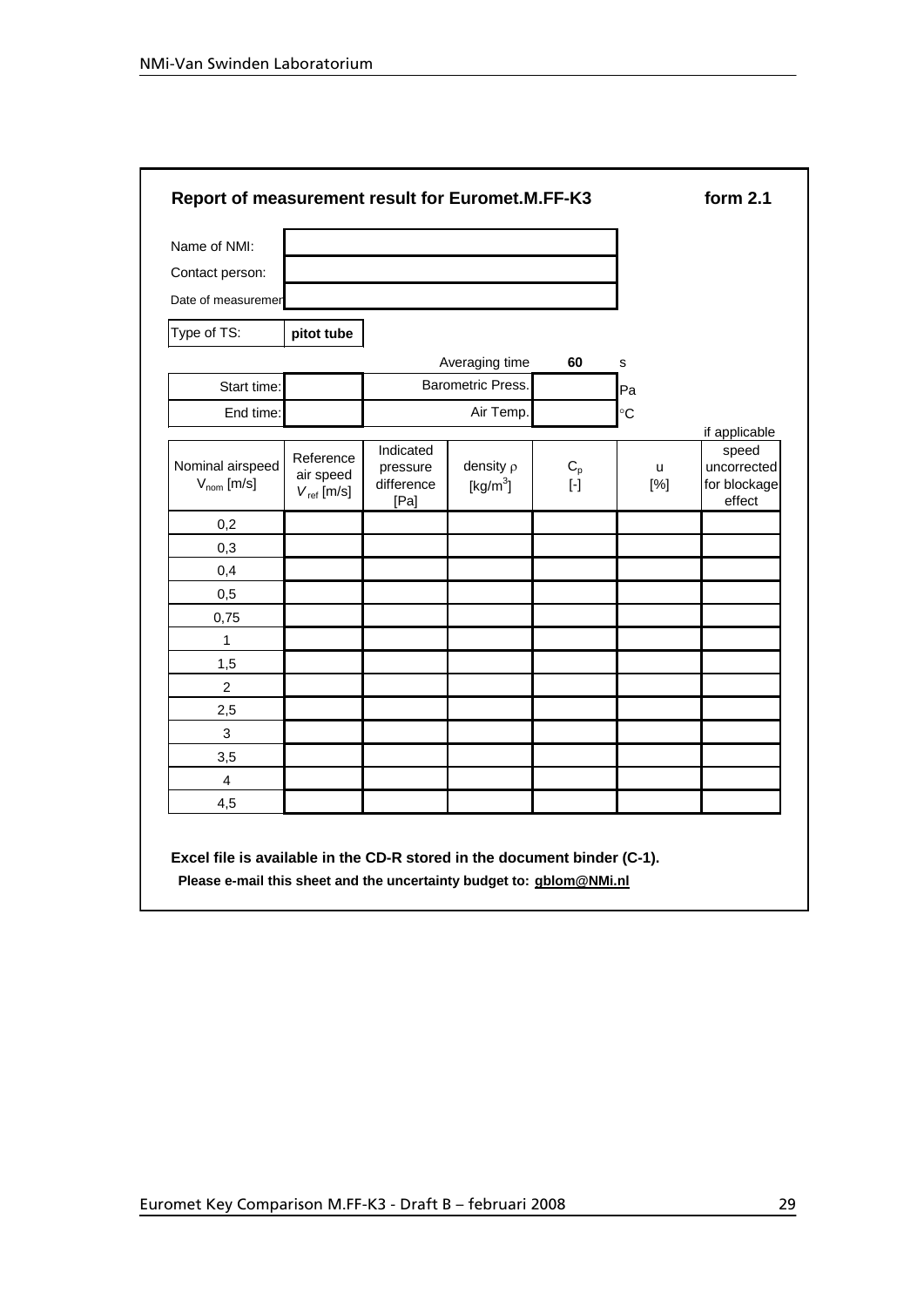| Name of NMI:                                                                                                                                     |                                        |                                                  |                                 |             |                                                                 |  |
|--------------------------------------------------------------------------------------------------------------------------------------------------|----------------------------------------|--------------------------------------------------|---------------------------------|-------------|-----------------------------------------------------------------|--|
| Contact person:                                                                                                                                  |                                        |                                                  |                                 |             |                                                                 |  |
| Date of measuremer                                                                                                                               |                                        |                                                  |                                 |             |                                                                 |  |
| Type of TS:                                                                                                                                      |                                        | thermal anemometer                               |                                 |             |                                                                 |  |
|                                                                                                                                                  |                                        |                                                  | Averaging time                  | 40          | $\mathbf S$                                                     |  |
| Start time:                                                                                                                                      |                                        |                                                  | Barometric Press.               |             | Pa                                                              |  |
| End time:                                                                                                                                        |                                        |                                                  | Air Temp.                       |             | $^{\circ}{\rm C}$                                               |  |
|                                                                                                                                                  | Nominal<br>airspeed<br>$V_{nom}$ [m/s] | Reference<br>air speed<br>$V_{\text{ref}}$ [m/s] | Indicated air<br>speed<br>[m/s] | u<br>$[\%]$ | if applicable<br>speed<br>uncorrected<br>for blockage<br>effect |  |
|                                                                                                                                                  | 0,2                                    |                                                  |                                 |             |                                                                 |  |
|                                                                                                                                                  | 0,3                                    |                                                  |                                 |             |                                                                 |  |
|                                                                                                                                                  | 0,4                                    |                                                  |                                 |             |                                                                 |  |
|                                                                                                                                                  | 0,5                                    |                                                  |                                 |             |                                                                 |  |
|                                                                                                                                                  | 0,75                                   |                                                  |                                 |             |                                                                 |  |
|                                                                                                                                                  | $\mathbf{1}$                           |                                                  |                                 |             |                                                                 |  |
|                                                                                                                                                  | 1,5<br>$\sqrt{2}$                      |                                                  |                                 |             |                                                                 |  |
|                                                                                                                                                  | 2,5                                    |                                                  |                                 |             |                                                                 |  |
|                                                                                                                                                  | $\sqrt{3}$                             |                                                  |                                 |             |                                                                 |  |
|                                                                                                                                                  | 3,5                                    |                                                  |                                 |             |                                                                 |  |
|                                                                                                                                                  | $\overline{4}$                         |                                                  |                                 |             |                                                                 |  |
|                                                                                                                                                  | 4,5                                    |                                                  |                                 |             |                                                                 |  |
| Excel file is available in the CD-R stored in the document binder (C-1).<br>Please e-mail this sheet and the uncertainty budget to: gblom@NMi.nl |                                        |                                                  |                                 |             |                                                                 |  |
|                                                                                                                                                  |                                        |                                                  |                                 |             |                                                                 |  |
|                                                                                                                                                  |                                        |                                                  |                                 |             |                                                                 |  |
|                                                                                                                                                  |                                        |                                                  |                                 |             |                                                                 |  |
|                                                                                                                                                  |                                        |                                                  |                                 |             |                                                                 |  |